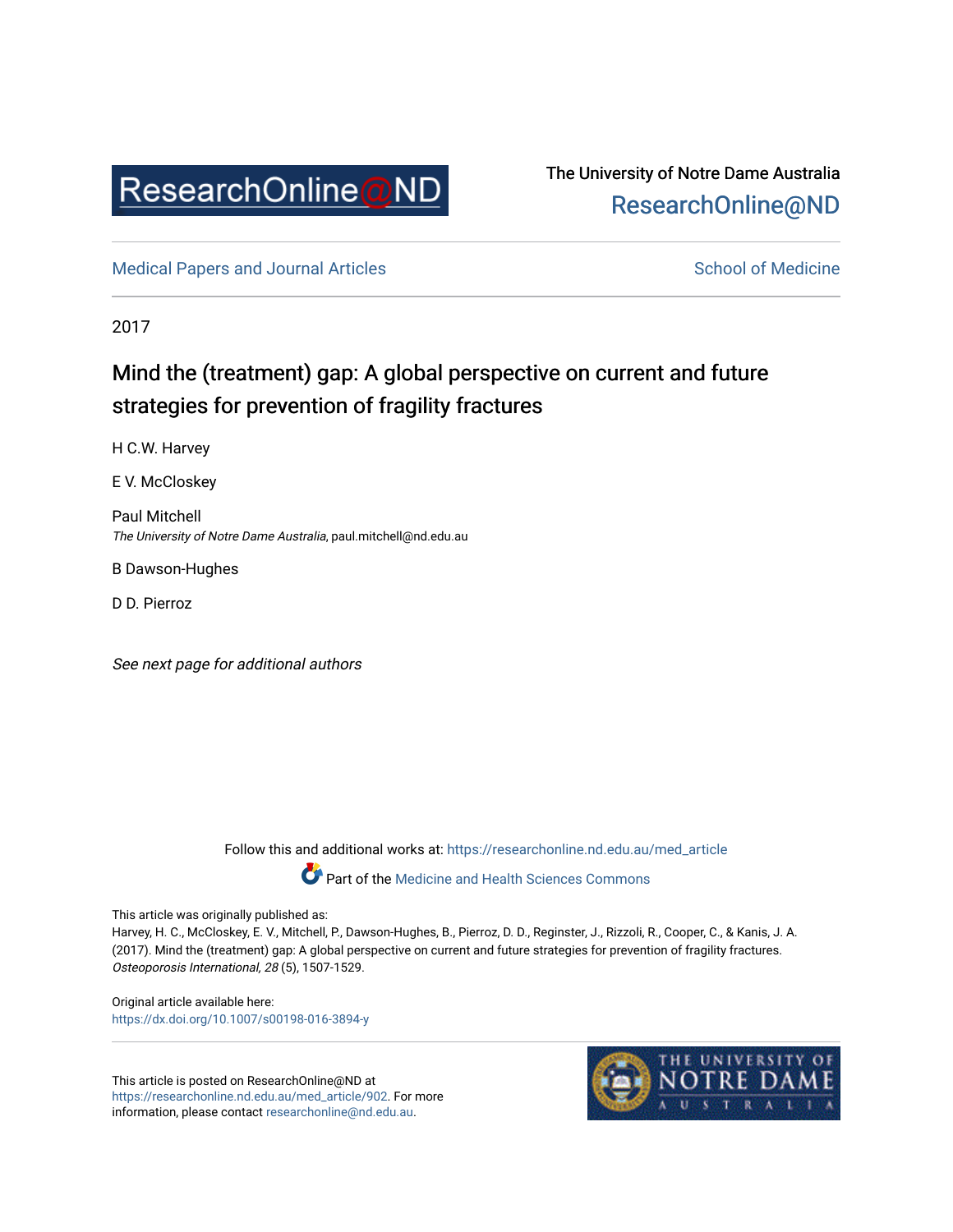### Authors

H C.W. Harvey, E V. McCloskey, Paul Mitchell, B Dawson-Hughes, D D. Pierroz, J Reginster, R Rizzoli, C Cooper, and J A. Kanis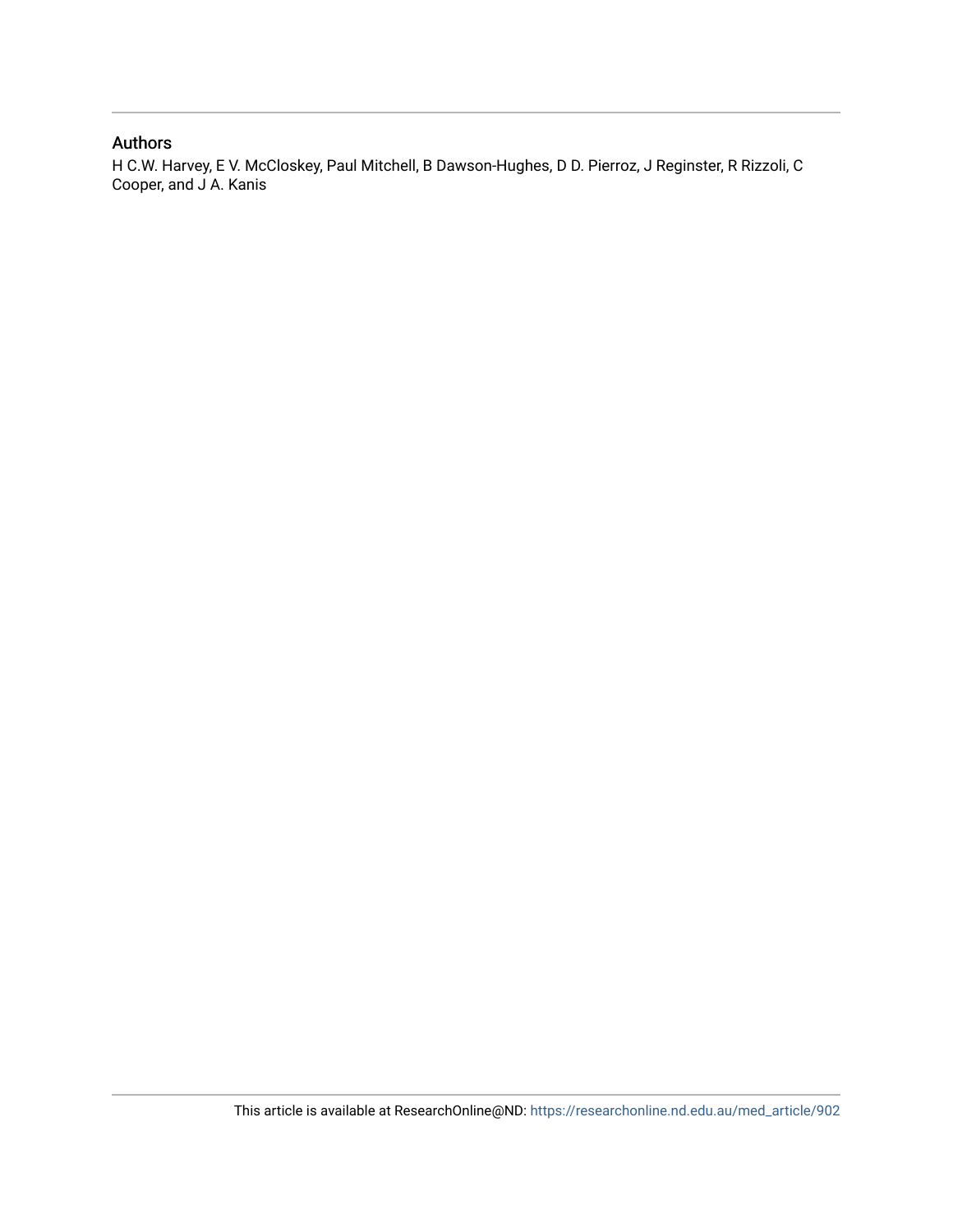This is the peer reviewed version of the following article:

Harvey, N.C.W., McCloskey, E.V., Mitchell, P.J., Dawson-Hughes, B., Pierroz, D.D., Reginster, J., Rizzoli, R., Cooper, C., and Kanis, J.A. (2017) Mind the (treatment) gap: A global perspective on current and future strategies for prevention of fragility fractures. *Osteoporosis International, 28*(5), 1507-1529. doi: 10.1007/s00198-016-3894-y

The final publication is available at Springer via [https://dx.doi.org/10.1007/s00198-016-](https://dx.doi.org/10.1007/s00198-016-3894-y) [3894-y](https://dx.doi.org/10.1007/s00198-016-3894-y)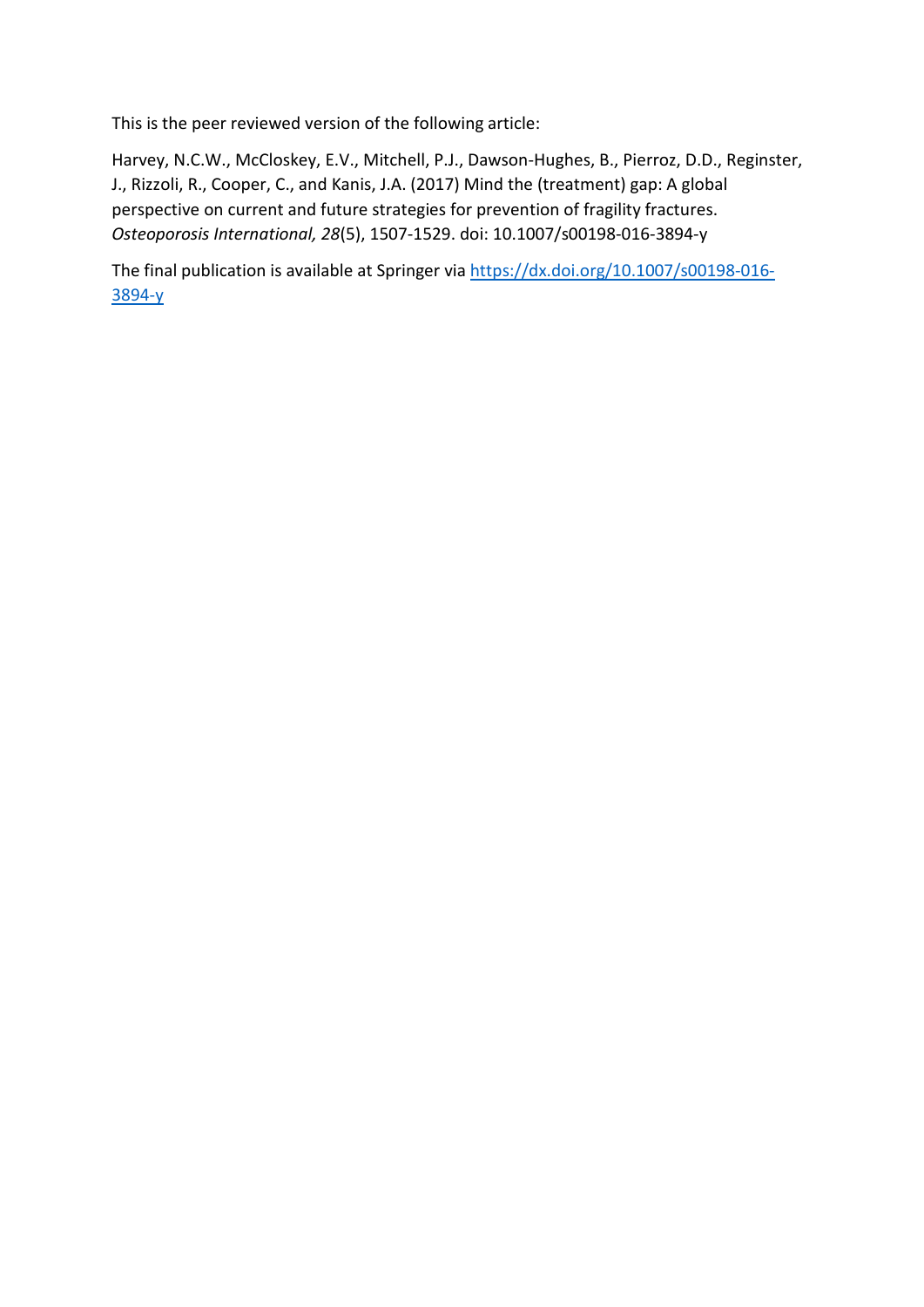## **Title Page**

## **Narrative Review**

## **Title: Mind the (treatment) gap: a global perspective on current and future strategies for prevention of fragility fractures**

Authors: Nicholas C.W. Harvey<sup>1,2\*</sup>, Eugene V. McCloskey<sup>3,4\*</sup>, Paul J. Mitchell<sup>5,6</sup>, Bess Dawson-Hughes<sup>7</sup>, Dominique D. Pierroz<sup>8</sup>, Jean-Yves Reginster<sup>9</sup>, René Rizzoli<sup>10</sup>, Cyrus Cooper<sup>1,11</sup>, John A. Kanis<sup>12, 13</sup>

\* Nicholas Harvey and Eugene McCloskey are joint first authors.

### **Affiliations:**

- 1. MRC Lifecourse Epidemiology Unit, University of Southampton, Southampton General Hospital, Southampton, UK
- 2. NIHR Southampton Biomedical Research Centre, University of Southampton and University Hospital Southampton NHS Foundation Trust, UK
- 3. MRC ARUK Centre for Integrated Research in Musculoskeletal Ageing, Metabolic Bone Centre, Northern General Hospital, Sheffield, UK
- 4. Mellanby Centre for Bone Research, University of Sheffield, Sheffield, UK
- 5. Synthesis Medical NZ Ltd, Auckland, New Zealand
- 6. University of Notre Dame Australia, Sydney, Australia
- 7. Jean Mayer USDA Human Nutrition Research Center on Aging, Tufts University, Boston, MA, USA
- 8. International Osteoporosis Foundation (IOF), Nyon, Switzerland
- 9. Department of Public Health, Epidemiology and Health Economics, University of Liège, Belgium
- 10. Division of Bone Diseases, Geneva University Hospitals and Faculty of Medicine, Geneva, Switzerland
- 11. NIHR Musculoskeletal Biomedical Research Unit, Nuffield Department of Orthopaedics, Rheumatology and Musculoskeletal Sciences, University of Oxford, Oxford, UK
- 12. Centre for Metabolic Bone Diseases, University of Sheffield Medical School, Sheffield, UK
- 13. Institute for Health and Aging, Catholic University of Australia, Melbourne, Australia

### **Corresponding author:**

Professor Eugene V. McCloskey

Address: MRC ARUK Centre for Integrated Research in Musculoskeletal Ageing, Metabolic Bone Centre, Northern General Hospital, Sheffield, UK

Email: [e.v.mccloskey@sheffield.ac.uk](mailto:e.v.mccloskey@sheffield.ac.uk)

Tel: +44 (0)114 271 4705

Fax: +44 (0)114 261 8775

### **Competing interests:**

BD-H – none for this submission

CC has received consultancy and honoraria from Alliance for Better Bone Health, Amgen, Eli Lilly, GSK, Medtronic, Merck, Novartis, Pfizer, Roche, Servier, Takeda and UCB.

DDP – none for this submission.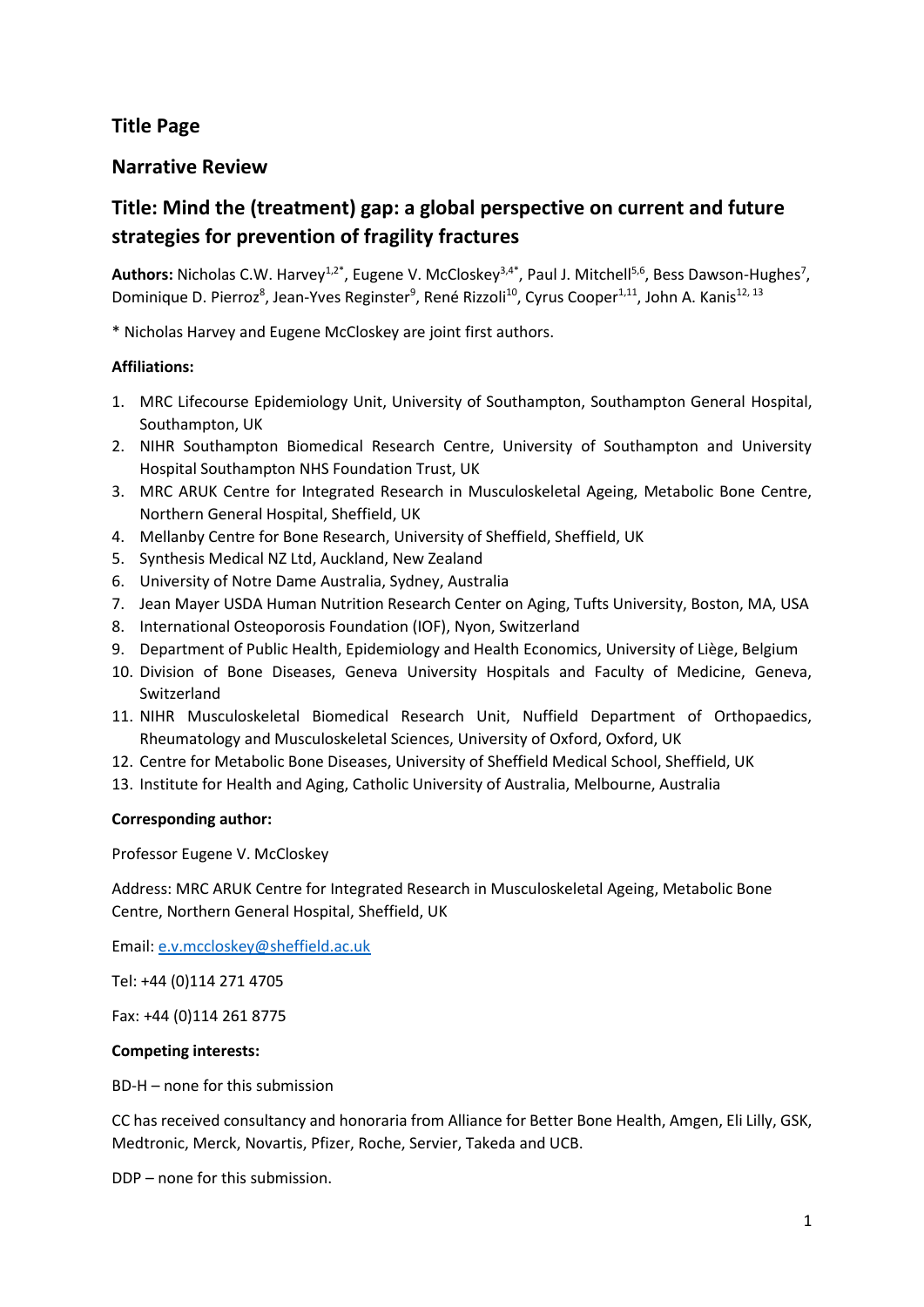EVM – none for this submission.

JAK and PJM have undertaken consultancy for governments, national osteoporosis societies, healthcare professional organisations and private sector companies relating to systematic approaches to fragility fracture care and prevention.

JYR has no disclosures related to this work, and has received consultancy, lecture fees and grant support from Amgen, Analis, Asahi Kasei, Boehringer, Bristol Myers Squibb, Chiltern, Danone, Ebewee Pharma, Endocyte, Galapagos, GlaxoSmithKline, IBSA-Genevrier, Lilly, Merck Sharp and Dohme, Merckle, Negma, Novartis, NovoNordisk, NPS, Nycomed-Takeda, Organon, Pfizer, PharmEvo, Radius Health, Roche, Rottapharm, Servier, Teijin, Teva, Theramex, Therabel, UCB, Will Pharma, Wyeth, Zodiac.

NCWH has no disclosures related to this work, and has received consultancy, lecture fees and honoraria from Alliance for Better Bone Health, AMGEN, MSD, Eli Lilly, Servier, Shire, Consilient Healthcare and Internis Pharma.

PJM serves as a consultant to the International Osteoporosis Foundation and received remuneration for his contribution to this manuscript.

RR has received honoraria for participation in Advisory boards or speaker bureau fees from Danone, Labatec, Nestlé, and ObsEva.

#### **Mini-abstract:**

This narrative review considers the key challenges facing healthcare professionals and policymakers

responsible for providing care to our older people in relation to bone health, and proposes globally

relevant solutions to those challenges.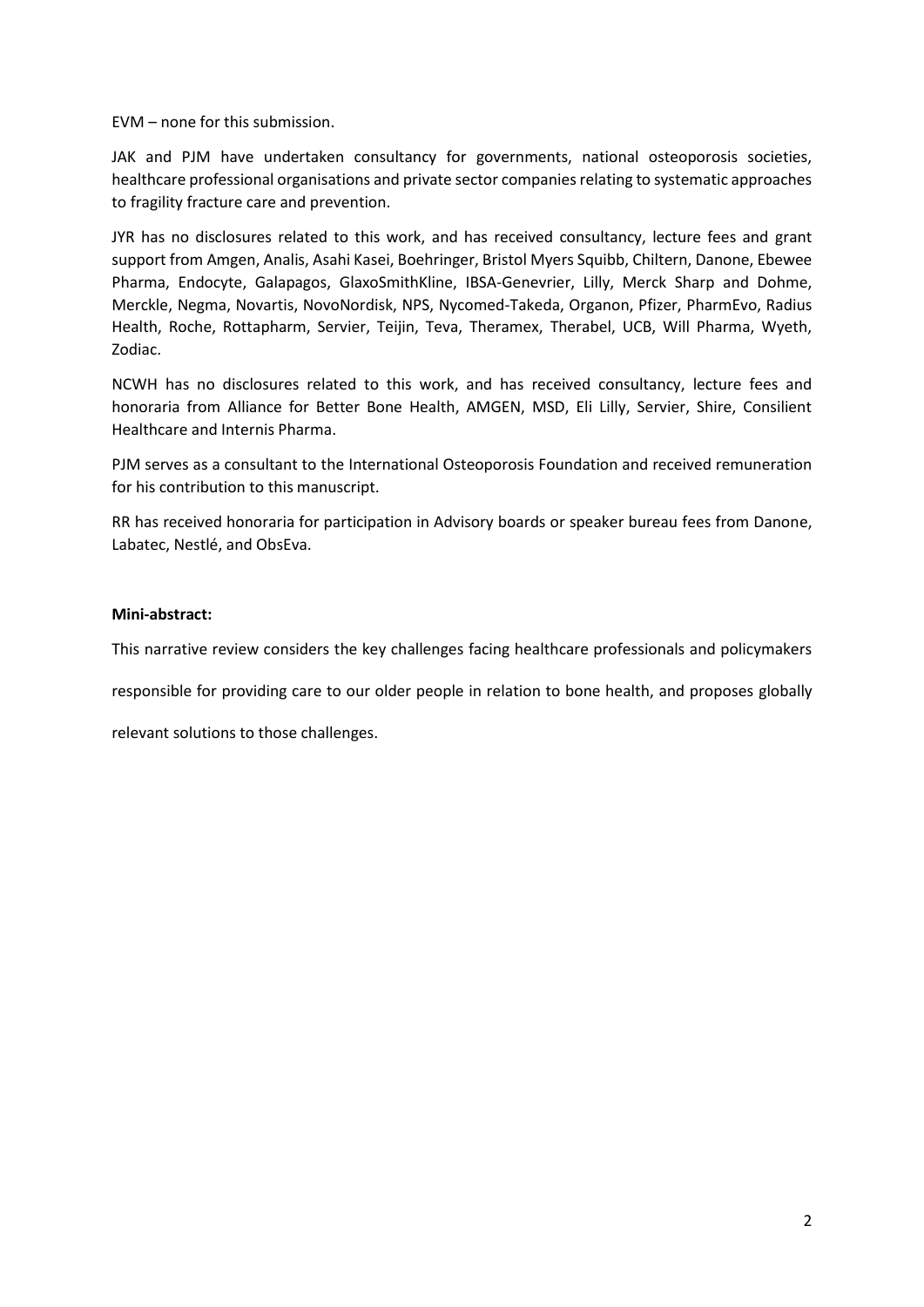#### **Abstract Page**

#### **Abstract:**

Introduction: This narrative review considers the key challenges facing healthcare professionals and policymakers responsible for providing care to populations in relation to bone health. These challenges broadly fall into 4 distinct themes:

- 1. Case-finding and management of individuals at high risk of fracture
- 2. Public awareness of osteoporosis and fragility fractures
- 3. Reimbursement and health system policy
- 4. Epidemiology of fracture in the developing world

Methods: Findings from cohort studies, randomised controlled trials, systematic reviews and metaanalyses, in addition to current clinical guidelines, position papers and national and international audits are summarised, with the intention of providing a prioritised approach to delivery of optimal bone health for all.

Results: Systematic approaches to case-finding individuals who are at high risk of sustaining fragility fractures are described. These include strategies and models of care intended to improve case-finding for individuals who have sustained fragility fractures, those undergoing treatment with medicines which have an adverse effect on bone health, and people who have diseases whereby bone loss and, consequently, fragility fractures are a common comorbidity. Approaches to deliver primary fracture prevention in a clinically effective and cost-effective manner are also explored.

Public awareness of osteoporosis is low worldwide. If older people are to be more pro-active in the management of their bone health, that needs to change. Effective disease awareness campaigns have been implemented in some countries, but need to be undertaken in many more. A major need exists to improve awareness of the risk that osteoporosis poses to individuals who have initiated treatment, with the intention of improving adherence in the long-term. A multisector effort is also required to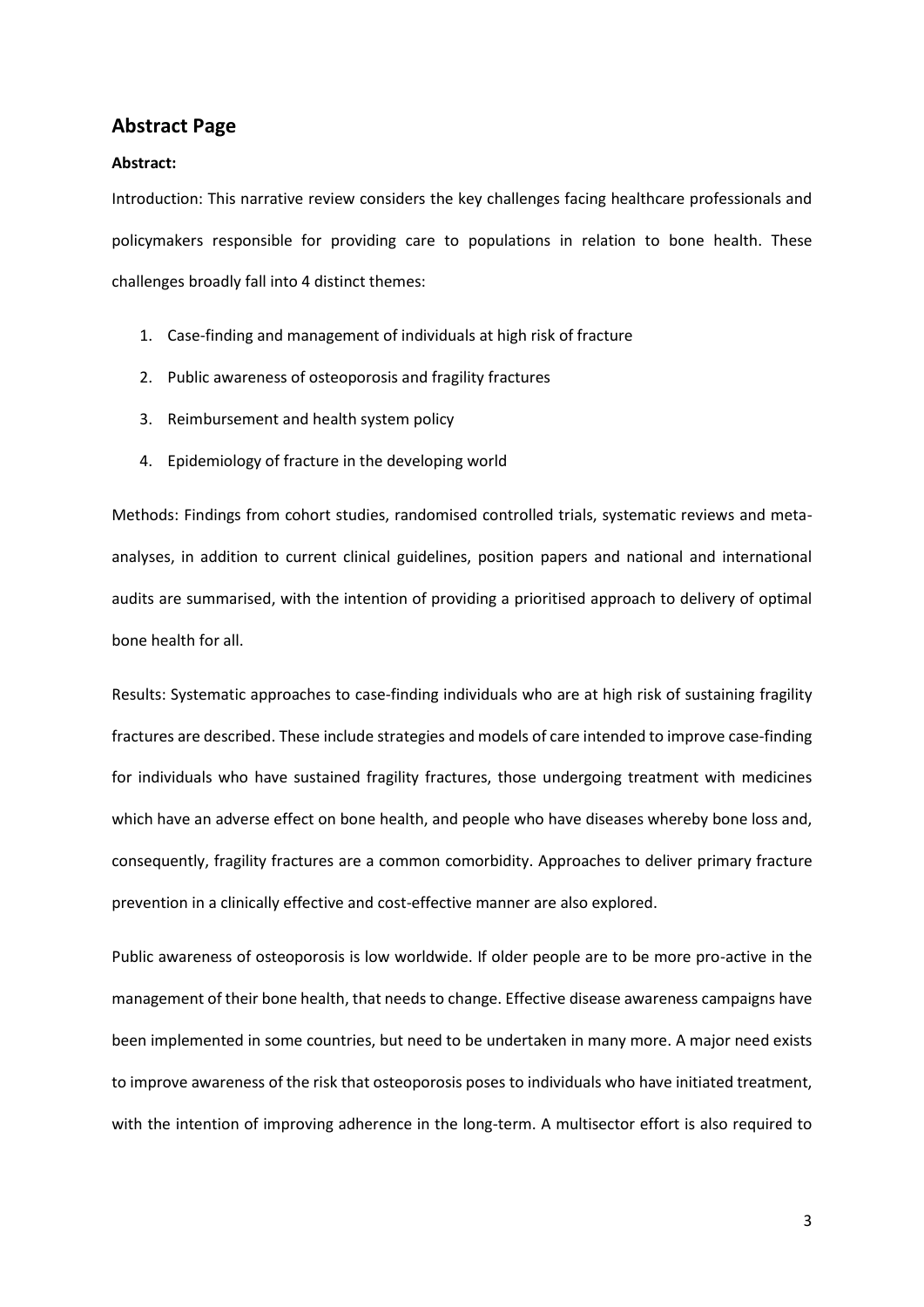support patients and their clinicians to have meaningful discussions concerning the risk-benefit ratio of osteoporosis treatment.

With regard to prioritisation of fragility fracture prevention in national policy, there is much to be done. In the developing world, robust epidemiological estimates of fracture incidence are required to inform policy development.

Conclusion: As the aging of the Baby Boomer generation is upon us, this review provides a comprehensive analysis of how bone health can be improved worldwide for all.

#### **Keywords:**

Fragility fracture, osteoporosis, case-finding, disease awareness, policy, prioritization, secondary prevention, primary prevention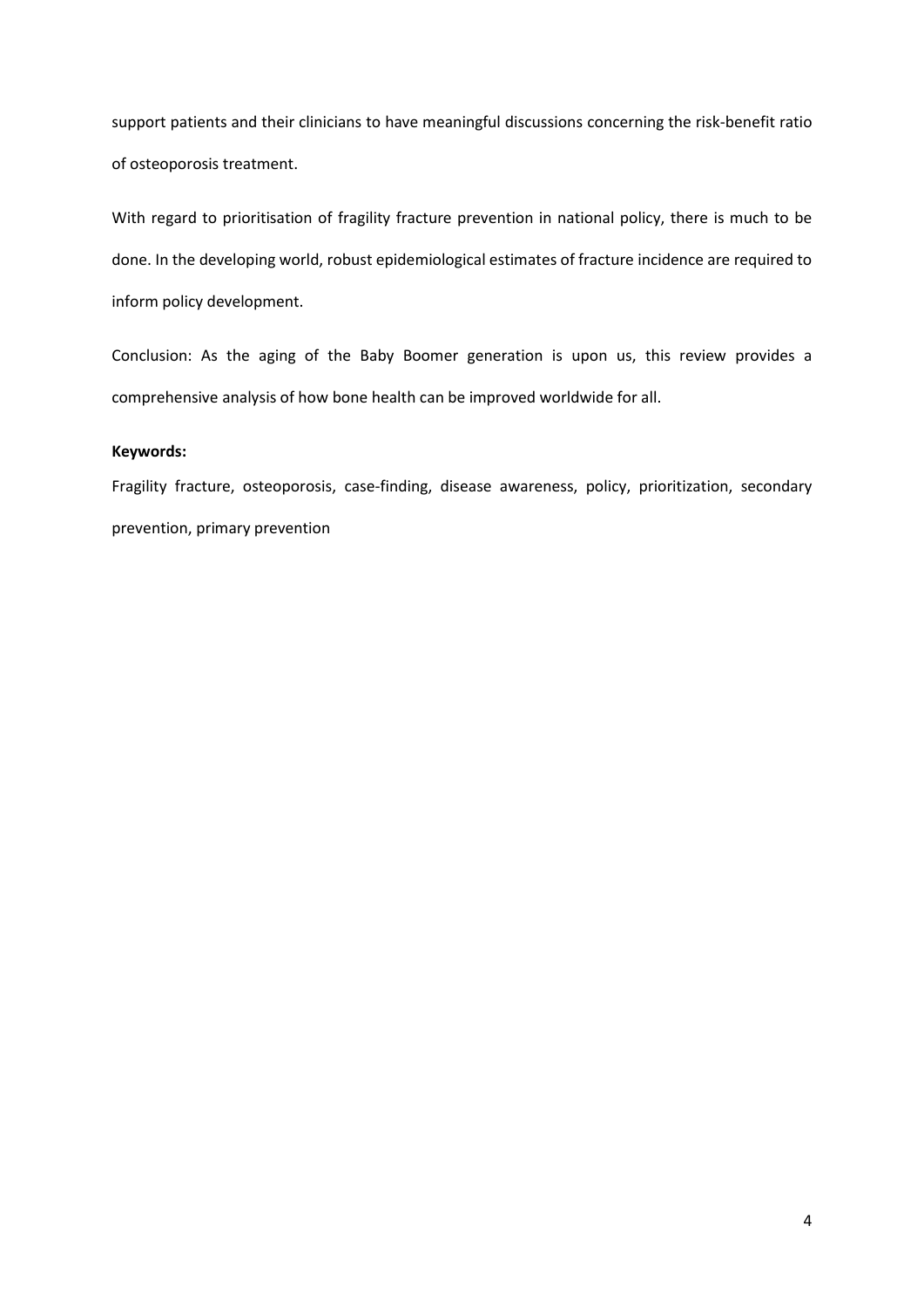#### **Text**

## Introduction

In 2016, the first of the Baby Boomer generation entered their eighth decade of life. Consequently, the next ten years will bear witness to a significant increase in the number of individuals living with osteoporosis and experiencing the morbidity consequent upon fragility fractures. Fragility fractures can be defined as fractures which result from a fall from a standing height or less, or that present in the absence of trauma. The most common fragility fractures occur at the hip, wrist, spine, humerus or pelvis. As such, it is timely to take stock of the key challenges facing healthcare professionals and policymakers responsible for providing care for populations in relation to bone health, and to identify solutions that will reduce fracture rates and ameliorate their personal and societal burden. These challenges broadly fall into 4 distinct themes:

- 1. Case-finding and management of individuals at high risk of fracture
- 2. Public awareness of osteoporosis and fragility fractures
- 3. Reimbursement and health system policy
- 4. Epidemiology of fracture in the developing world

This narrative review explores each of these themes in terms of current gaps in delivery of best clinical practice, levels of public awareness, appropriateness of funding and policy arrangements, and characterisation of the current and future burden of disease in the developing world. Most importantly, the work of innovators who have successfully addressed each challenge will be reviewed. Clinically effective and cost-effective models of care have been developed in many countries to case find and manage individuals who are at high risk of sustaining fragility fractures. Award winning public awareness campaigns have been implemented which empower individuals who are living with osteoporosis to be pro-active in seeking medical advice to reduce their own fracture risk. A number of governments have identified osteoporosis as a national health priority and implemented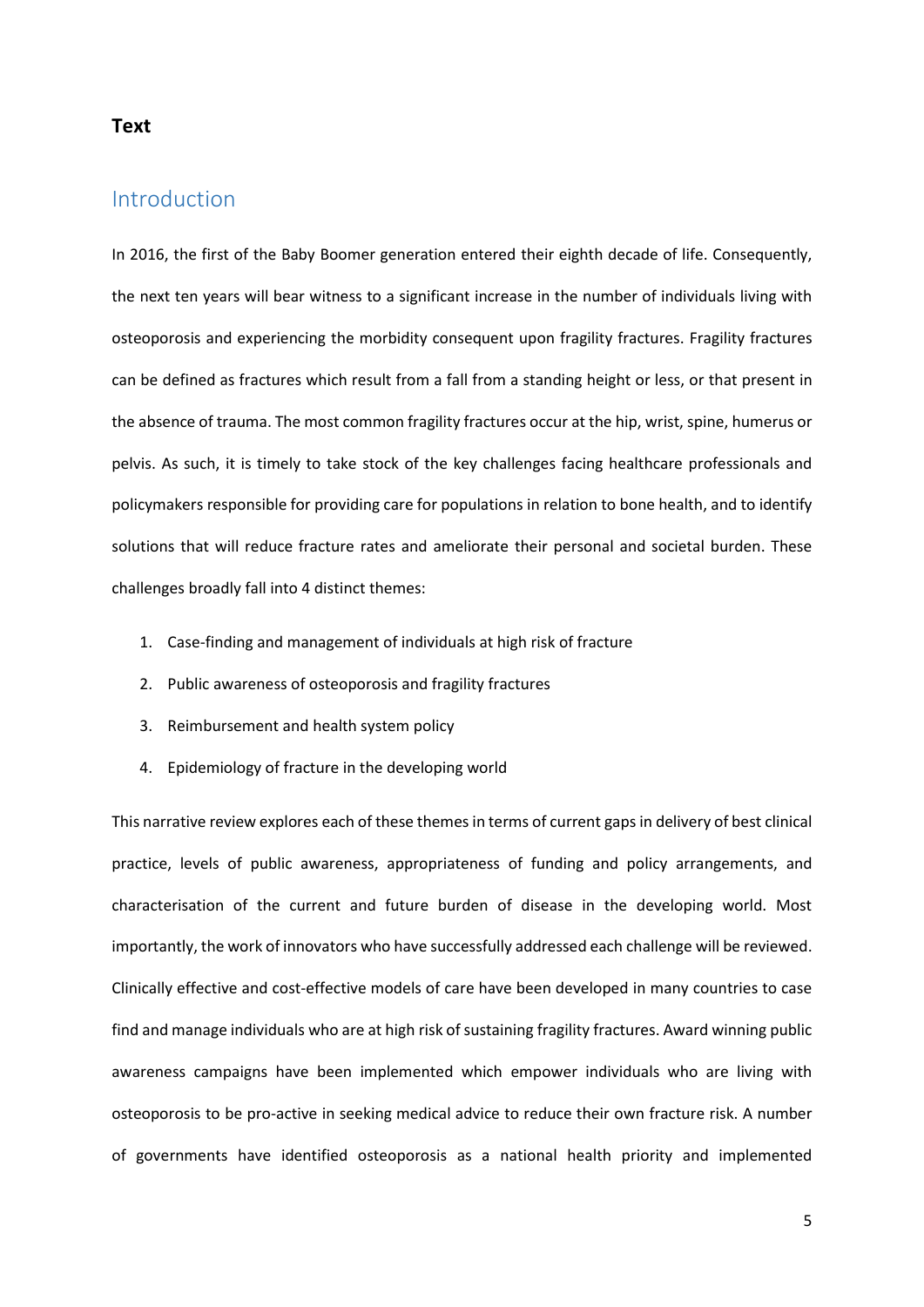comprehensive quality improvement programs across their national health systems. New epidemiological studies from Asia and Latin American have begun to quantify the impact of osteoporosis in the developing world. While there is much to be done, there is reason for optimism. All of the challenges identified are solvable: now is the time for these solutions to be implemented throughout the world.

## Case-finding and management of individuals at high risk of fracture

During the last 25 years, a broad range of therapeutic options have become available to reduce an individual's risk of fragility fracture [1]. These medicines are available as daily, weekly or monthly oral tablets, or as daily, three-monthly or six-monthly injections or annual infusions, providing patients and physicians with a uniquely flexible array of dosing regimens. Getting the right treatment to the right patient at the right time is of paramount importance if fracture rates are to be significantly reduced as the world's population ages. This section of the review focuses on strategies to ensure that individuals who are at high risk of sustaining fragility fractures in general, and hip fractures in particular, are reliably identified by health systems and treated in accordance with best practice guidance. Opportunities to systematise case-finding in four scenarios will be considered:

- 1. Secondary fracture prevention
- 2. Primary fracture prevention
- 3. Osteoporosis induced by medicines
- 4. Diseases associated with osteoporosis

For each scenario, evidence relating to fracture risk in the population in question is considered. Current levels of case-finding and appropriate osteoporosis management are reviewed. Where available, analysis of published work describing models of care to implement best practice is presented. Finally, selected examples of clinical guidelines and recommendations made therein are highlighted.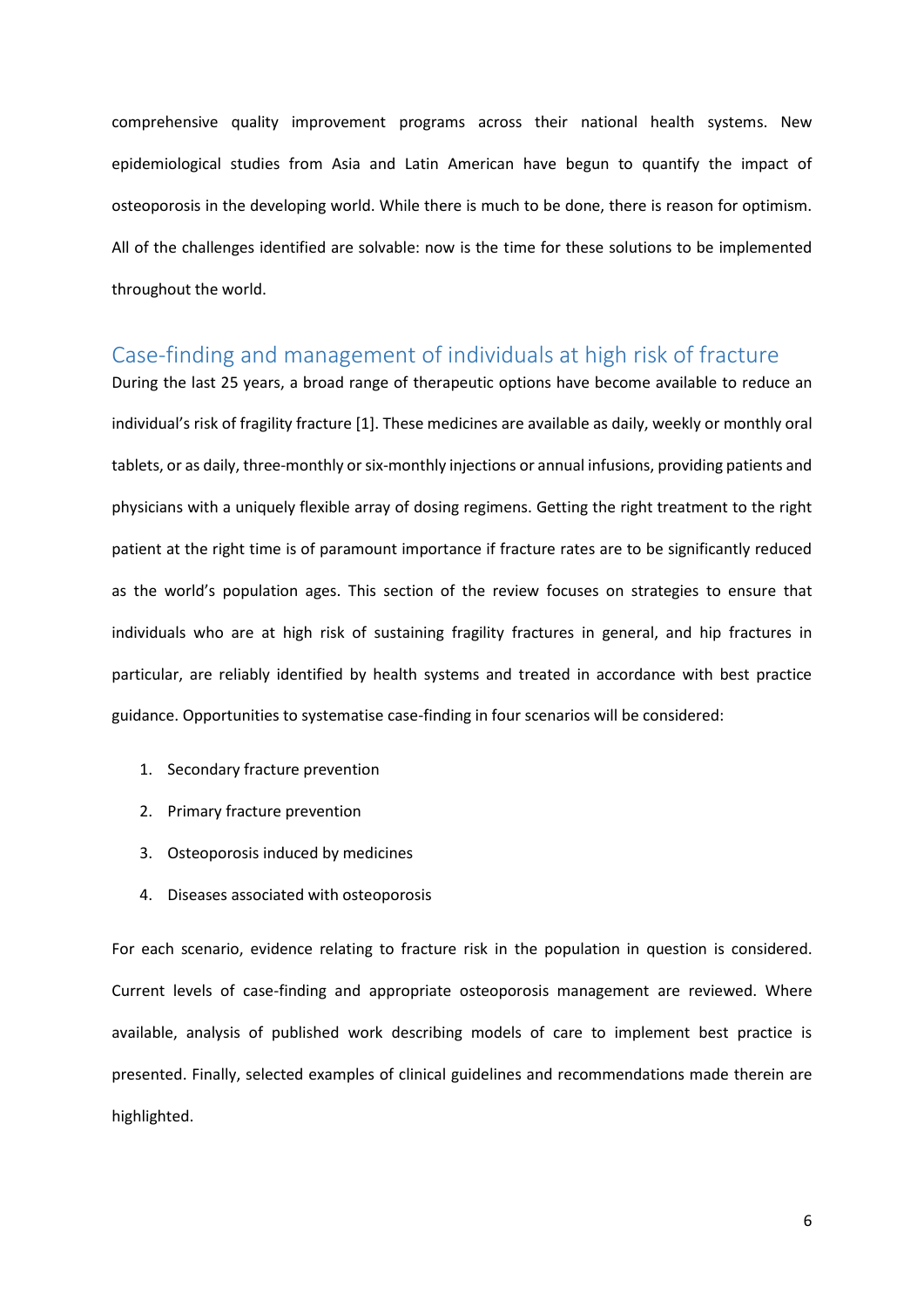#### Secondary fracture prevention

Secondary fracture prevention is an obvious first step in the development of a systematic approach to prevention of all fragility fractures caused by osteoporosis. Since the 1980s, it has been known that up to one half of hip fracture patients have already sustained a previous fracture [2-5]. Meta-analyses have shown that individuals who have sustained a fracture are at approximately double the risk of sustaining subsequent fractures, as compared to their fracture-free peers [6, 7]. Accordingly, the notion that *fracture begets fracture* is well-established in the literature and well represented in clinical guidelines for osteoporosis in many countries [8, 9]. Further, subsequent fractures appear to occur rapidly after an index fracture. In 2004, Johnell et al examined the pattern of fracture risk following a prior fracture at the spine, shoulder or hip [10]. During 5 years of follow-up, one third of all subsequent fractures occurred within the first year after fracture, and less than 9% of all subsequent fractures occurred in the fifth year.

The effectiveness of the broad range of currently available osteoporosis treatments has been comprehensively reviewed elsewhere [1]. Cochrane Collaboration systematic reviews have evaluated alendronate [11], etidronate [12] and risedronate [13] specifically in the secondary fracture prevention context for treatment of postmenopausal women, and Cochrane protocols have been published for zoledronate [14] and denosumab [15]. The findings of the Cochrane reviews for the bisphosphonates which were statistically significant are summarised in table 1. The methodology used for pooling of results from the individual trials included in the Cochrane reviews has been described elsewhere [16]. When the relative risk reduction (RRR) for a particular agent was significant ( $p$ <0.05), the absolute risk reduction (ARR) and number needed to treat (NNT) were calculated. For these calculations, the Cochrane authors based the 5-year risk of fracture in the untreated population on the FRACTURE Index (FI) [17], and the lifetime and 5-year age-specific risks in the untreated population on the model by Doherty et al for predicting osteoporotic fractures in postmenopausal women [18].

Other osteoporosis treatments have been evaluated for secondary fracture prevention in randomised controlled trials (RCTs) or sub-analyses of RCTs: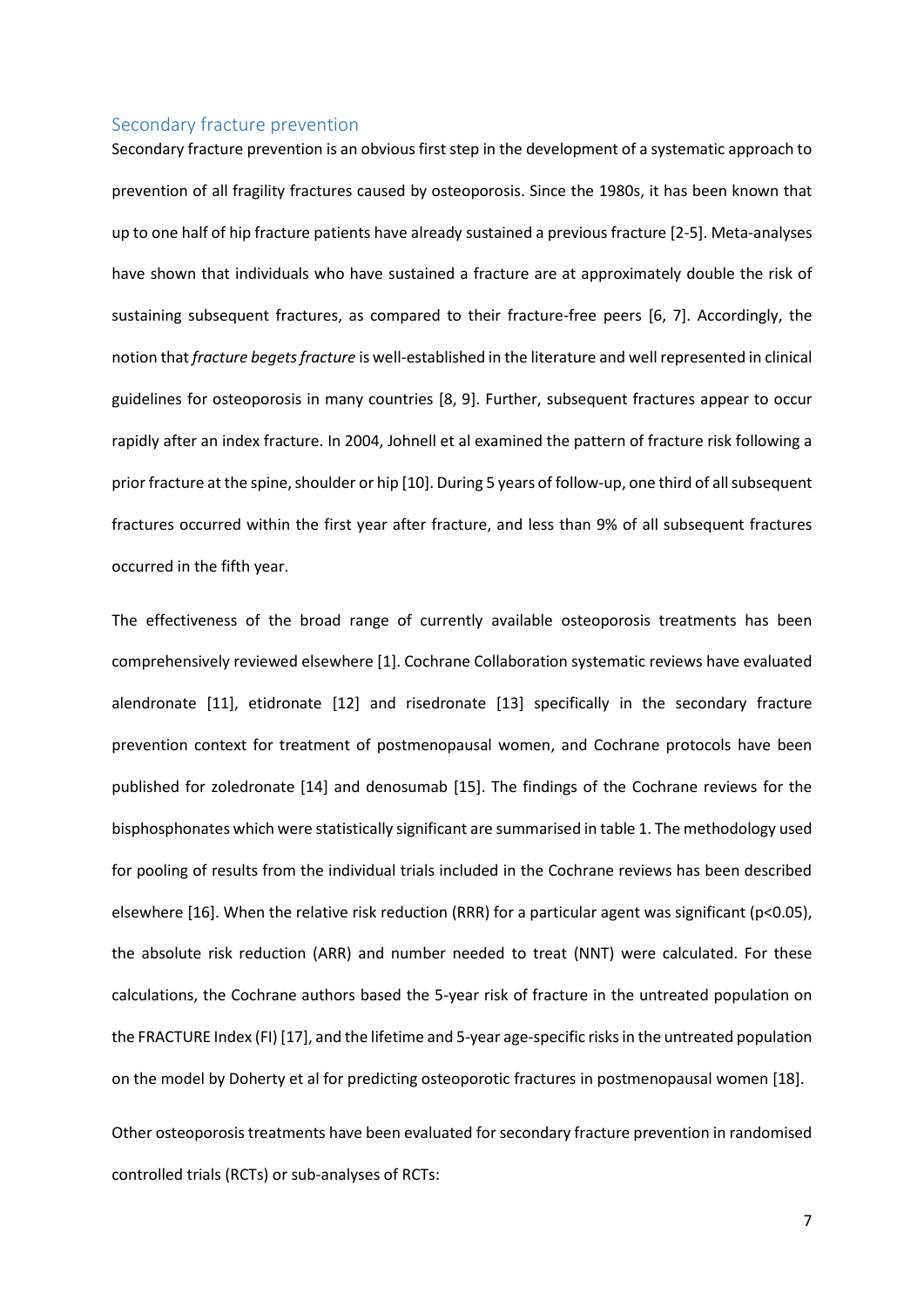- Zoledronate: The HORIZON Recurrent Fracture Trial (RFT) evaluated zoledronate in the treatment of individuals who had sustained a hip fracture [19]. Statistically significant reductions were observed for any new clinical fracture (RRR 35% [95% CI 16-50%], ARR 5.3%), clinical non-vertebral fracture (RRR 27% [95% CI 2-45%], ARR 3.1%) and new clinical vertebral fracture (RRR 46% [95% CI 8-68%], ARR 2.1%). A non-significant trend towards reduction in hip fracture (RRR 30% [95% CI -19-59%], ARR 1.5%) was observed. The safety analysis revealed a statistically significant reduction in deaths from any cause for the individuals treated with zoledronate (RRR 28% [95% CI 7-44%], ARR 3.7%). A sub-group analysis of the HORIZON Pivotal Fracture Trial (PFT) observed a comparable effect of zoledronate treatment on the incidence of new vertebral and non-vertebral fractures for individuals with and without prevalent vertebral fracture at baseline [20].
- Denosumab: A post-hoc analysis of the FREEDOM study evaluated denosumab for secondary fracture prevention [21]. A statistically significant reduction in the incidence of any subsequent fracture (RRR 39% [95% CI 28-49%], ARR 6.8%) was observed, with similar efficacy in those who had prior vertebral fractures (RRR 35%, ARR 6.6%) or non-vertebral fractures (RRR 34%, ARR 6.1%) at baseline which was highly significant (p<0.0001 for both groups).
- Raloxifene: Among the sub-group of women in the MORE study who had a vertebral fracture at baseline, those receiving the licensed 60 mg dose of raloxifene sustained significantly fewer new vertebral fractures compared to placebo (RRR 30% [95% CI 20-50%], ARR 6%) [22]. However, raloxifene did not demonstrate a statistically significant reduction in the incidence of non-vertebral or hip fractures.
- Teriparatide: In women with postmenopausal osteoporosis and at least one vertebral fracture at baseline [23], teriparatide 20  $\mu$ g per day significantly reduced the incidence of new vertebral fractures (RRR 65% [95% CI 45-78%], ARR 9.3%) and non-vertebral fragility fractures (RRR 53% [95% CI 12-75%], ARR 2.9%). However, the definition of non-vertebral fracture was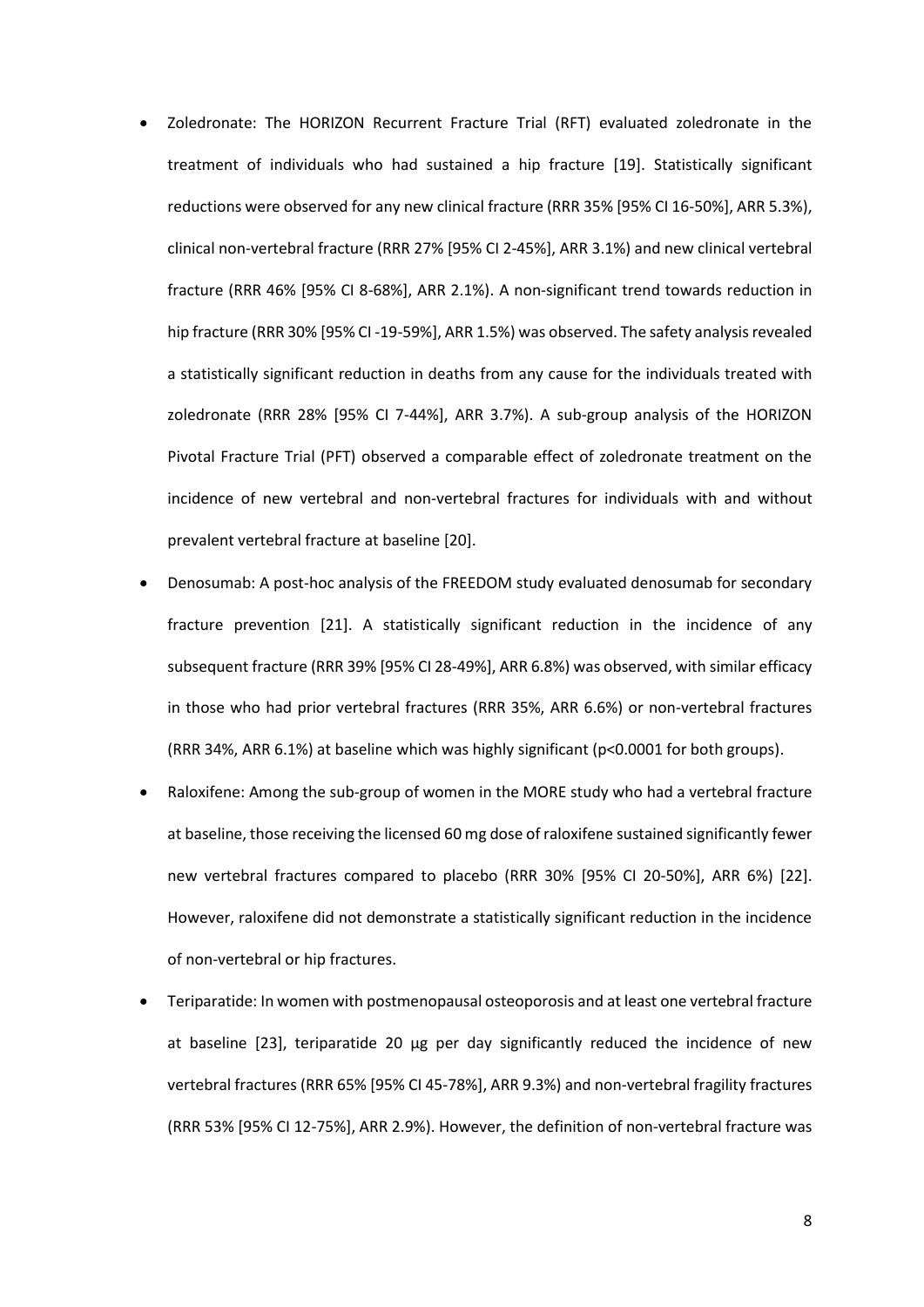not directly comparable to that used in other studies, and teriparatide did not demonstrate a statistically significant reduction in the incidence of hip fractures.

• Strontium ranelate: Strontium ranelate significantly reduced the incidence of new vertebral fracture (RRR 41% [95% CI 27-52%], ARR 11.9%) but not non-vertebral fractures in women with postmenopausal osteoporosis and at least one vertebral fracture at baseline [24]. A pooled analysis of the SOTI and TROPOS study populations reported a statistically significant reduction in the incidence of first vertebral fracture (RRR 46% [95% CI 19-63%], ARR 7.6%) among women with a prevalent non-vertebral fracture, who did not have a prevalent vertebral fracture [25]. A pre-planned sub-analysis of postmenopausal women with osteopenia and a prevalent vertebral fracture, in the combined studies, reported a significant reduction in the incidence of new vertebral fractures (RRR 37% [95% CI 11-56%], ARR 8.1%) [26].

In light of the diverse array of effective osteoporosis treatments which are available to reduce future fracture risk, it is of great concern that a pervasive and persistent secondary prevention care gap is evident throughout the world. The International Osteoporosis Foundation (IOF) Capture the Fracture® Program website provides an up-to-date bibliography of all PubMed cited secondary prevention audits and surveys, undertaken internationally, nationally, regionally and locally [27]. Studies from allregions of the world feature on the website:

- Africa: South Africa
- Asia: China, Hong Kong, Japan, Malaysia, Singapore, South Korea, Taiwan, Thailand.
- Europe: Austria, Belgium, Denmark, Finland, France, Germany, Ireland, Italy, The Netherlands, Norway, Sweden, Switzerland, UK
- Latin America: Brazil
- Middle East: Israel, Saudi Arabia
- North America: Canada, USA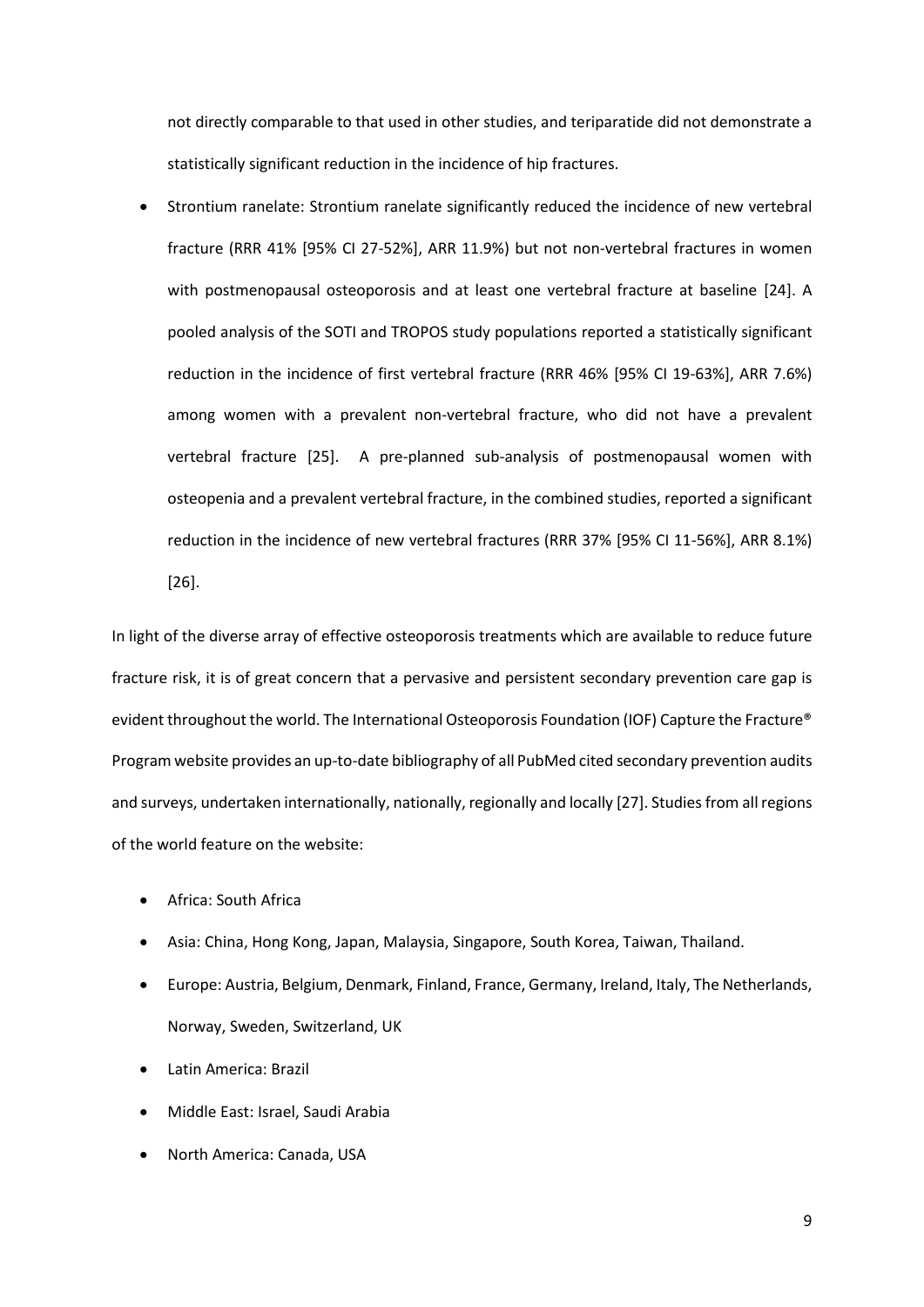#### • Oceania: Australia, New Zealand

In response to this widely documented care gap, models of care have been developed in many countries to ensure that fragility fracture patients receive secondary preventive care – which include both osteoporosis management and intervention to prevent falls – in a consistent and reliable fashion. The most common models are referred to as Orthogeriatrics Services (aka Orthopaedic-Geriatric Co-Care Services or Geriatric Fracture Centers) and Fracture Liaison Services (FLS).

The complementary roles of Orthogeriatrics Services and FLS are nicely illustrated in consensus guidelines from the UK. In 2007, the British Orthopaedic Association (BOA) and the British Geriatrics Society (BGS) published The Care of Patients with Fragility Fracture (aka 'The Blue Book'), with contributions from representatives of the Age Anaesthesia Association, Faculty of Public Health, Society for Endocrinology, Royal College of Nursing and the UK National Osteoporosis Society [28]. The first section of The Blue Book advocated widespread implementation of coordinated, multidisciplinary care for hip fracture patients through establishment of Orthogeriatrics Services in hospitals. Such models of care are designed to expedite surgery, ensure optimal management of the acute phase through adherence to a care plan overseen by senior staff in orthopaedics and geriatrics/internal medicine, and deliver secondary fracture prevention through osteoporosis management and falls prevention. Implementation of Orthogeriatrics Services has gained momentum globally in recent years, supported by development of national hip fracture registries to enable benchmarking of the quality of hip fracture care against best practice guidelines [29].

The UK National Health Service (NHS) provides a large scale illustration of the impact that Orthogeriatrics Services, supported by a National Hip Fracture Database (NHFD) [30] and quality incentives from government [31], can have upon post-hip fracture secondary preventive care. The UK NHFD is currently the largest ongoing audit of hip fracture care in the world, with more than 454,000 case records entered since it was launched in tandem with the Blue Book in 2007 (Personal communication: C. Boulton). The 2015 NHFD Annual Report described the care of 64,102 people who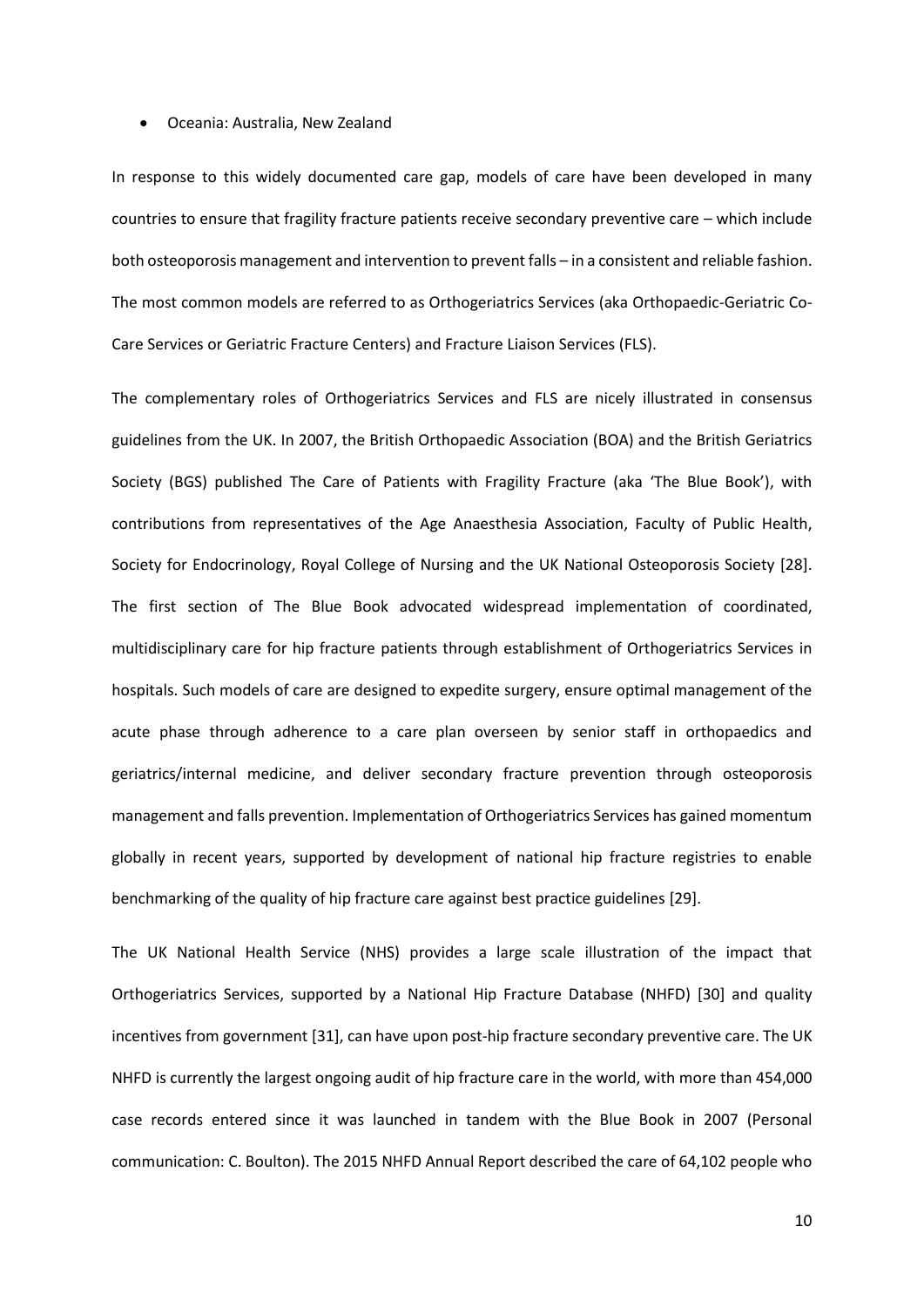presented with a hip fracture in 2014, representing nearly 95% of all cases in England, Wales and Northern Ireland [32]. More than 80% of patients were started on osteoporosis treatment, or were referred for bone mineral density (BMD) testing or bone clinic assessment. Further, more than 96% of patients were offered a multifactorial risk assessment to identify and address future falls risk, and were offered individualised intervention where appropriate.

The second section of the Blue Book called for widespread implementation of FLS. The purpose of an FLS is to ensure that all patients aged 50 years or over who present to health services with a fragility fracture undergo fracture risk assessment and receive osteoporosis treatment in accordance with national guidelines. The FLS would also refer older patients into local falls prevention services. In terms of a 'division of labour', Orthogeriatrics Services typically deliver secondary preventive care for hip fracture patients and FLS deliver secondary preventive care for non-hip fragility fracture patients (e.g. wrist, humerus, pelvis and those vertebral fractures which come to clinical attention).

During the last 15 years, studies describing the design and performance of FLS have been published from many countries [8]. However, variation in FLS service design and reporting of processes and outcomes make comparisons between services difficult. In order to establish which specific features of an FLS are associated with optimal case-finding and implementation of osteoporosis treatment guidelines, Australian investigators undertook a systematic review and meta-analysis of the secondary fracture prevention literature [33]. The various FLS were classified into four types:

- Type A or 3i FLS models which deliver identification, investigation and initiation of interventions.
- Type B or 2i FLS models which deliver identification and investigation, but rely on initiation of interventions by the primary care physician (PCP).
- Type C or 1i FLS models which deliver identification and an alert to the PCP that further investigations are needed, but rely on the PCP to organise those investigations and initiate interventions, where warranted.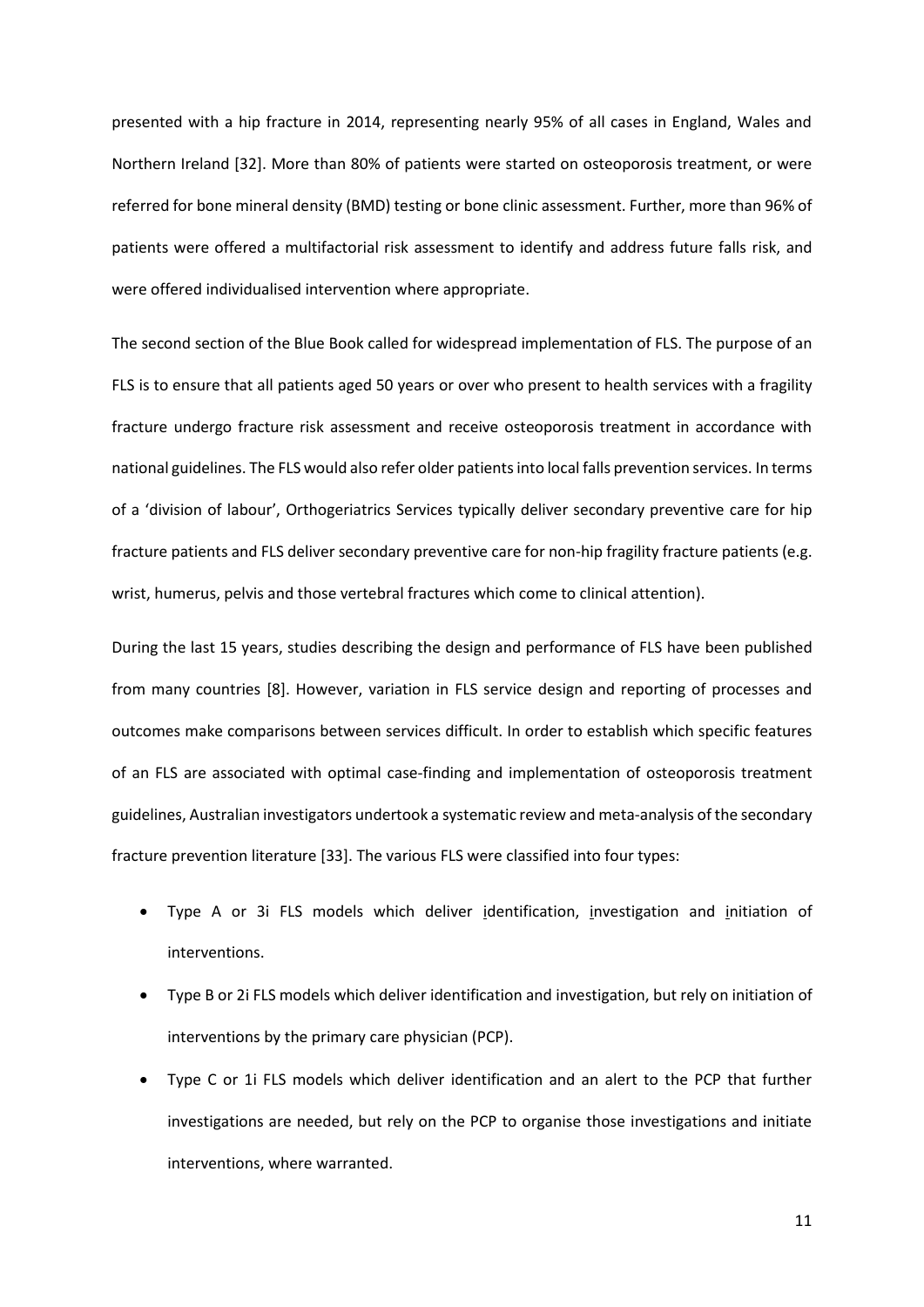• Type D or 'Zero i' models which provide osteoporosis education to the patient, but do not alert or educate the PCP.

The proportion of patients undergoing BMD testing and receiving osteoporosis treatment for each type of FLS model is shown in table 2. Clearly, Type A (3i) and Type B (2i) FLS models result in considerably more fracture patients being investigated and initiated on treatment. Whilst practically all osteoporosis treatment guidelines worldwide recommend that fragility fracture patients should be assessed for osteoporosis, the proportion that should receive osteoporosis treatment remains an ongoing matter of debate. In 2005, the first UK National Institute for Health and Care Excellence (NICE) technology appraisal on osteoporosis treatments for the secondary prevention of fracture estimated that up to 70% of women over 50 years of age with a fragility fracture could benefit from treatment [34]. This analysis assumed that all women aged 75 years or over could be indicated for treatment in the absence of BMD testing and a smaller proportion of younger women. Given that a minority of fracture patients in this age group are likely to suffer early post-fracture mortality, 50% to 70% might represent a pragmatic estimate of what would constitute a clinically appropriate range for treatment rates among all fragility fracture patients aged 50 years or over.

A meta-analysis has reported that osteoporosis treatments are associated with reduced mortality when taken by individuals who are at high risk of fracture [35]. This finding could be influenced by referral bias: individuals who are perceived to have a low life expectancy may be less likely to receive osteoporosis treatments. In 2014, however, in addition to a beneficial effect on fracture rates, care delivered by an FLS was shown to reduce mortality of fracture patients [36]. The FLS model of care has also been subject to cost-effectiveness modelling. An example of this approach is a cohort health-state transition model (a Markov model) developed to evaluate the Glasgow FLS in Scotland, UK [37]. The model demonstrated that 18 fractures were prevented, including 11 hip fractures, and £21,000 (€26,250, US\$30,000) was saved per 1,000 patients managed by the Glasgow FLS vs 'usual care' in the UK.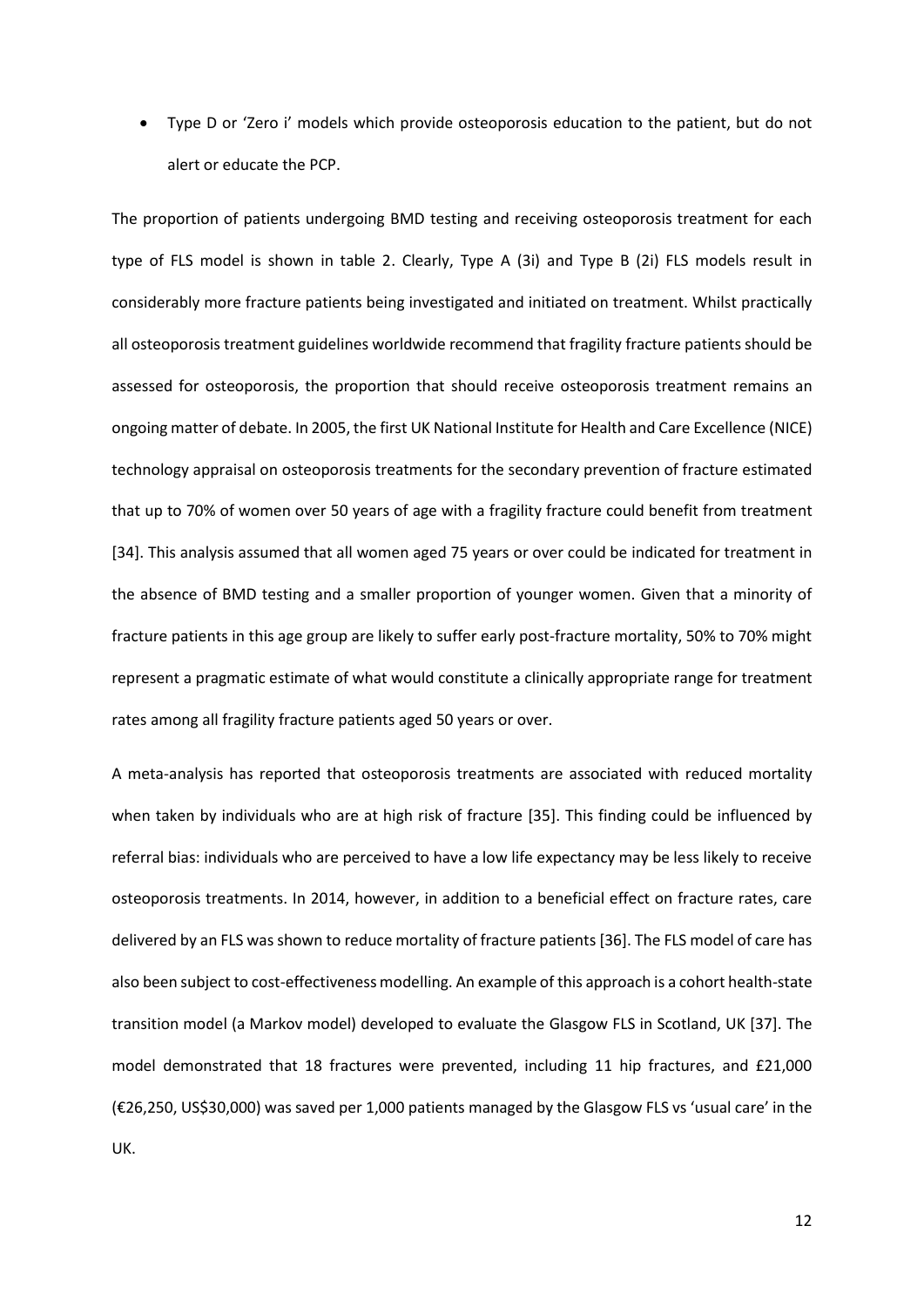It should be noted that vertebral fractures make up only a small proportion of FLS case loads [38-45], as shown in table 3. This is an important shortcoming which must be addressed because vertebral fractures are the most common fragility fracture and are underdiagnosed throughout the world [46]. Further, the prevalence of vertebral fractures among individuals who sustain hip fractures has been shown to be very high. Studies from Japan and Spain reported that 78% and 63% of hip fracture patients had prevalent vertebral fractures, respectively [47, 48]. Vertebral fractures were defined by the Japanese and Spanish investigators on the basis of the criteria established by The Japanese Society for Bone and Mineral Research [49] and Genant [50], respectively. It should be noted that while clinical vertebral fractures are a risk factor for hip fracture, asymptomatic grade 1 morphometric fractures have no prognostic value [51]. A considerable volume of imaging with plain radiography, and X-Rays, CT and MRI scans is undertaken among older people in hospitals worldwide every day. Approaches to improve vertebral fracture case-finding from such activity has been reviewed elsewhere [52].

Vertebral fracture assessment (VFA) provides a low radiation exposure alternative to standard X-ray that could be conducted when patients attend for a DXA scan. This approach has been explored in the FLS setting [53, 54]. Amongst patients presenting with non-vertebral fractures that were assessed by a FLS, the overall prevalence of vertebral deformity was of the order of a quarter to a fifth (25% [53] and 20% [54]). VFA identified a substantial burden of prevalent vertebral fractures that had not been previously documented. The proportion of non-vertebral fracture patients that would be managed differently as a result of conducting VFA was relatively small (9% [53] and 3% [54]). This is perhaps not surprising given that the patients investigated had a non-vertebral fracture which triggered FLS assessment. However, incorporation of VFA into FLS protocols has the potential to reveal two subgroups of non-vertebral fracture patients that may be managed differently as a result of ascertainment of vertebral fracture status:

- Patients with ≥ 1 vertebral fracture (grade 2 or higher) and an osteopenic BMD
- Patients with multiple vertebral fractures and profoundly osteoporotic BMD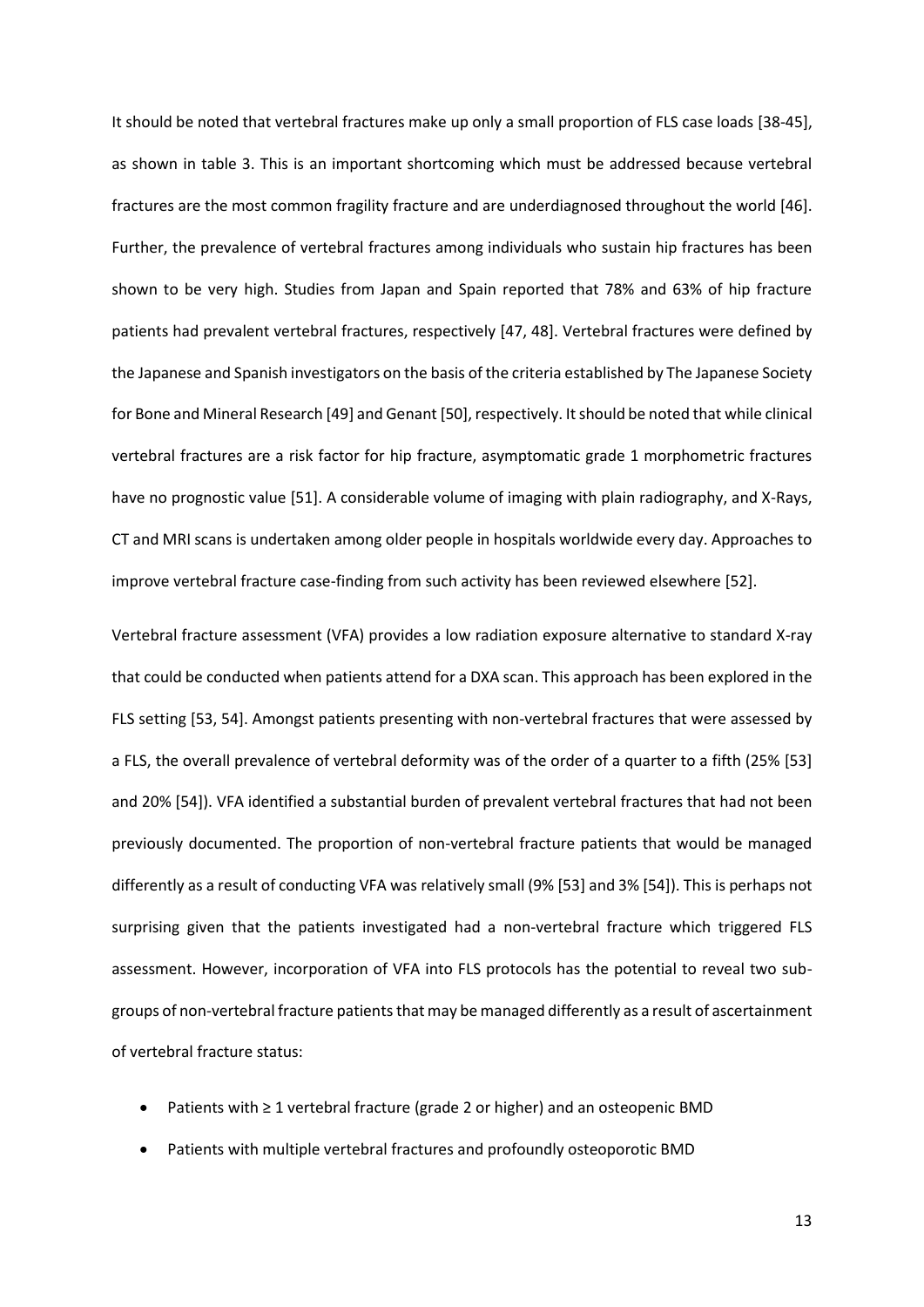In both cases, knowledge of the presence of vertebral fractures has the potential to impact upon clinical decision making to optimise care for the individual patient's circumstances. In 2007, Siris et al evaluated the combination of ascertaining vertebral fracture status and BMD measurement in fracture risk prediction [55]. These investigators concluded:

"*For any given BMD T-score, the risk of an incident vertebral, non-vertebral fragility, and any fracture differs by up to twelve times, 2 times, and 7 times, respectively, when information regarding spine fracture burden is considered. In the absence of knowledge about the prevalent vertebral fracture status, assessments based solely on BMD may under- or overestimate the true risk of a patient experiencing an incident fracture".*

Further, when clinicians use the FRAX® tool to calculate an individual's fracture risk, the notes on risk factors state [56]:

"*A special situation pertains to a prior history of vertebral fracture. A fracture detected as a radiographic observation alone (a morphometric vertebral fracture) counts as a previous fracture. A prior clinical vertebral fracture or a hip fracture is an especially strong risk factor. The probability of fracture computed may therefore be underestimated. Fracture probability is also underestimated with multiple fractures*".

Accordingly, the presence of a vertebral fracture could significantly influence the fracture risk calculated by FRAX®. Given that an increasing number of clinical guidelines make reference to intervention thresholds based upon a FRAX® score, the decision to treat or not may be influenced by knowledge of vertebral fracture status. Another conclusion of the FLS VFA work was that VFA should ideally be conducted on all patients that are referred for DXA who do not have a clinical fracture history, in order to improve case-finding of vertebral fractures [53].

Clinical or Quality Standards for FLS have been developed in Canada [57], New Zealand [58] and the UK [59, 60]. IOF has also developed internationally endorsed standards for FLS in the form of the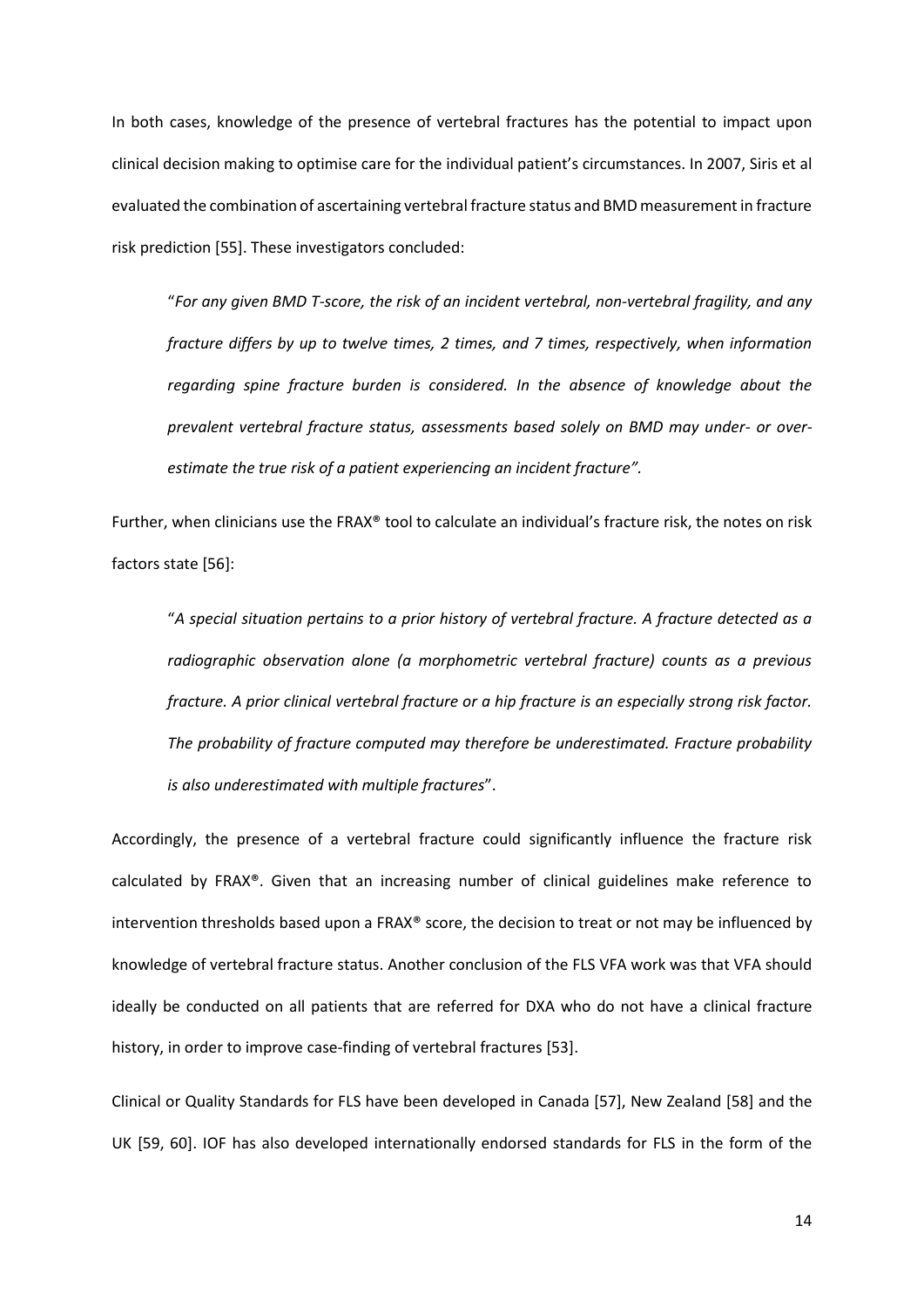Capture the Fracture® Best Practice Framework (BPF) [61-63]. The Capture the Fracture® BPF comprises a comprehensive suite of 13 standards:

- 1. Patient Identification Standard
- 2. Patient Evaluation Standard
- 3. Post-fracture Assessment Timing Standard
- 4. Vertebral Fracture Standard
- 5. Assessment Guidelines Standard
- 6. Secondary Causes of Osteoporosis Standard
- 7. Falls Prevention Services Standard
- 8. Multifaceted Health and Lifestyle Risk-factor Assessment Standard
- 9. Medication Initiation Standard
- 10. Medication Review Standard
- 11. Communication Strategy Standard
- 12. Long-term Management Standard
- 13. Database Standard

The Capture the Fracture® Program encourages FLS throughout the world to apply for Best Practice Recognition which can result in the FLS featuring on the 'Map of best practice' on the Capture the Fracture® Program website. In 2015, an analysis of the first 60 FLS to apply for Best Practice Recognition was undertaken to confirm that a single framework with set criteria was able to benchmark services across healthcare systems worldwide [62]. The FLS represented 6 continents and were highly heterogeneous in many aspects, serving populations from 20,000 to 15 million individuals, being a mixture of private and publicly funded systems, and managing vastly different number of fracture patients at individual sites. The assessment process considered performance of the FLS against the standards across five domains: (a) patients with hip fractures, (b) patients admitted for other non-hip fragility fractures, (c) patients seen primarily in the ambulatory setting with fragility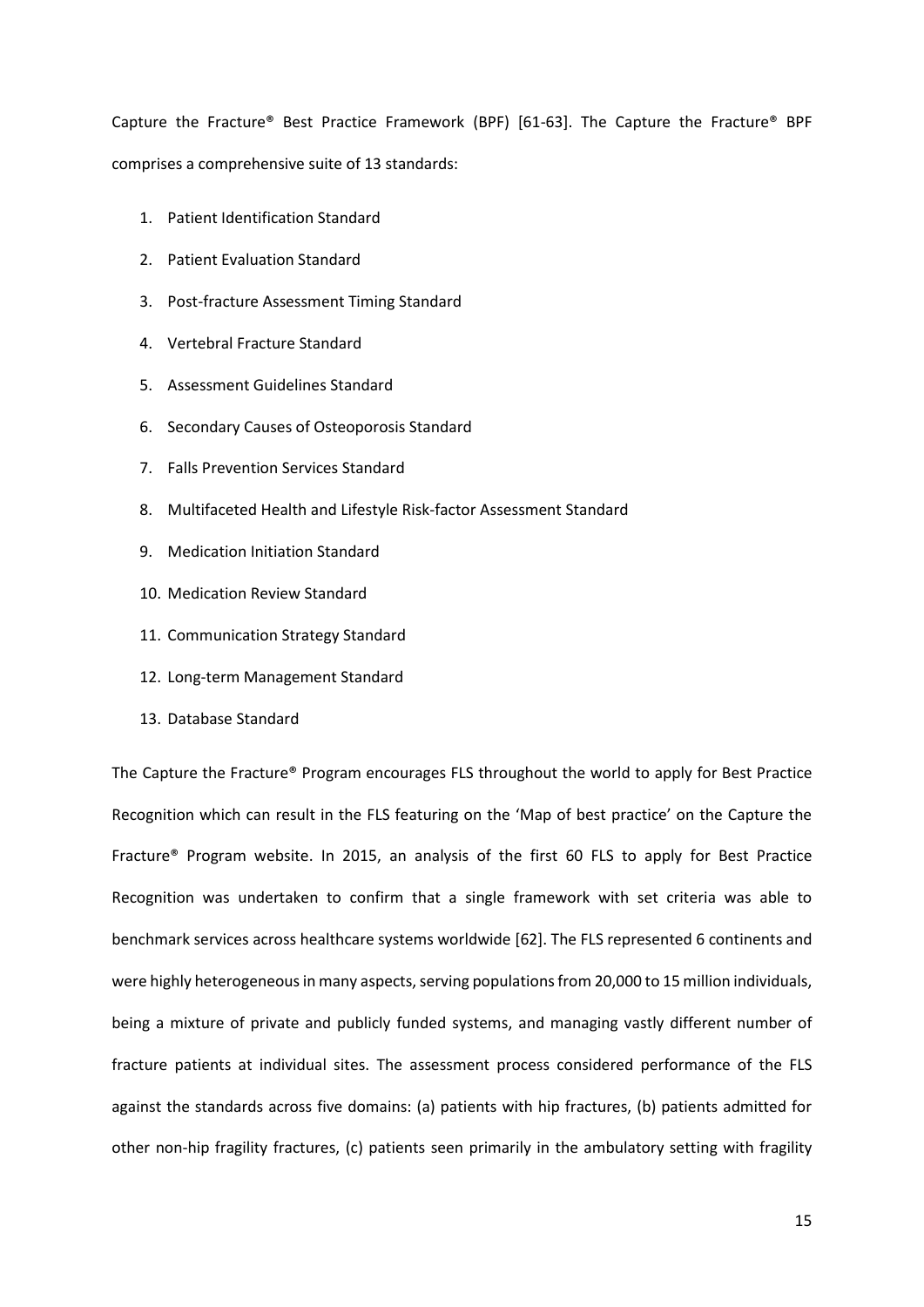fractures, (d) patients with vertebral fragility fractures, and (e) organisational and falls services. The domain-level rankings contributed to an overall ranking of Gold, Silver, Bronze or Black (insufficient) level of achievements for the FLS, in addition to a score in the range 0 to 5. Overall, 27 hospitals scored Gold, 23 Silver and 10 Bronze, with care for the hip fracture patients achieving the highest proportion of gold grading for an individual domain, while vertebral fracture achieved the lowest. The authors concluded that the BPF was fit-for-purpose as a tool to benchmark performance of FLS globally. At the time of writing, 174 FLS feature on the map of best practice: 41 ranked Gold, 47 Silver, 20 Bronze and 66 still under review or in development.

Government organisations in several countries have supported implementation of systematic approaches to fragility fracture care and prevention which prioritise secondary fracture prevention, including Australia, Canada, New Zealand, Singapore and UK [8, 64]. The overarching strategy originally developed by the Department of Health in England [65] has informed policy development in other countries, such as New Zealand [66, 67] as illustrated in figure 1.

#### Primary fracture prevention

Whilst in many populations approximately 1 in 2 women and 1 in 5 men will sustain a fragility fracture during their lifetimes after age 50 years [68], at any given point in time, the majority of older people lack a fracture history. Strategies to develop clinically effective and cost-effective approaches to primary fracture prevention must first establish the size of the primary prevention population in a particular jurisdiction. Further, which first fragility fracture is to be prevented will significantly influence the cost-effectiveness of such strategies, with 'hip fracture as first fragility fracture' being an obvious candidate.

Several studies make quantification of the primary prevention population possible for some European countries, which have sought to determine the incidence and prevalence of osteoporosis and fragility fractures among postmenopausal women. In 2011, Gauthier et al developed a disease model that aimed to estimate the burden of osteoporosis at a national level [69]. This model was validated using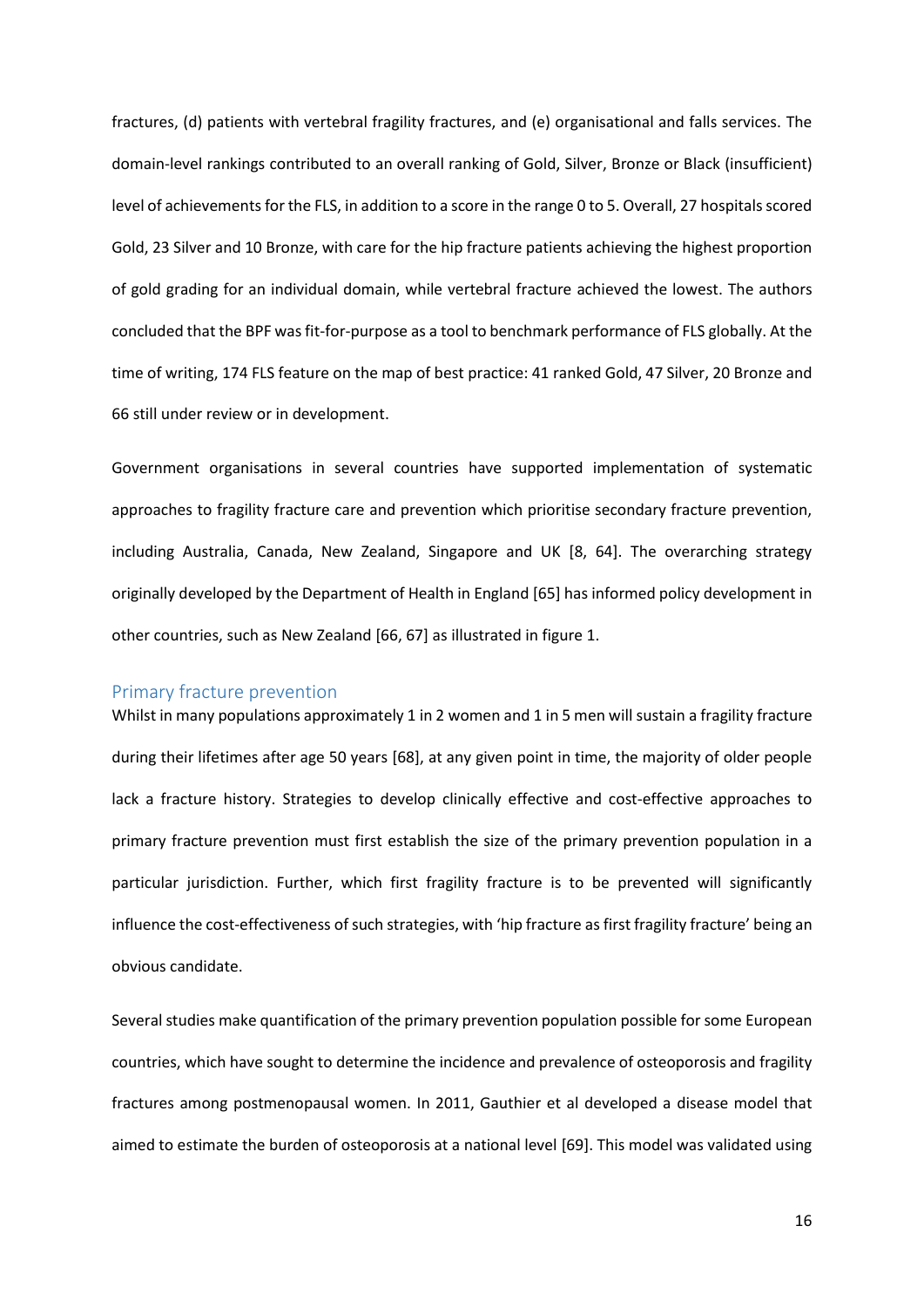Swedish data and has since been adapted for France [70], Germany [71], Italy [72], and the UK [73]. As illustrated in table 4, the individual national models identified the number of women aged 50 years or over in each country based on information from the relevant national statistics organisation. The proportion of women with a prior history of at least one fragility fracture varied from 10% in France to almost 23% in Sweden. Consequently, the proportion of fracture-free women – the primary prevention population – ranged from 77% in Sweden to almost 90% in France.

Studies have not been conducted to determine the proportion of men with a history of at least one fragility fracture at any skeletal site in the countries mentioned above. However, a compendium of country-specific reports for the European Union countries did provide estimates of prior hip and vertebral fracture history for men in 2010 [74]. An associated report suggests that the sum of prior hip and prior clinical vertebral fractures represents approximately 30% of all prior fragility fractures [75]. The relative proportions of women and men in the five countries with a prior history of hip or vertebral fracture in 2010 is shown in table 5 (n.b. the populations of women aged 50 years and over differ slightly between tables 4 and 5 because of a different data source for the populations being used in the compendium of country-specific reports). As is well known, more fractures occur in older women compared to older men, resulting in a higher proportion of older women having a prior fracture history compared to older men. That being said, approximately one-third of hip fractures worldwide occur in men, so osteoporosis management of the relatively small proportion of men who have a prior history of fracture should not, as is often the case, be neglected [76].

While demonstrating cost-effectiveness of a primary fracture prevention strategy is of great importance in the cost-constrained circumstances in which many health systems currently operate, providing appropriate clinical care to individuals who are at high risk of sustaining debilitating first fractures at sites other than the hip should not be ignored. Vertebral fractures result in pain, functional disability and decreased quality of life, and are also associated with excess mortality [77]. Major non-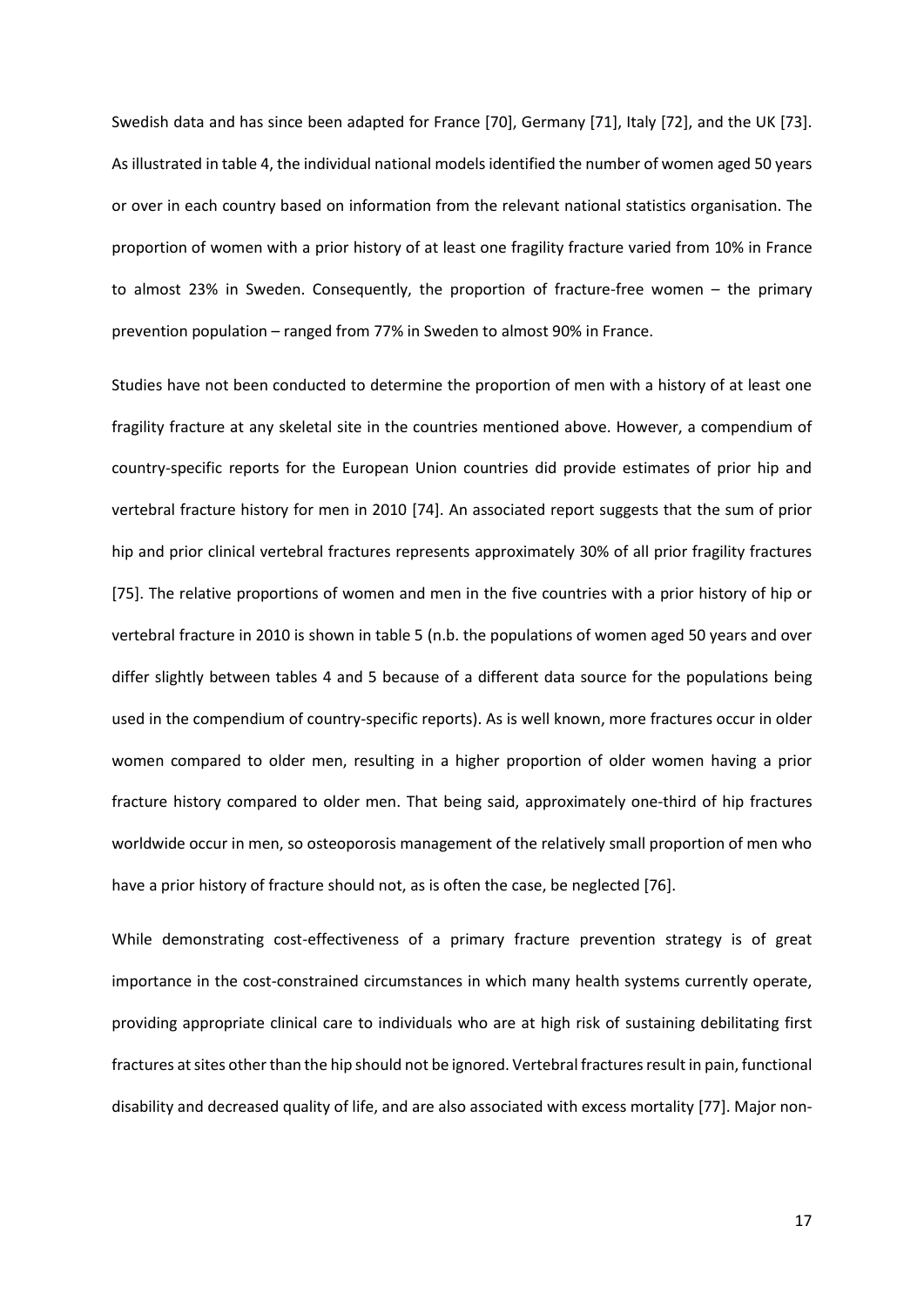hip, non-vertebral fractures have been demonstrated to be associated with 20% excess mortality during the first 5 years post-fracture [78].

The secondary fracture prevention care gap has been well documented, as described in the previous section of this review. While specific studies have not been undertaken in primary fracture prevention, it seems reasonable to assume that a care gap also exists for the high risk primary prevention population. A report on osteoporosis in the European Union (EU) published in 2013 documented national prescribing levels [75]. These data, in combination with an algorithm which calculated the number of patients who were eligible for treatment in each of the 27 EU member states at the time, enabled estimation of the potential treatment gap for each country in 2010. This approach assumed that all those treated were actually eligible for treatment and not at a lower level of risk, so may have underestimated the treatment gap among high risk patients. In total in the EU, 10.6 million out of 18.4 million women who were eligible received treatment. Among men, 1.7 million men out of the 2.9 million men who were eligible received treatment.

Strategies to prevent first fractures could function through several 'tracks'. For example, the next two sections of this review, relating to osteoporosis induced by medicines and diseases associated with osteoporosis, will, in part, serve to deliver primary fracture prevention in a systematic fashion. The advent of absolute fracture risk calculators, such as the FRAX® tool, provide a means to stratify fracture risk in the entire older population. The UK National Osteoporosis Guideline Group (NOGG) has based its guidance on FRAX®, where an intervention threshold for 40 to 90 year olds is set at a risk equivalent to that expected in a woman with a prior fracture [79]. Many countries have subsequently adopted the approach taken by NOGG [9]. The US National Osteoporosis Foundation (NOF) guidance recommends initiation of treatment in the following three scenarios [80]:

- In those with hip or vertebral (clinical or asymptomatic) fractures.
- In those with T-scores ≤−2.5 at the femoral neck, total hip, or lumbar spine by dual energy xray absorptiometry (DXA).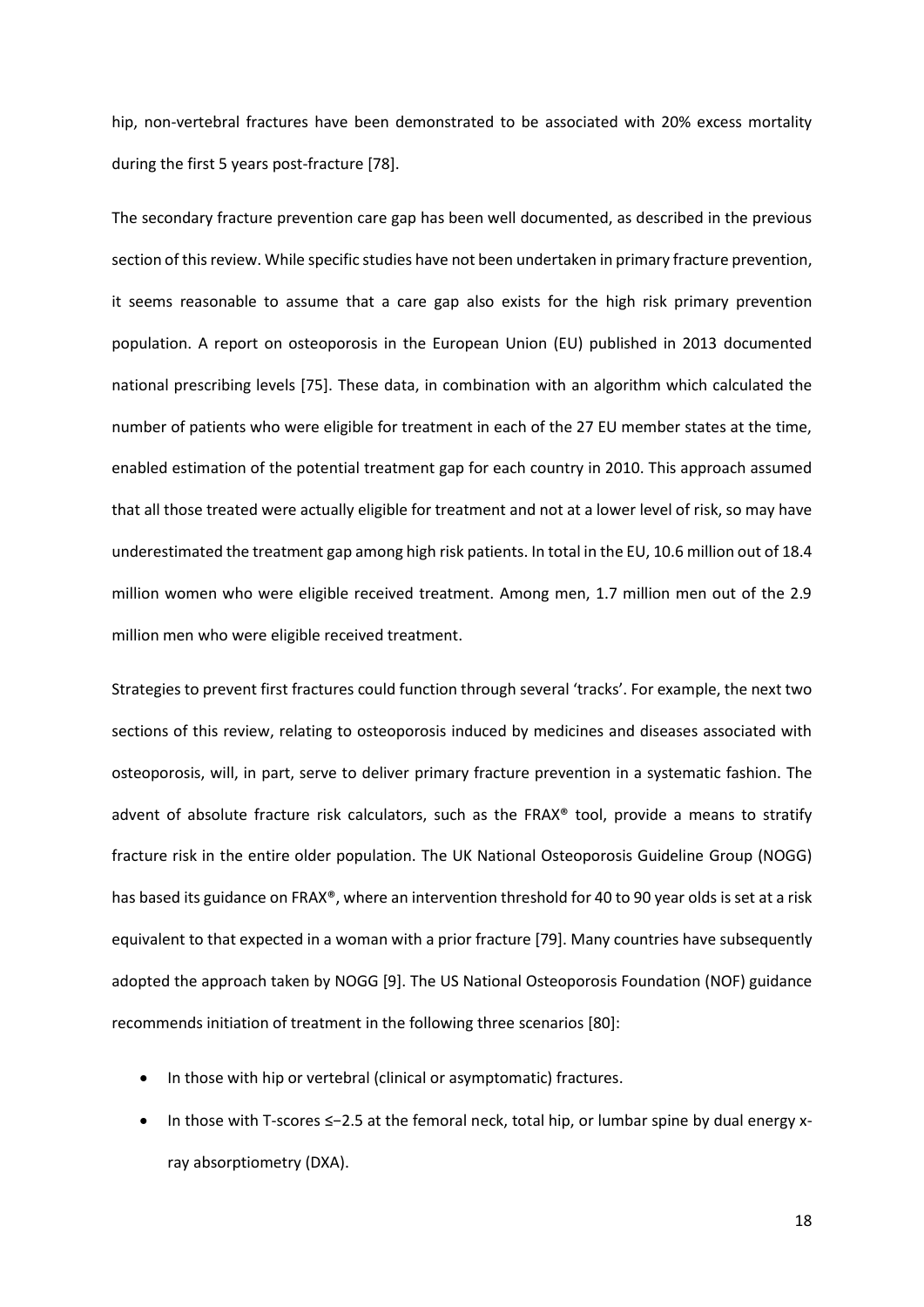• In postmenopausal women and men age 50 or older with low bone mass (T-score between −1.0 and −2.5, osteopenia) at the femoral neck, total hip, or lumbar spine by DXA and a 10 year hip fracture probability ≥3% or a 10-year major osteoporosis-related fracture probability ≥20% based on the US version of FRAX®.

Just as the FLS model of care has been developed to close the secondary prevention care gap, analogous models now need to be developed to deliver primary fracture prevention in a systematic fashion. Equipped with knowledge of which medicines induce osteoporosis, what other diseases have osteoporosis as a common comorbidity, and online access to absolute fracture risk calculators to stratify fracture risk in the population, the necessary case-finding tools are now available to develop effective models of care to prevent the first fracture.

#### Osteoporosis induced by medicines

Many classes of drugs have been shown to adversely affect BMD and/or elevate fracture risk. While links have not been proven to be causal in every case, the drug classes shown in table 6 have all been associated with fracture outcomes. It is beyond the scope of this review to describe in detail the mechanisms of action, epidemiology of BMD loss and/or increase in risk of fragility fractures, and utility of interventions to prevent bone loss for each drug class. Accordingly, key observations on the impact of each class on BMD and fracture risk are indicated in table 6, primarily in accordance with the findings of Panday et al in their 2014 review on medication-induced osteoporosis [81]. Recent literature reviews specific to each drug class are also cited to provide the reader with a source of more detailed current information [82-91]. A focus on three commonly used classes – glucocorticoids, androgen deprivation therapy and aromatase inhibitors – serves to illustrate the potential benefits of strategies to prevent osteoporosis induced by medicines.

#### Glucocorticoid-induced osteoporosis

Glucocorticoid (GC)-induced osteoporosis is the most common cause of secondary osteoporosis [92]. Among adults aged 18 years or over it has been estimated that 7.5% have received at least one prescription for an oral GC [93]. GCs exert their effects on bone quality and bone mass through a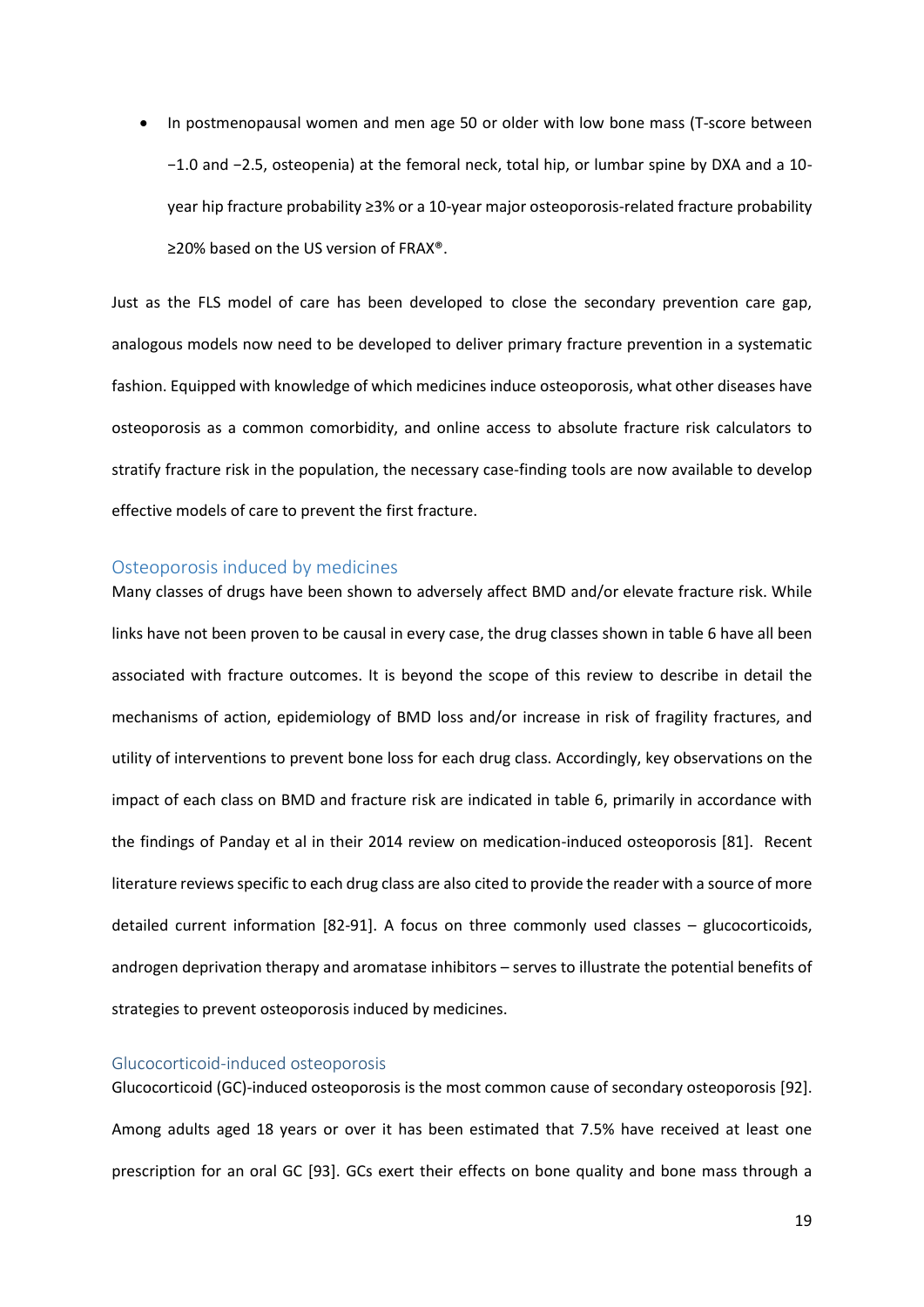number of direct effects on osteoblasts, osteoclasts and osteocytes, in addition to indirect effects mediated through the neuroendocrine system, calcium metabolism and muscle [92]. GC-induced fractures occur most commonly at sites with significant amounts of cancellous bone, such as the vertebrae and femoral neck. Among chronic GC users, up to 30-50% of patients may sustain fractures, depending on the population studied.

Clinical guidelines for the prevention and treatment of GC-induced osteoporosis are available in many countries. In 2012, the Joint IOF – European Calcified Tissue Society (ECTS) Glucocorticoid-induced Osteoporosis Guidelines Working Group published a framework for the development of guidelines for the management of GC-induced osteoporosis [94]. This comprehensive framework reviewed the epidemiology of GC-induced osteoporosis and fracture risk assessment based on 10-year probabilities ascertained from FRAX®. A systematic review was performed to assess the efficacy of interventions. The Working Group proposed management algorithms which could be tailored to context of healthcare delivery in individual countries.

Despite the widespread availability of licensed medications to prevent and treat GC-induced osteoporosis, and numerous clinical guidelines to support healthcare professionals to deploy these interventions, a major care gap exists. In 2014, Albaum et al published a systematic review of studies undertaken between 1999 and 2013 which reported the proportion of patients on chronic oral GC therapy who received osteoporosis management [93]. The meta-analysis included studies from North America, Europe and other regions of the world. The majority of studies (>80%) reported that less than 40% of chronic oral GC users received BMD testing or osteoporosis therapy. A temporal analysis concluded that there was little evidence for improvement over time.

Clinicians from the Geisinger health system in the United States identified the GC-induced osteoporosis care gap among their own GC users, despite educational and process changes which had been implemented over several years. To overcome this deficiency, a specific Glucocorticoid-Induced Osteoporosis Program (GIOP) was developed and implemented [95]. The GIOP team included a nurse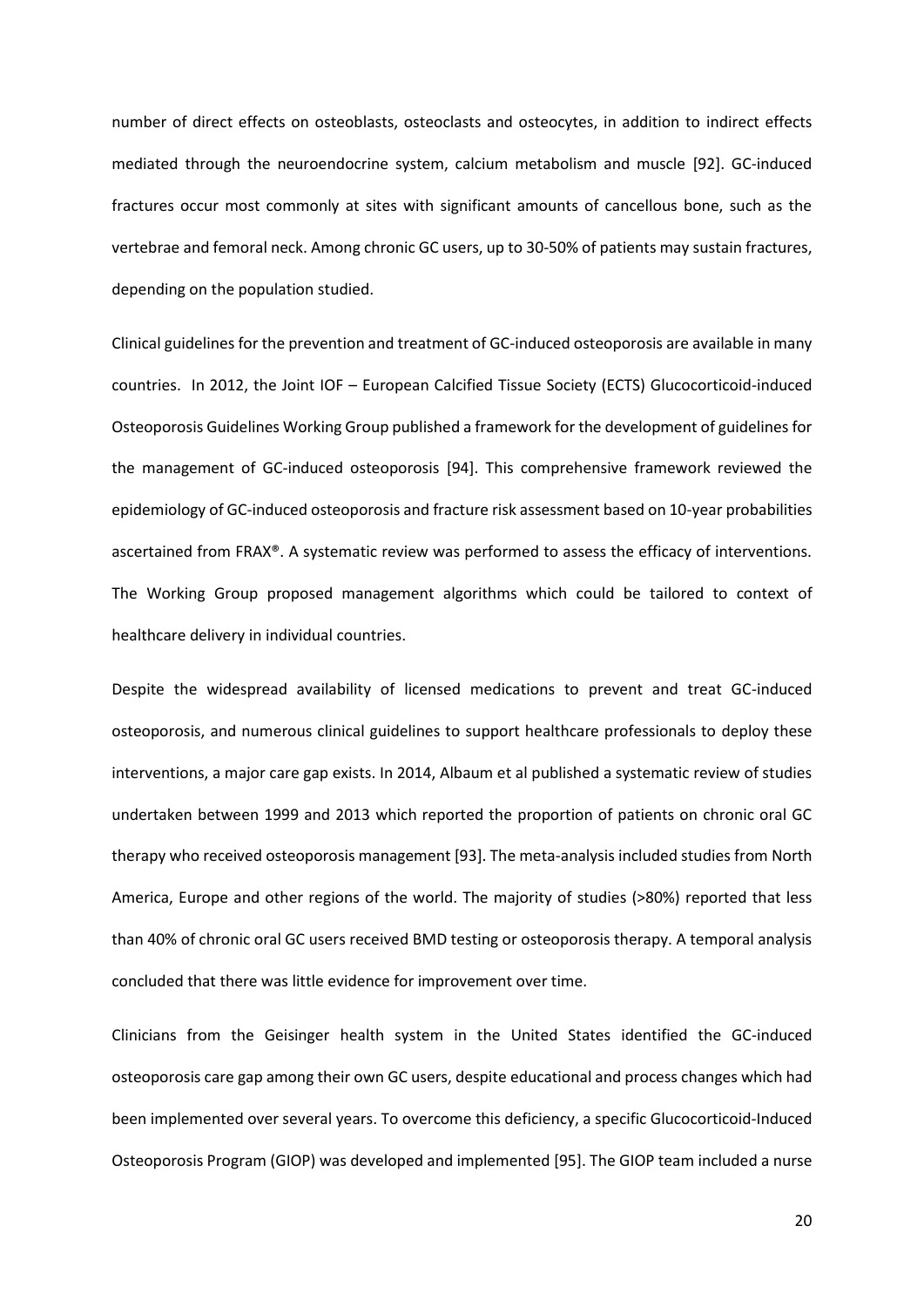specialist program leader, physician co-leader, nurse specialist care provider, physician consultants and data manager. The stated goals of GIOP were:

- Identifying at-risk patients in the Geisinger health system
- Educating patients
- Developing/implementing pathways to improve GC-induced osteoporosis diagnosis and treatment
- Monitoring GC-induced osteoporosis outcomes
- Using technology/process flows to '*make it easy to do the right thing*'

Two hundred chronic GS users were seen at baseline, and follow-up visits were scheduled at 6 and 12 months. Key outcomes of the program at 12 months included:

- Patient retention of knowledge, frequency of exercise, and 25(OH)-vitamin D concentrations all significantly improved.
- A significant decrease in GC dose was observed.
- 91% of patients considered at high fracture risk were taking a bisphosphonate or teriparatide, and 96% of patients overall were adherent to their prescribed regimen of calcium, vitamin D, and prescription treatment, where indicated.

Geisinger's GIOP provides an example of a model of care which can reliably deliver best practice in the prevention and treatment of GC-induced osteoporosis.

#### Androgen Deprivation Therapy-induced osteoporosis

Prostate cancer is the most common non-cutaneous malignancy. The current lifetime risk of developing prostate cancer (PC) is estimated to be almost 17% (i.e. 1 in 6 men) [96]. Androgen Deprivation Therapy (ADT), usually in the form of a gonadotropin-releasing hormone agonist (GnRH), is a mainstay of treatment of metastatic, locally advanced or recurrent PC. Currently, approximately one-third of PC patients receive ADT [97]. The purpose of ADT is to reduce serum testosterone to castrate levels, with the consequent potential to induce osteoporosis and increase fracture risk.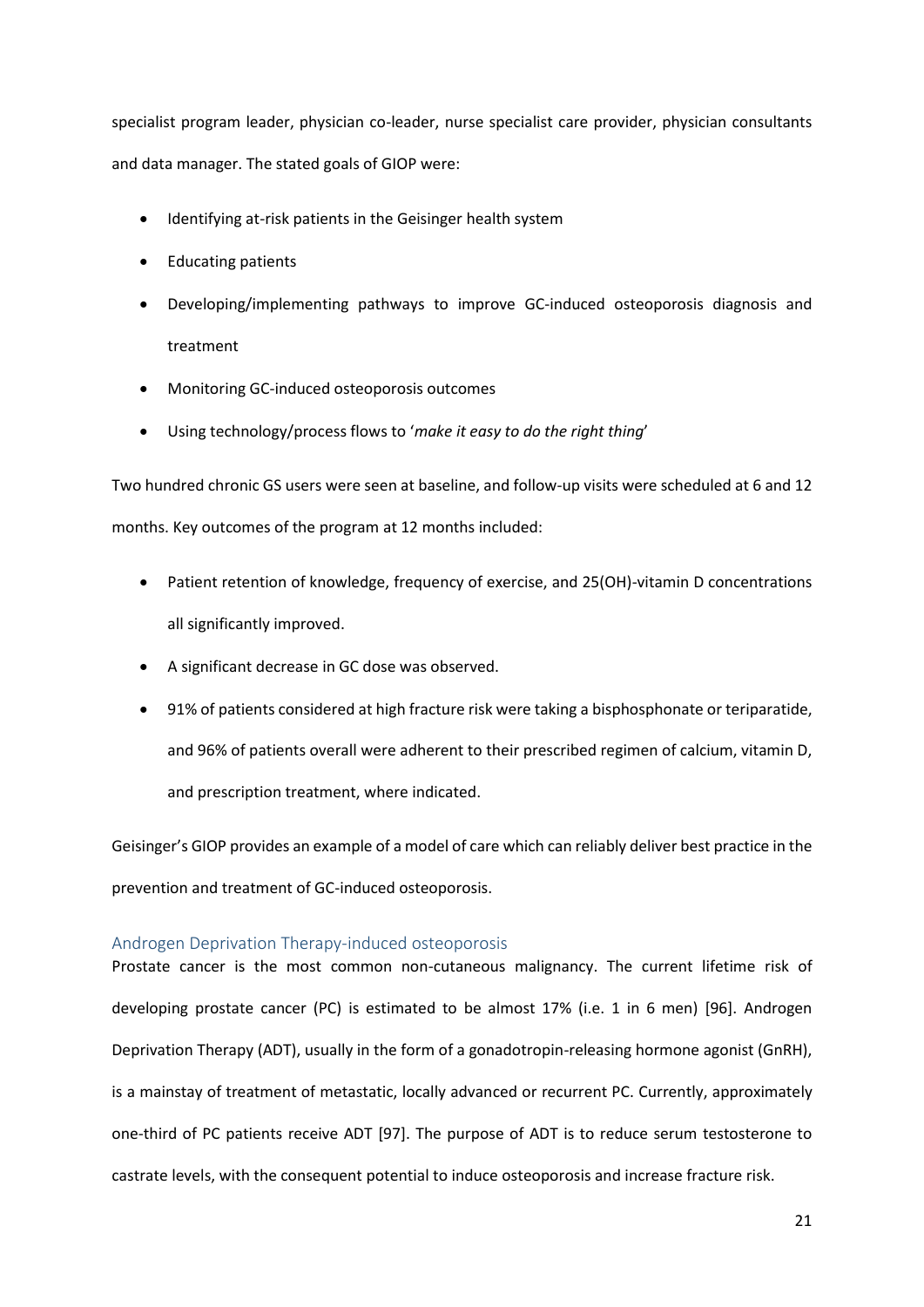Clinical guidelines for the prevention and treatment of ADT-induced osteoporosis are available in many countries. In 2013, the IOF Committee of Scientific Advisors (CSA) Working Group on Cancerinduced Bone Disease published a position paper on cancer-associated bone disease [98]. In relation to prostate cancer, the pathophysiology and epidemiology of ADT-induced osteoporosis was reviewed. The role of BMD testing and fracture risk assessment was considered, in addition to analysis of the evidence-base for the prevention of bone loss and fractures with osteoporosis treatments. An algorithm for the management of ADT-induced osteoporosis was provided. In 2014, the European Society for Medical Oncology (ESMO) published clinical practice guidelines relating to bone health in cancer patients, including PC [99]. The guidelines identified three distinct areas of cancer management that make consideration of bone health in cancer patients important:

- Bone metastases are common in many solid tumours, including those of the prostate.
- Many cancer treatments, including ADT, have effects on reproductive hormones which can adversely affect the process of normal bone remodelling.
- On account of the bone marrow micro-environment being intimately involved in metastatic processes, bone-targeted treatments can reduce metastasis of cancer to bone and so, potentially, improve survival.

The ESMO guidelines provide a management algorithm and practical recommendations on optimising bone health for cancer patients.

While the osteoporosis care gap for ADT-induced osteoporosis has not been documented as comprehensively as is the case for secondary fracture prevention and GC-induced osteoporosis, local studies from several countries suggest that a gap exists:

• Canada: In 2012, a cross-sectional survey-based study was conducted involving practicing urologists and genitourinary radiation oncologists across Canada [100]. The majority of respondents correctly identified the guideline-concordant frequency of repeat DXA scans (76.3%), vitamin D (70.3%), and calcium (53.2%) intake and that bisphosphonates/denosumab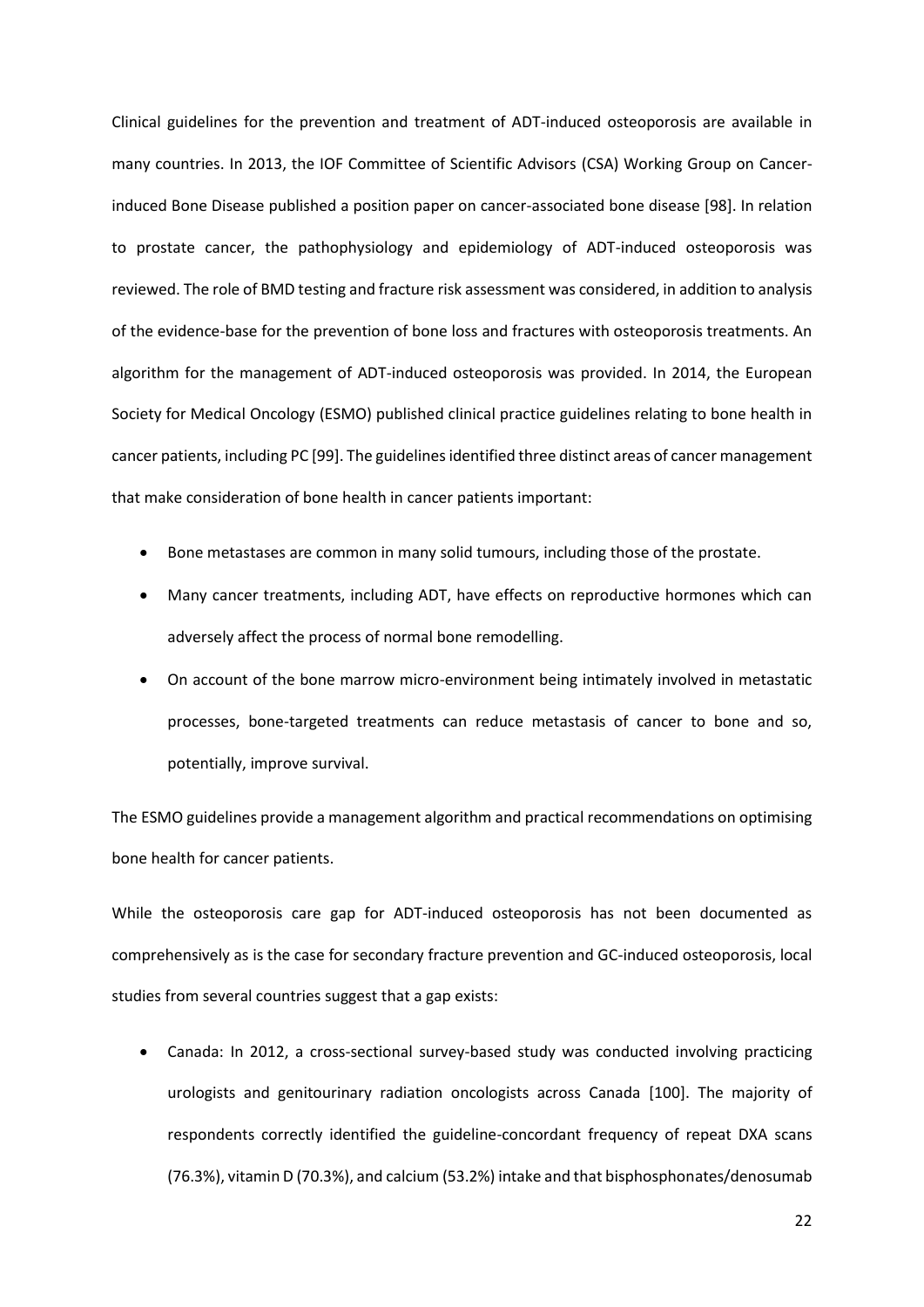should always be considered for patients with a history of one low-trauma fracture (57.6 %). However, in practice, only one third (32.5%) reported routinely measuring BMD prior to starting ADT and routinely measuring BMD 1-2 years following the initiation of ADT (36.6 %). Less than 5% of respondents routinely used a validated fracture risk assessment tool.

- India: In 2011, telephone interviews were undertaken with 108 members of the Urological Society of India. Less than one fifth (19.8%) of urologists routinely measured BMD before starting ADT. Only half of respondents stated that they advised their patients that osteoporosis and adverse skeletal events could be a side effect of ADT. While a majority of urologists (59.6%) frequently used zoledronic acid in their clinical practice, approximately half of these users prescribed the bisphosphonate to men without knowledge of their BMD status. Very limited access to BMD testing in India is likely to contribute to this practice, as reported in the IOF Asia-Pacific Regional Audit published in 2013 [101].
- United States: Men diagnosed with PC between 2005 and 2007 in the Texas Cancer Registry/Medicare linked database (n=2,290) were analysed to determine what proportion underwent BMD testing and/or received osteoporosis treatment [102]. Less than one tenth (8.6%) underwent DXA within 1 year before and 6 months after initiation of ADT. Among the approximately 50% of study subjects who were enrolled in the Medicare part D scheme (n=1,060), 5.6% received bone sparing drugs when started on ADT, and 12.6% received bone sparing drugs or underwent DXA.

The Kaiser Permanente Healthy Bones Program has specifically focused on delivery of appropriate osteoporosis assessment to men diagnosed by PC between 2003 and 2007 in the Kaiser Permanente Southern California health system [97]. The investigators created two study cohorts:

- Healthy Bones Program (HBP) Group: Any patient with PC who underwent BMD measurement at most 3 months before their first administration of ADT.
- Non-HBP Group: All other PC patients.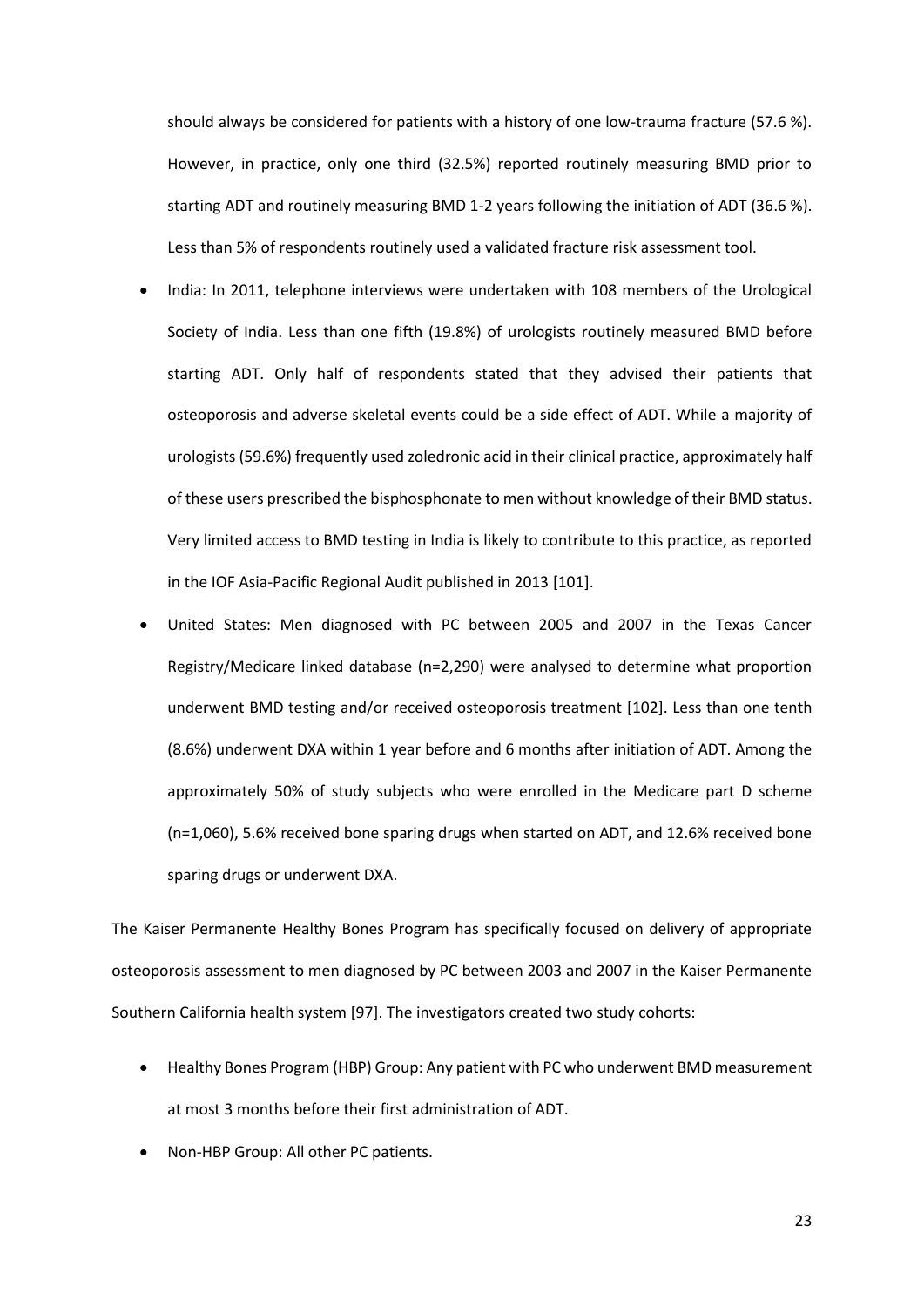Men managed by the HBP group with BMD T-scores ≥ -2.5 received lifestyle advice relating to smoking cessation, exercise and adequate intake of calcium (1,200 mg/day) and vitamin D (400-800 IU/day). Men with T-scores < -2.5 were also treated with a bisphosphonate and followed up by an endocrinologist. The incidence rate of hip fractures per 1,000 person-years was 5.1% (95% CI, 3.0-8.0) in the HBP Group as compared to 18.1% (95% CI, 10.5-29.0) in the non-HBP Group.

Kaiser Permanente's HBP provides an example of a model of care which can reliably deliver best practice in the prevention and treatment of ADT-induced osteoporosis.

#### Aromatase inhibitor-induced osteoporosis

Breast cancer (BC) is the most common neoplasm in women, and the leading cause of cancer-related mortality in women [103]. One in eight women will develop BC during their lifetime, and it accounts for almost a quarter (23%) of total cancer cases and 14% of all cancer-related deaths. Aromatase inhibitors (AI) are currently considered to be the gold standard adjuvant treatment for postmenopausal women with hormone receptor-positive BC. The aromatase enzyme converts androgens into estrogens providing the main source of endogenous estrogens after the menopause. Thus, bone loss and increased fracture risk is an expected side effect of AI therapy.

Clinical guidelines for the prevention and treatment of AI-induced osteoporosis are available in many countries. In 2012, the European Society for Clinical and Economical Aspects of Osteoporosis (ESCEO) published guidance on prevention of bone loss and fractures in postmenopausal women treated with AIs [85]. Key recommendations included:

- All women starting AI therapy should be assessed for their baseline risk of sustaining a fragility fracture, using DXA examination, biochemical assessment and evaluation of all clinical risk factors with the FRAX® tool.
- General advice on appropriate levels of physical exercise and vitamin D and calcium intake should be given.
- Antiresorptive treatment should be offered to the following groups: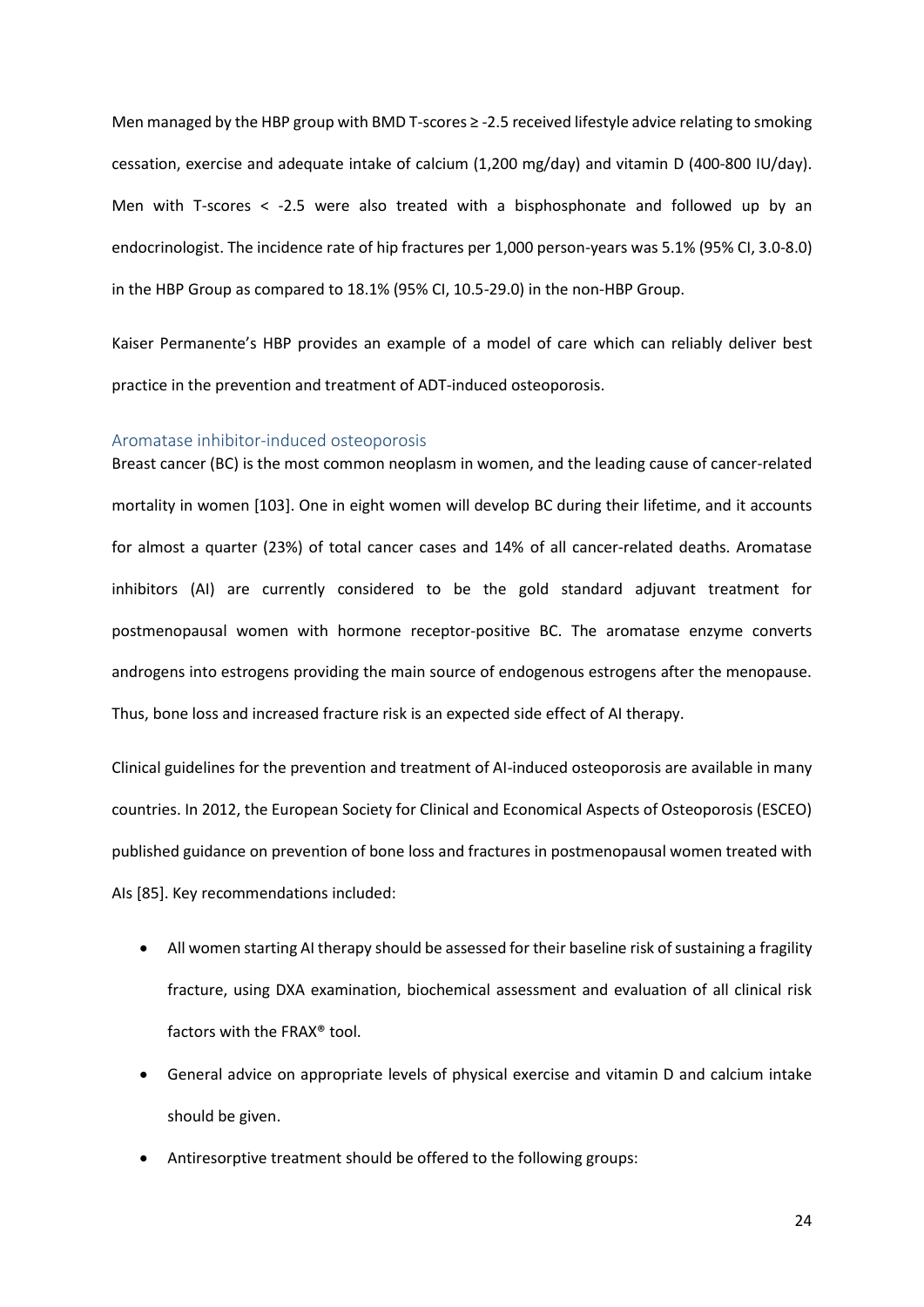- Pre-menopausal women with ovarian suppression undergoing tamoxifen or AI therapy with T-score  $\le$  -1.0 or presence of  $\geq$  1 vertebral fracture or history of fragility fracture (any site, irrespective of BMD).
- Post-menopausal women with history of personal fragility fracture (any site) or age  $\geq$ 75 years old (irrespective of BMD).
- Post-menopausal women with T-score < -2.5 or < -1.5 +  $\geq$  1 clinical risk factor or Tscore < -1.0 + ≥ 2 clinical risk factors or FRAX® 10-year risk of hip fracture ≥3%.

While the osteoporosis care gap for AI-induced osteoporosis has not been documented as comprehensively as is the case for secondary fracture prevention and GC-induced osteoporosis, studies from the UK [104] and United States [105] have again identified a care gap. The US study reported that less than half (44%) of women underwent BMD testing within 14 months of continuous AI use for at least 9 months [105]. Furthermore, 75% and 66% of women failed to have BMD tests done during the second and third annual time periods after continuous AI use for almost 2 and 3 years, respectively.

Quality improvement initiatives from Italy [106] and UK [104] provide examples of efforts to manage bone health of women treated with AI therapy in a systematic fashion. Investigators from London, UK used a text recognition system installed on the computers of secretaries in the oncology department to automate referral of women age 50 to 80 years who were undergoing treatment for BC to an Osteoporosis Nurse Specialist (ONS) [104]. In addition, text was automatically inserted into letters from the oncology department to patients' PCP, advising them that their patient would receive an osteoporosis assessment and management, where warranted. The proportion of BC patients referred for osteoporosis assessment increased 10-fold upon implementation of this system.

#### Diseases associated with osteoporosis

Many diseases predispose an individual to developing osteoporosis and/or sustaining fragility fractures. These comprise a broad array of disorders including autoimmune, digestive and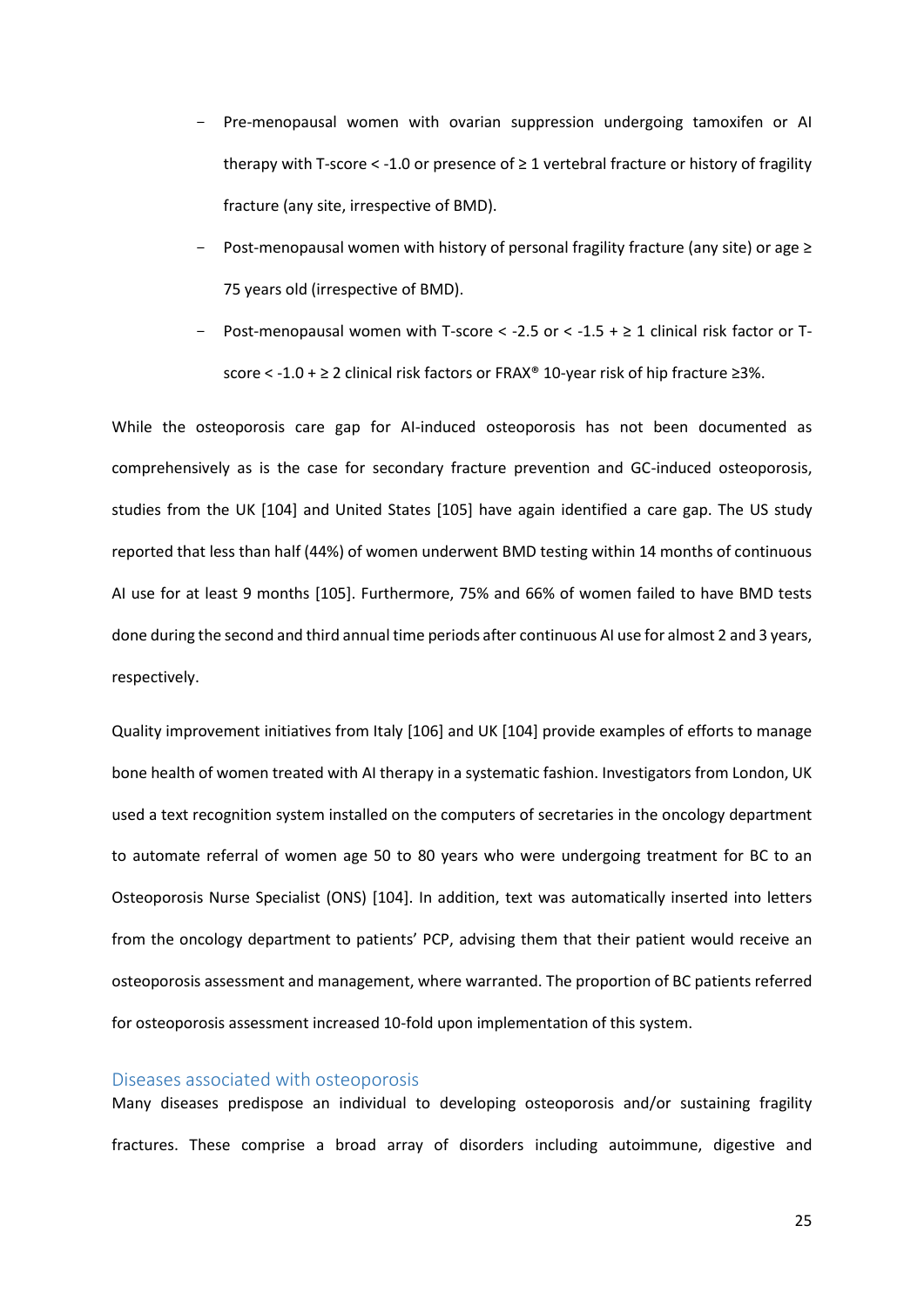gastrointestinal, endocrine and hormonal, hematological, neurological, mental illness, cancer and AIDS/HIV. An overview of associations between several common diseases [107-112] and bone loss and/or fracture risk [113-120], and current evidence for the existence of an osteoporosis care gap [121-125] for individuals with these diseases is provided in table 7. For some of the diseases, the frequent presence of osteoporosis as a comorbidity has prompted development of disease-specific clinical guidelines intended to reduce fracture risk [126-128]. Where guidelines have been developed, efforts should be made throughout the world to implement their recommendations to improve the bone health of these individuals as a standard component of management of the particular disease. With regard to diabetes, in light of the enormous number of individuals already affected, evidencebased guidelines for the management of osteoporosis in type 2 diabetes must be drafted and implemented as soon as possible. Similarly, evidence-based guidelines for the management of osteoporosis - and falls risk - in dementia must be drafted and implemented globally.

## Public awareness of osteoporosis and fragility fractures

Throughout the world, public awareness of osteoporosis and the fragility fractures it causes, is low. If the projected dramatic increase in the number of individuals sustaining fragility fractures in the first half of this century is to be attenuated, awareness must be increased. This section of the review will consider three key aspects of raising awareness and eliminating current confusion among lay people:

- The importance of staying on treatment
- Public awareness of osteoporosis and fracture risk
- Public awareness of benefits versus risks of osteoporosis treatment

A determined global effort is required, involving healthcare professionals and their organisations, patient societies and policymakers, to provide the public with clear, consistent and compelling messages regarding bone health. Focusing on these three issues provides a framework to achieve that objective.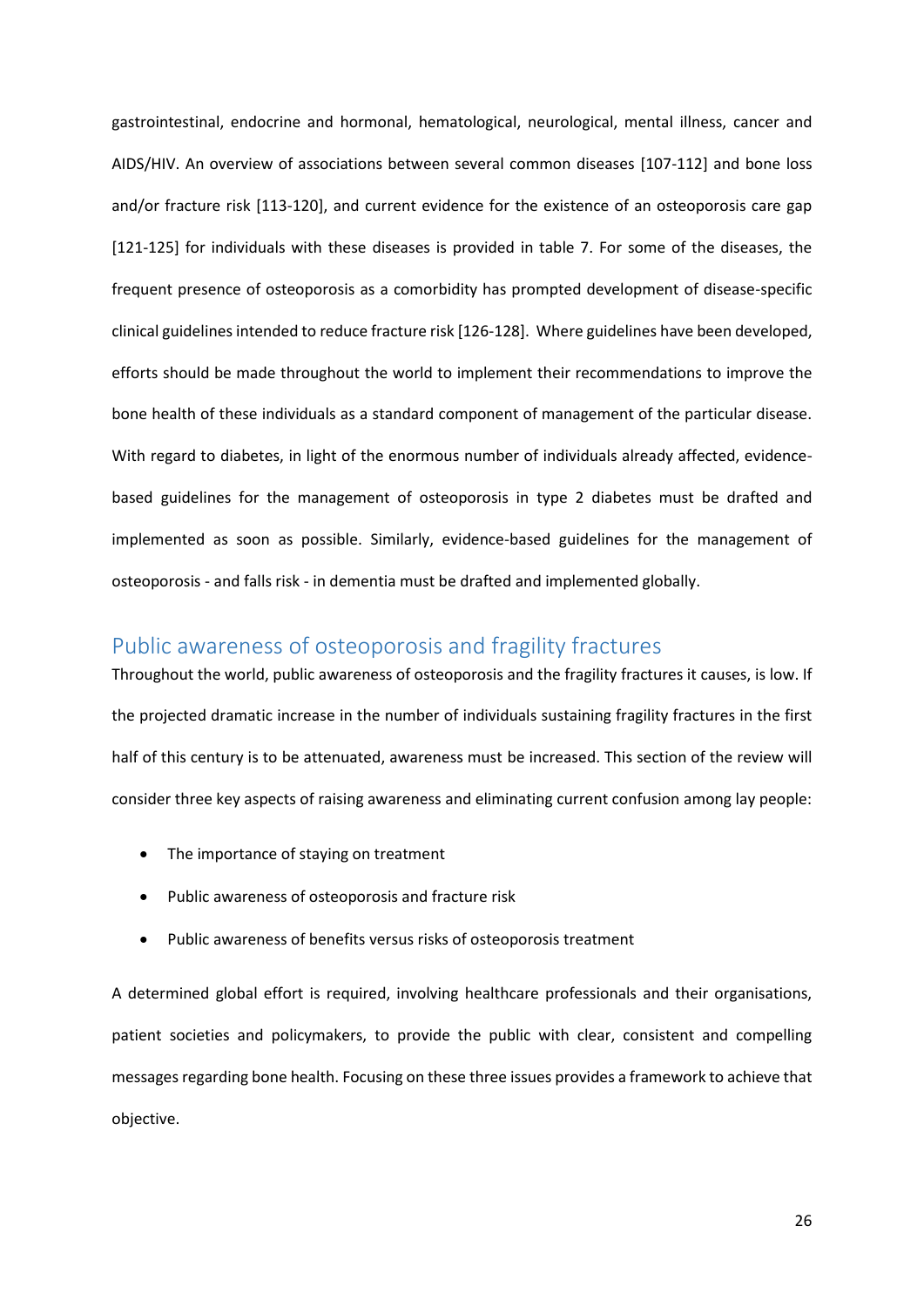#### Adherence to treatment

There are two measures of adherence to treatment which are commonly used in studies; maximal achievement of these often requires contribution from prescriber as well as the patient:

- Persistence: Defined as either the time to treatment discontinuation or as the proportion of patients that at a certain time point still fill prescriptions without a gap in refills longer than an allowed period of time (e.g., 30, 60 or 90 days).
- Compliance: Defined as the ability of a patient to adhere to the dosing, timing and conditions described by the prescriber or in accordance with the medicine's patient information leaflet. One indirect measure of compliance is the medication possession ratio (MPR). MPR is usually defined as the number of days of medication available to the patient, divided by the number of days of observation.

Osteoporosis is a long-term condition which, therefore, requires a long-term management plan. Frequently, individuals at high risk of sustaining fragility fractures who have been initiated on osteoporosis treatment cease to take that treatment within the first year [129]. This problem should come as no surprise to our field as this phenomenon has been widely reported for other classes of medicines for treatment of chronic diseases, such as anti-hypertensives and statins. That being said, osteoporosis is somewhat unique in medicine in terms of the flexibility of dosing options that are available to patients, including daily, weekly or monthly tablets, and daily, quarterly, six-monthly or annual injections or infusions. Accordingly, a first important step in raising awareness of osteoporosis is to ensure that individuals who have been initiated on drug therapy understand why their physician has decided that treatment is warranted.

In 2013, the Medication Adherence and Persistence Special Interest Group of the International Society For Pharmacoeconomics and Outcomes Research (ISPOR) undertook a systematic literature review of interventions to improve osteoporosis medication adherence [130]. Key findings included: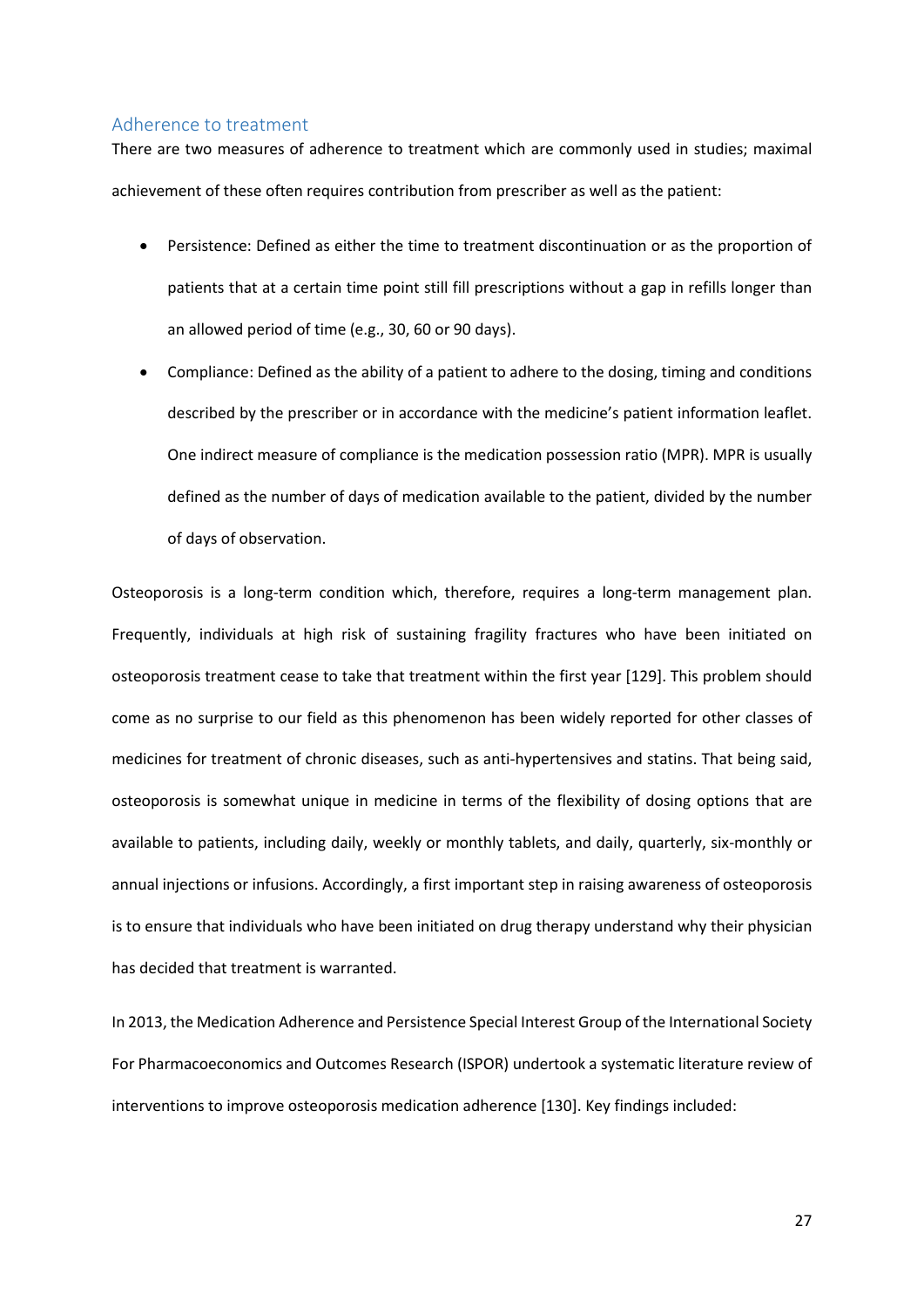- Patients were most persistent with medications which had the least frequent dosing regimens.
- Electronic prescriptions in combination with verbal counselling were associated with a 2.6 fold improvement in short-term compliance compared to verbal counselling alone.
- With regard to patient education based interventions, the largest and least biased studies reviewed showed only marginal improvement in adherence.

An emerging body of evidence suggests that osteoporosis treatment initiated by a FLS for fragility fracture patientsis more likely to be adhered to than regimens for patients managed in other settings. In 2011, the FLS at the University Hospital of St. Etienne, France evaluated adherence among 155 fracture patients who were initially prescribed a specific osteoporosis treatment by the FLS [131]. Among the 90% of patients (n=140) who actually used the prescription to begin treatment, 80% were still taking treatment at 12 months. In terms of longer term persistence, after 27.4 months (±11.7 months) of follow-up, 68% of patients were persistent with their treatment. Among the persistent patients, 87% reported that they continued to comply with both the treatment dosing and administration conditions. In 2014, similar findings were reported by the FLS at Amiens University Hospital, France [132]. The proportion of patients initially treated by the FLS who continued to take treatment at 12 months and 18 months was 74% and 67%, respectively. A report from the FLS at Concord Repatriation General Hospital, Sydney, Australia compared adherence among patients initiated on treatment by the FLS who were subsequently followed up by either the FLS or local PCPs [133]. Persistence at 24 months was similar in both groups leading the investigators to conclude that the main function of an FLS is to initiate a management plan for osteoporosis after fractures occur. If effective communication between the FLS and local PCPs is established, PCPs are well-placed and willing to manage osteoporosis care in the longer term.

#### Awareness of osteoporosis and fracture risk

In recent years, numerous studies have been conducted to characterise public awareness and understanding of osteoporosis, fracture risk and the link between them. In 2008, investigators from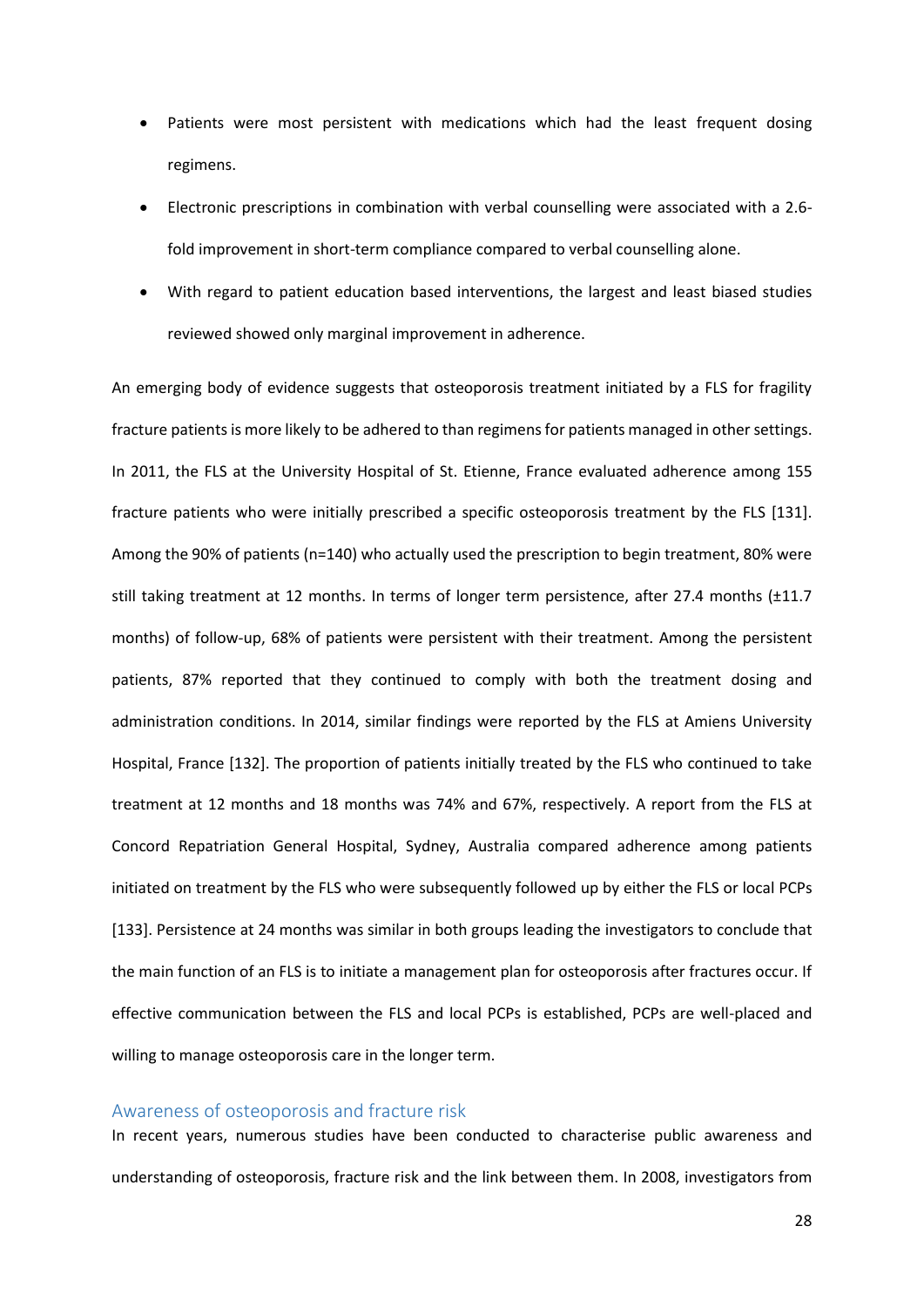Kaiser Permanente Northwest, USA sought to evaluate stakeholder perspectives on post-fracture osteoporosis care delivered by an outreach program which targeted patients and PCPs [134]. Qualitative evaluation was undertaken by semi-structured, in-depth individual interviews with women aged 67 years or older who had sustained a clinical fracture (n=10), PCPs (n=9), quality and other healthcare managers (n=20), and orthopaedic clinicians and staff (N=28). As compared to other common conditions, PCPs noted, and patients demonstrated, a lack of understanding of osteoporosis and its management, which included:

- Fatalism: Osteoporosis being confused with osteoarthritis, so promoting the notion that osteoporosis is an inevitable but benign consequence of aging.
- Media influence: PCPs noted that patients would often seek BMD testing in response to suggestions to do so in the popular press.
- Long-term treatment: Patients expressed concern regarding the duration of treatment with specific osteoporosis therapies, and uncertainty regarding the consequence of stopping treatment.

In 2013, investigators from Toronto, Canada evaluated fragility fracture patients' understanding of the link between osteoporosis and fractures [135]. The participants were drawn from a database created by the provincial post-fracture screening programme, a component of the Ontario Osteoporosis Strategy. The main outcome for the study was fracture patients' response to the question 'Do you think your broken bone could have been caused by having osteoporosis (thin or brittle bones)?' The range of responses that were not in the affirmative were collapsed into one category 'did not make the link'. At baseline, 93% (1,615/1,735) of fracture patients did not believe that their fracture could have been caused by osteoporosis. At follow-up, only 8.2% changed their perception. In adjusted analyses, several baseline characteristics were shown to be predictive of individuals who would be more likely to make the link. These included individuals who had sustained a previous fracture (odds ratio [OR] 1.7, 95% CI, 1.2-2.6), perception of osteoporosis pharmacotherapy benefits (OR 1.2, 95% CI,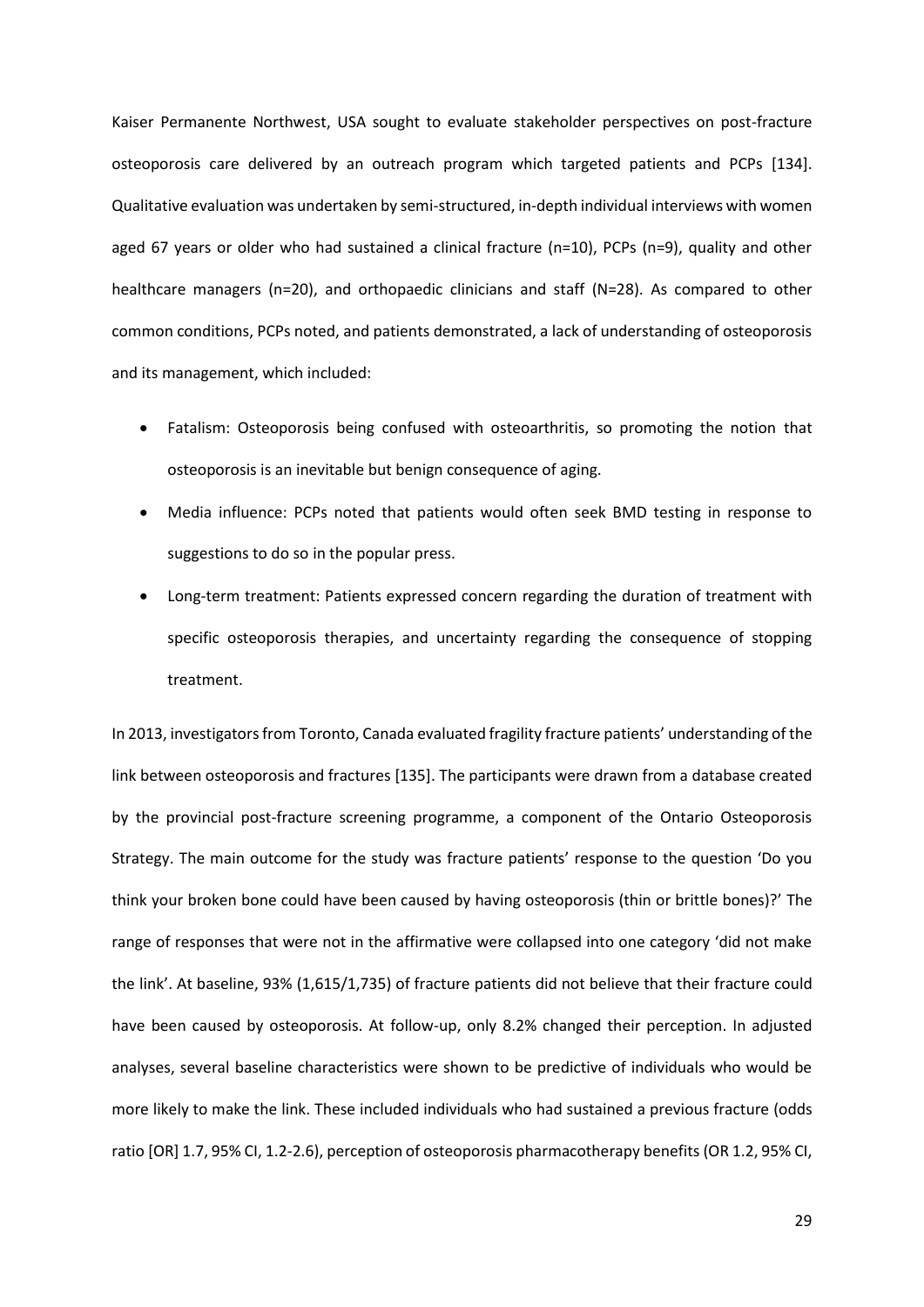1.0-1.5), diagnosis of rheumatoid arthritis (OR 2.6, 95% CI, 1.4-4.9) and perception of bones as 'thin' (OR 8.2, 95% CI, 5.1-13.1).

The international GLOW study has compared self-perception of fracture risk with actual risk among more than 60,000 postmenopausal women in 10 countries in Europe, North America, and Australia [136]. Key findings included:

- Among women reporting a diagnosis of osteopenia or osteoporosis, only 25% and 43%, respectively, thought their fracture risk was increased.
- Among women whose actual fracture risk was increased based on the presence of any one of seven risk factors for fracture, the proportion who recognized their increased risk ranged from 19% for smokers to 39% for current users of glucocorticoid medication.
- Only 33% of those with at least 2 risk factors perceived themselves as being at higher risk.

These studies illustrate that a major awareness gap exists in terms of what osteoporosis actually is, and how osteoporosis underpins fracture risk. A number of Disease Awareness Campaigns (DAC) have been developed to provide the public with clear, evidence-based messages relating to osteoporosis and reducing fracture risk. The *2Million2Many* Campaign from the National Bone Health Alliance (NBHA) in the United States provides an innovative example of implementing this approach [137]. The key messages for 2Million2Many are very simple and compelling:

- Every year, there are 2 million bone breaks that are no accident (in the USA).
- They are the signs of osteoporosis in people as young as 50.
- But only 2 out of 10 get a simple follow-up assessment.
- Together we can break osteoporosis before it breaks us. But we must speak up. Remember:
	- Break a bone, request a test.

The impact of the 2Million2Many campaign cannot be assessed in isolation, because pursuant to the launch of this campaign in 2012, NBHA and NOF launched a major FLS implementation initiative in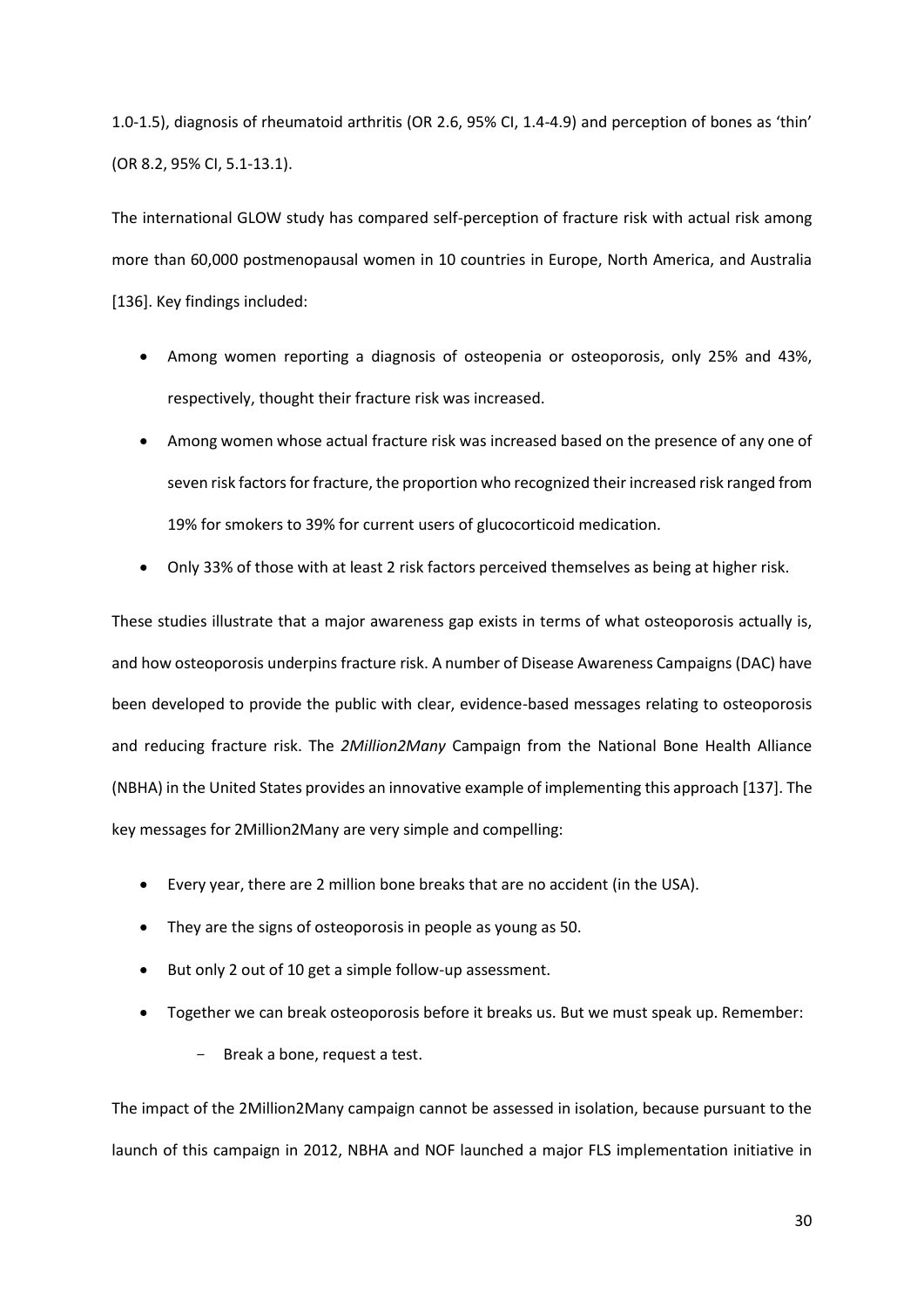2013 and a Qualified Clinical Data Registry focused on outcomes in osteoporosis and post-fracture care in 2014 [137]. In 2015, the National Committee on Quality Assurance (NCQA) published *The State of Health Care Quality 2015* which reported on post-fracture osteoporosis care for women for the period 2007 to 2014 [138]. The concurrence of the NBHA/NOF initiatives and an improvement in postfracture care in the United States is illustrated in figure 2.

In light of the widely documented secondary fracture prevention care gap described previously in this review, the initial focus of DACs should be to drive awareness throughout the population of the world that *fracture begets fracture*, and that appropriate assessment and intervention, where warranted, can reduce the incidence of subsequent fractures.

#### Awareness of benefits and risks of osteoporosis treatments

During the last decade, treatment of osteoporosis has become embroiled in considerable controversy in the media on account of reports of rare side effects in the clinical literature. Mass media coverage of studies describing the incidence of osteonecrosis of the jaw (ONJ), atrial fibrillation (AF) and atypical femur fractures (AFF) have caused alarm and confusion among patients and PCPs. The importance of vigilant adverse event monitoring cannot be understated. However, healthcare professionals and their patients must not lose sight of the fact that the risk-benefit analysis in individuals who are at high risk of sustaining fragility fractures strongly favours treatment [139]. The current evidence-base regarding the incidence of ONJ, AF and AFF can be summarised as follows:

- ONJ: In 2015, an International Task Force estimated the incidence of ONJ in the osteoporosis population to be 0.001% to 0.01%, which was marginally higher than the incidence observed in the general population of <0.001% [140].
- AF: In 2015, a systematic review and meta-analysis determined the effects of bisphosphonates on AF, total adverse cardiovascular (CV) events, myocardial infarction (MI), stroke, and CV death in adults with or at risk for low bone mass [141]. While the risk of AF was modestly but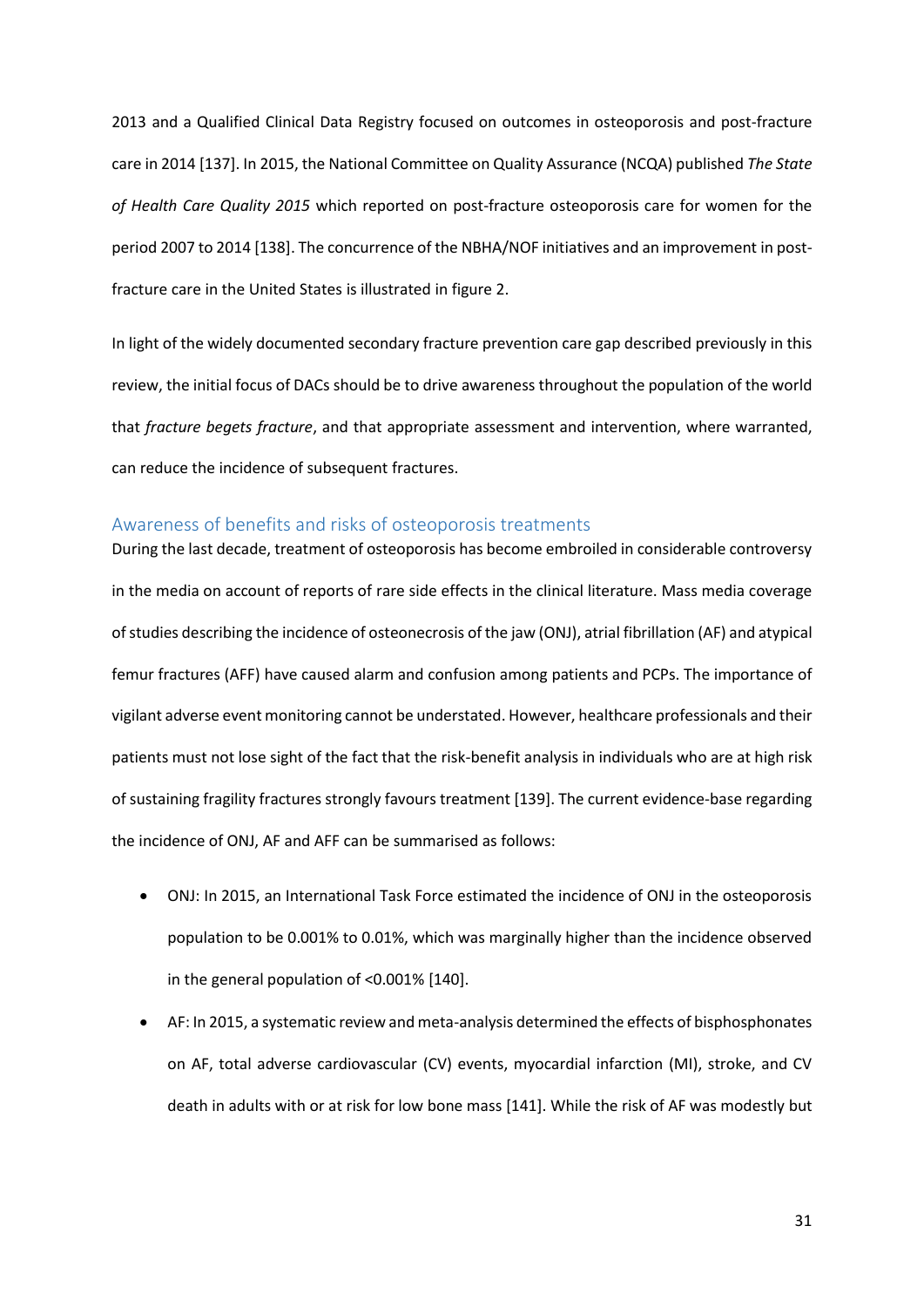not significantly elevated for zoledronic acid exposure (6 trials; OR 1.24, 95% CI, 0.96–1.61), it was not for oral bisphosphonates (26 trials; OR 1.02, 95% CI, 0.83–1.24).

• AFF: In 2012, investigators from Kaiser Permanente in the United States analysed a large population of bisphosphonate users to explore the relationship between duration of therapy and risk of AFF [142]. Age-adjusted incidence rates for an AFF were 1.78 per 100,000 person years (95% CI, 1.5-2.0) with exposure from 0.1 to 1.9 years, which increased to 113.1 per 100,000 person years (95% CI, 69.3-156.8) with exposure from 8 to 9.9 years. The authors concluded that the incidence of AFF increases with longer duration of bisphosphonate use, but this risk should be counterbalanced with the proven benefits in terms of fracture reduction.

In 2016, an analysis of hip fracture patients insured by United HealthCare in the United States observed that post-hip fracture bisphosphonate treatment had declined from 15% in 2004 to 3% in the last quarter of 2013 [143]. During this period, the US Food and Drug Administration (FDA) issued three drug safety announcements relating to bisphosphonates and ONJ (2005), AF (2007) and AFF (2010). For the period 2003-2007, a 4% increase in bisphosphonate prescribing for hip fracture patients was observed every quarter (OR 1.04, 95% CI, 1.02-1.07). Pursuant to the 2007 FDA announcement on AF, this trend was reversed, with a 4% decrease in bisphosphonate use every quarter (OR 0.94, 95% CI 0.93-0.99). This sequence of events is clearly at odds with global efforts, including multisector collaboration in the United States through NBHA (a public-private partnership with five government liaisons from FDA, the Centers for Disease Control and Prevention [CDC], Centers for Medicare and Medicaid Services [CMS], National Aeronautics and Space Administration [NASA] and National Institutes of Health [NIH]) [137], to prevent individuals who have sustained serious fragility fractures from sustaining further and potentially life-threatening fractures. This experience underscores the need for healthcare professionals, their professional organisations and regulatory agencies to deliver balanced, tailored and meaningful information to patients regarding risk-benefit ratios.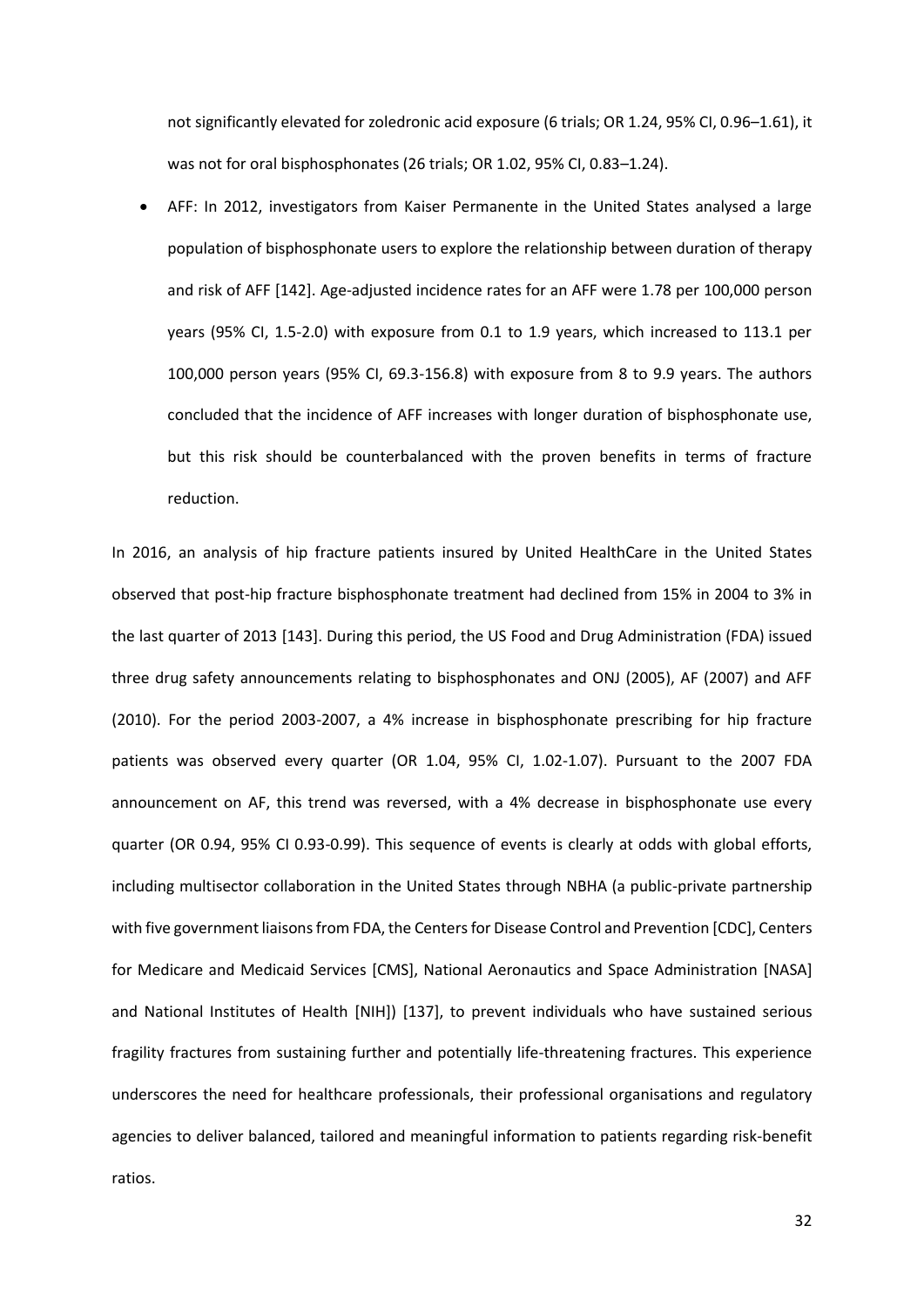## Reimbursement and health system policy

In contrast with other comparable common non-communicable chronic diseases, osteoporosis has often not attracted a commensurate level of attention from health providers and governments. This section of the review will summarise findings relating to reimbursement and health system policy from regional audits conducted during this decade by IOF. An overview of the current situation in North America is also provided.

## Access and reimbursement for osteoporosis assessment and treatment

#### Asia-Pacific

In 2013, IOF published the Asia-Pacific Regional Audit which provided an overview of the epidemiology, costs and burden of osteoporosis for 16 jurisdictions: Australia, China, Chinese Taipei, Hong Kong, India, Indonesia, Japan, Malaysia, New Zealand, Pakistan, Philippines, Republic of Korea, Singapore, Sri Lanka, Thailand and Vietnam [101]. This audit also provided information on access and reimbursement for diagnosis and treatment of osteoporosis. While Australia, Hong Kong, Japan, New Zealand, Republic of Korea and Singapore had 12-24 DXA machines per million of population, China, India, Indonesia, Pakistan, Philippines, Sri Lanka and Vietnam were severely under-resourced with less than 1 DXA machine per million of population. Further, BMD testing was not fully reimbursed in many countries, which served as a barrier to accessing treatment. Reimbursement of osteoporosis treatment varied greatly across the region, ranging from zero to 100% reimbursement for the most commonly prescribed medications.

#### Eastern Europe and Central Asia

In 2010, IOF published the Eastern European and Central Asian Regional Audit which provided an overview of the epidemiology, costs and burden of osteoporosis for 21 countries: Armenia, Azerbaijan, Republic of Belarus, Bulgaria, Czech Republic, Estonia, Georgia, Hungary, Republic of Kazakhstan, Kyrgyz Republic, Latvia, Lithuania, Republic of Moldova, Poland, Romania, Russian Federation, Slovakia, Slovenia, Republic of Tajikistan, Ukraine and Republic of Uzbekistan [144]. The number of DXA machines per million of population ranged from 20 in Slovenia to less than 1 in many Central Asian countries. In most countries, BMD testing was only accessible in the main cities. However, more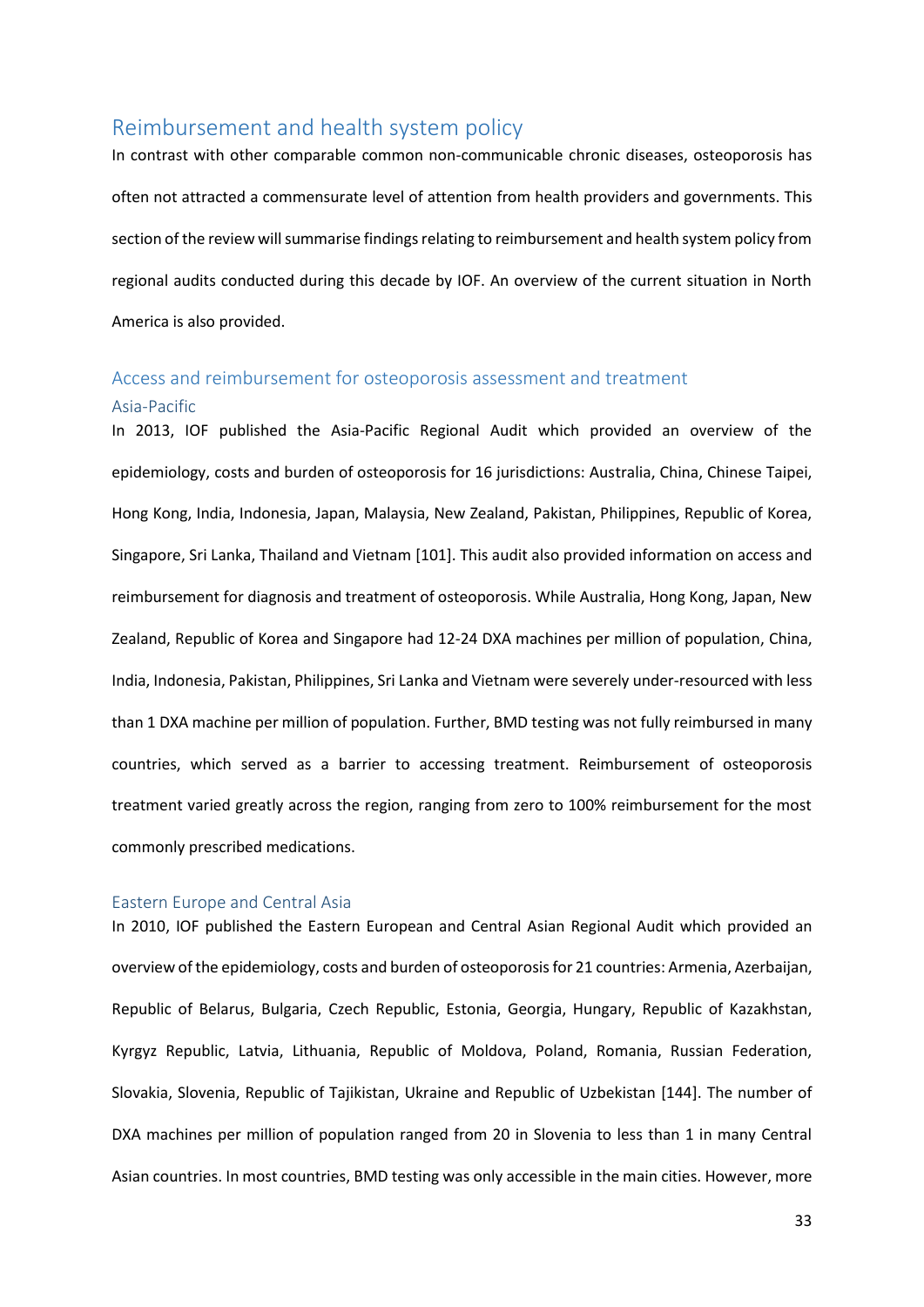than 40% of the population resides in a rural area in about one third of the countries. Reimbursement of osteoporosis treatment varied considerably between countries. In the Russian Federation, salmon calcitonin was the only treatment available.

#### European Union

In 2013, IOF in collaboration with the European Federation of Pharmaceutical Industry Associations (EFPIA) undertook a comprehensive osteoporosis and fragility fracture audit of the 27 EU member states at the time [74, 75, 145]. The audit used a previous estimate that European countries required 11 DXA machines per million of population to provide adequate osteoporosis care [146]. Austria, Belgium, Cyprus, Denmark, Finland, France, Germany, Greece, Italy, Portugal and Slovenia exceeded this threshold, while 9 countries were considered to have very inadequate provision (Bulgaria, Czech Republic, Hungary, Latvia, Lithuania, Luxembourg, Poland, Romania and the UK). Eighteen countries offered unconditional reimbursement for DXA scanning. While most treatments were reimbursed in most countries, full reimbursement without income conditions was provided in only 7 member states (Austria, Germany, Italy, The Netherlands, Slovenia, Sweden and UK). In the remaining countries, the level of reimbursement varied from zero in Malta up to 100% for selected treatments in Luxembourg and Spain.

#### Latin America

In 2012, IOF published the Latin America Regional Audit which provided an overview of the epidemiology, costs and burden of osteoporosis for 14 countries: Argentina, Bolivia, Brazil, Chile, Columbia, Costa Rica, Cuba, Guatemala, Mexico, Nicaragua, Panama, Peru, Uruguay and Venezuela [147]. Brazil and Chile had 10 DXA machines per million of population, while other countries ranged from 0.9 to 6.7 per million of population. Access to BMD testing was often limited to urban areas throughout the region. Bisphosphonates were widely available throughout the region with considerable variability in reimbursement policy. Other osteoporosis therapies were also available, but access was often restricted.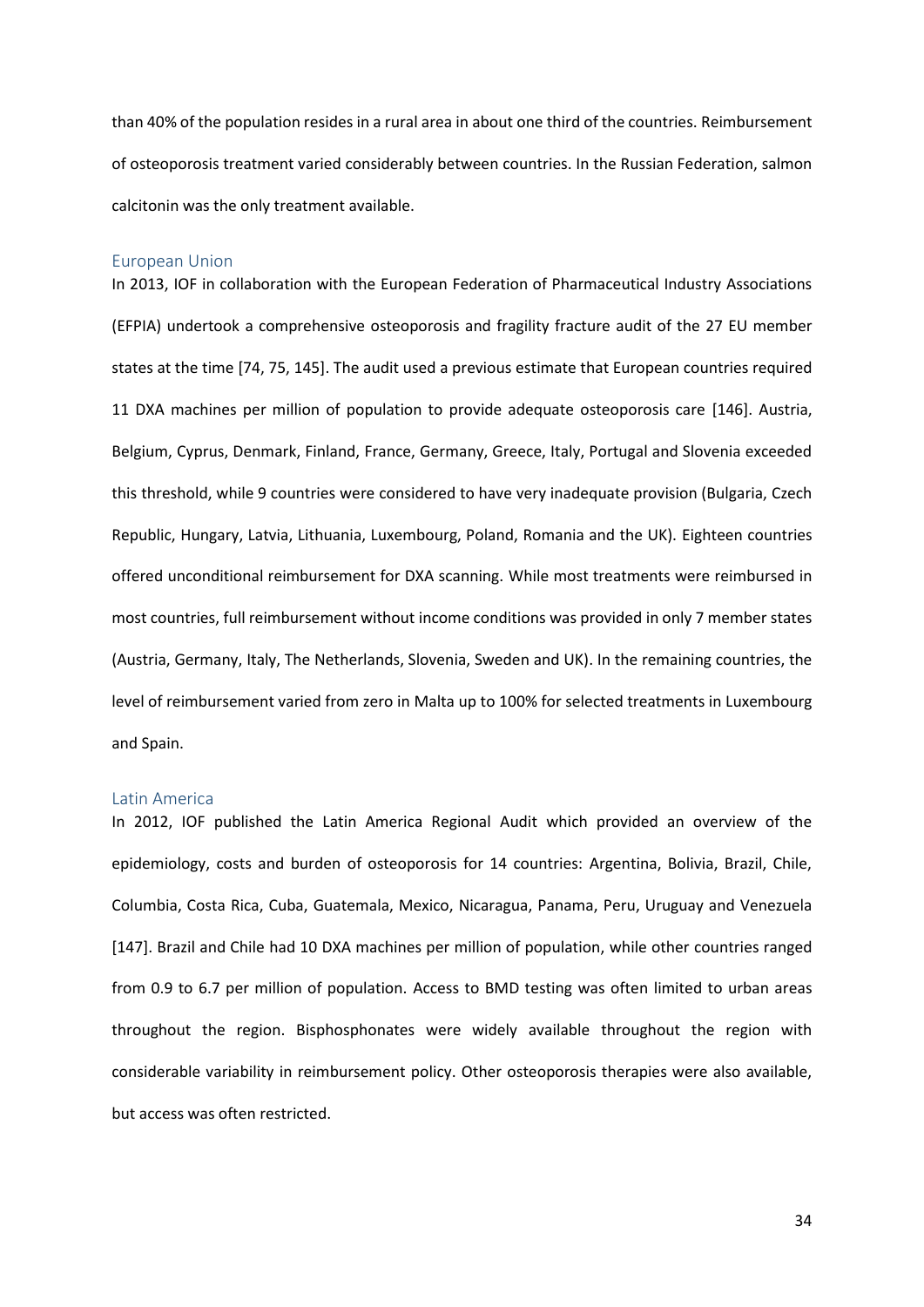#### Middle East and Africa

In 2011, IOF published the Middle East and Africa Regional Audit which provided an overview of the epidemiology, costs and burden of osteoporosis for 17 countries: Bahrain, Egypt, Kuwait, Iran, Iraq, Jordan, Kenya, Lebanon, Morocco, Palestine, Qatar, Saudi Arabia, South Africa, Syria, Tunisia, Turkey, United Arab Emirates [148]. The number of DXA machines per million of population ranged from 27 in Lebanon to zero in Kenya. In most countries, BMD testing was only accessible in urban areas. Reimbursement for DXA scanning and osteoporosis treatment varied widely throughout the region.

#### North America

IOF has not conducted an audit in North America. Accordingly, the authors of this review sought a current summary of access and reimbursement for osteoporosis assessment and treatment from Osteoporosis Canada (Personal communication: D. Theriault) and National Osteoporosis Foundation in the United States (Personal communication: D. Lee).

In Canada there is no single national healthcare system. Healthcare falls under the independent jurisdiction of each of the 10 provinces and 3 territories. There is reimbursement for many of the oral bisphosphonates in all Canadian provinces for seniors who are indicated for such treatment. However, coverage for other osteoporosis medications such as denosumab and zoledronic acid is quite variable depending on the province/territory.

In the United States, reimbursement for screening, treatment and other bone health interventions varies greatly depending on each patient's health plan. To address these gaps, NBHA will convene a bone health 'payer summit' in 2017 comprising the major payers to solicit their feedback on the scientific and clinical evidence needed to reconsider these coverage and reimbursement decisions. This feedback will be used to inform the development of an evidence report that will provide evidence of the cost-effectiveness of these interventions to reduce future fracture risk.

#### Fragility fracture prevention in national policy

As for the previous section of this review, the IOF regional audits provide comprehensive information on the level of priority afforded to fragility fracture prevention by governments in the various regions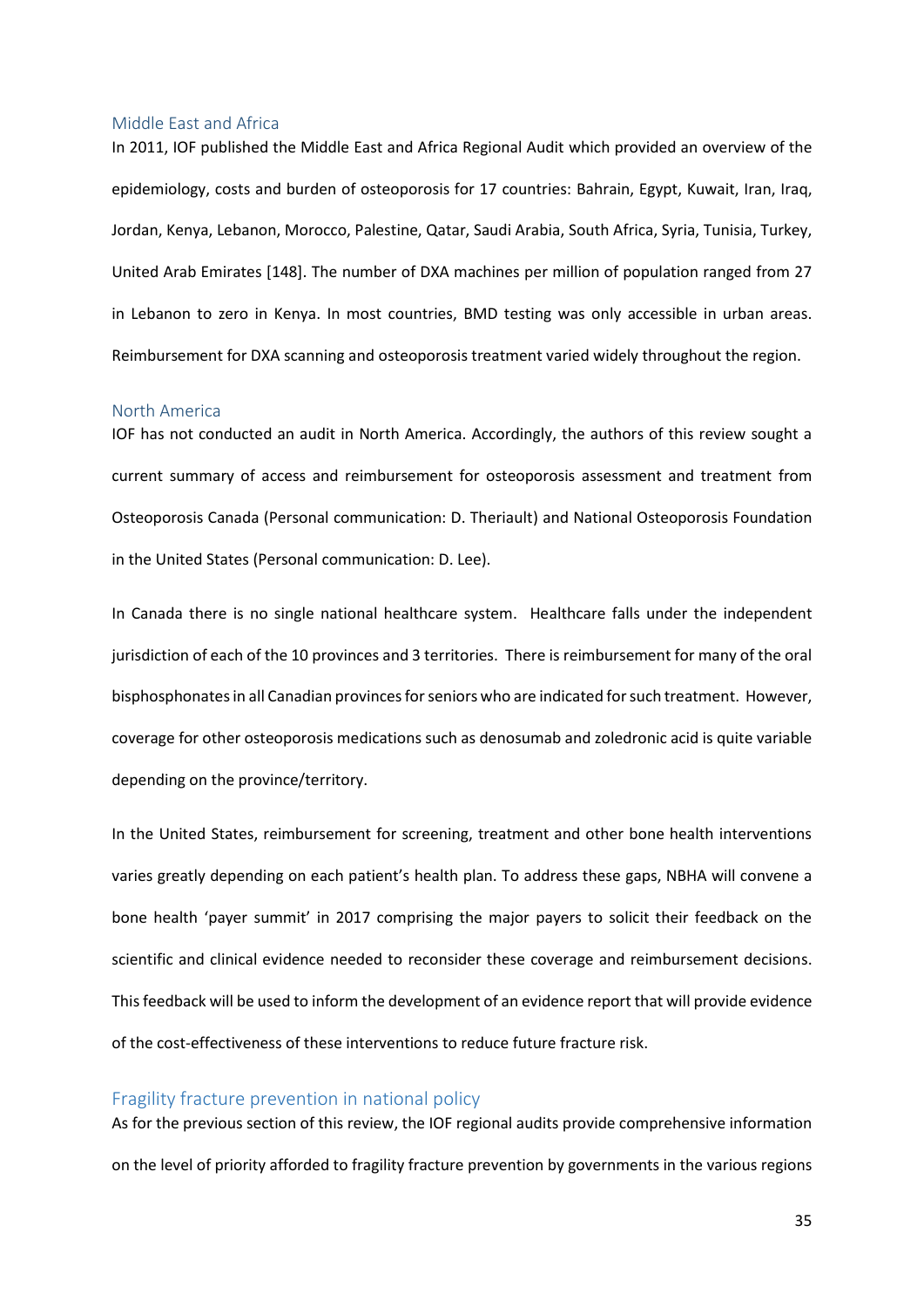of the world, which is summarised in table 8 [67, 74, 75, 101, 144, 145, 147, 148]. With regard to the current situation in North America, Osteoporosis Canada (Personal communication: D. Theriault) and the National Osteoporosis Foundation in the United States (Personal communication: D. Lee) have provided summaries.

In Canada, provincial healthcare administrators are becoming increasingly aware of the compelling benefits of FLS in reducing the fracture burden and the associated healthcare costs. OC has launched a FLS Registry to showcase Canadian FLS meeting all 8 of the *Essential Elements for Fracture Liaison Services* [149].

In the United States, health care reform is evolving from fee for service to supporting improved quality, prevention and care coordination with financial incentives (or penalties) to encourage healthcare professionals and health systems to report on and improve patient outcomes. There are a number of quality measures focused on osteoporosis and post-fracture care but performance around these measures remains low compared to other major chronic diseases. Further, a major drop in reimbursement for DXA scans performed in the office setting has led to a drop in the number of providers and more than 1 million less DXA scans performed per annum.

## Fracture epidemiology in the developing world

It is well recognised in the literature that in the coming decades the burden of fragility fractures will increasingly be borne by older people living in the developing world [150]. The IOF regional audits noted a dearth of data pertaining to fracture epidemiology in many developing countries [101, 144, 147, 148]. Arguably, the most obvious example of this challenge is India, which is poised to become the world's most populous country in the next few decades. The 2013 IOF Asia-Pacific audit identified the pressing need for multicentre, large-scale hip fracture incidence studies to be conducted [101]. In due course, efforts by the Indian Society for Bone and Mineral Research (ISBMR) will provide robust fracture epidemiology to inform development of policy on fracture prevention in India. Similar initiatives are needed in Malaysia, Pakistan, Sri Lanka, Thailand and Vietnam.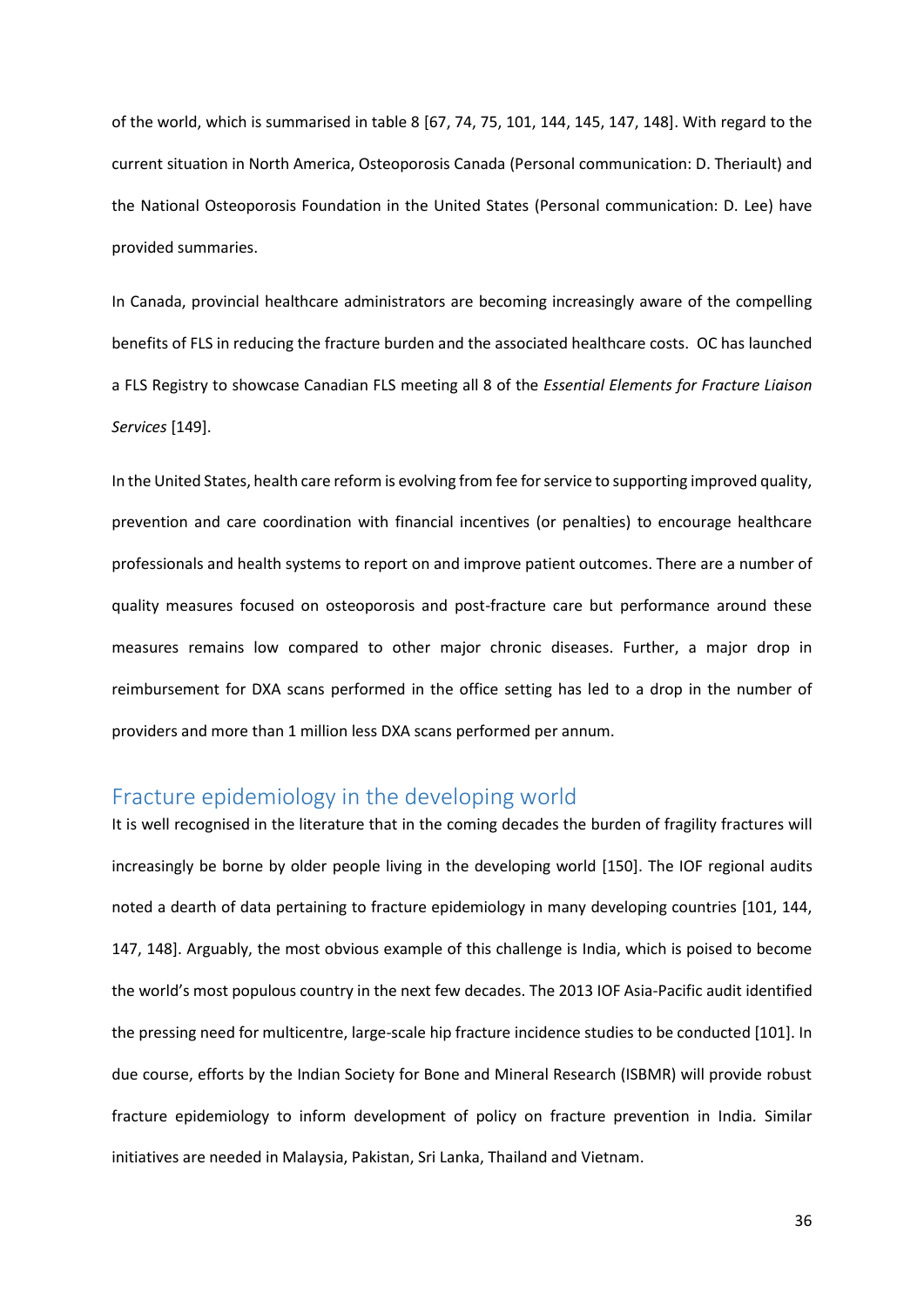In the course of the development of new FRAX® models, epidemiological estimates of the incidence of fractures have become available for major countries such as Brazil [151] and the Russian Federation [152]:

- Brazil: In 2015, there were estimated to be 80,640 hip fractures in Brazil, of which 23,422 were in men and 57,218 in women. In 2040, the number of hip fractures is expected to rise to 55,844 in men and 141,925 in women, a rise of 238 and 248 %, respectively.
- Russian Federation: Extrapolation of robust fracture information collected in Yaroslavl and Pervouralsk to the entire population of the Russian Federation suggests that 112,000 hip fractures occurred in 2010. This was expected to rise to 159,000 in 2035. The estimated number of major osteoporotic fractures was expected to rise from 590,000 to 730,000 over the same time interval. Further large scale, multi-centre epidemiological studies should be conducted in Russia to confirm these estimates.

Provision of robust epidemiological estimates of fracture incidence throughout Asia-Pacific, Central Asia, Latin America, the Middle East and Africa will be a critical step towards supporting development of fracture prevention policies for these rapidly aging populations.

### Summary and Call to Action

The first of the Baby Boomer generation began to retire in 2011. At that time, an editorial in this journal noted that 450 million people would celebrate their 65<sup>th</sup> birthday during the subsequent two decades [150]. Today, in 2016, a good number of them already have done so. In the absence of implementation of an evidence-based, multidisciplinary, system-wide, global response, osteoporosis and the fragility fractures it causes will impose a catastrophic burden on our older people, their families and carers, and our health and social care systems. However, this is a catastrophe that can be averted.

This review has outlined a stepwise approach to case-finding individuals who are at high risk of sustaining fragility fractures. By first closing the secondary fracture prevention care gap, up to half of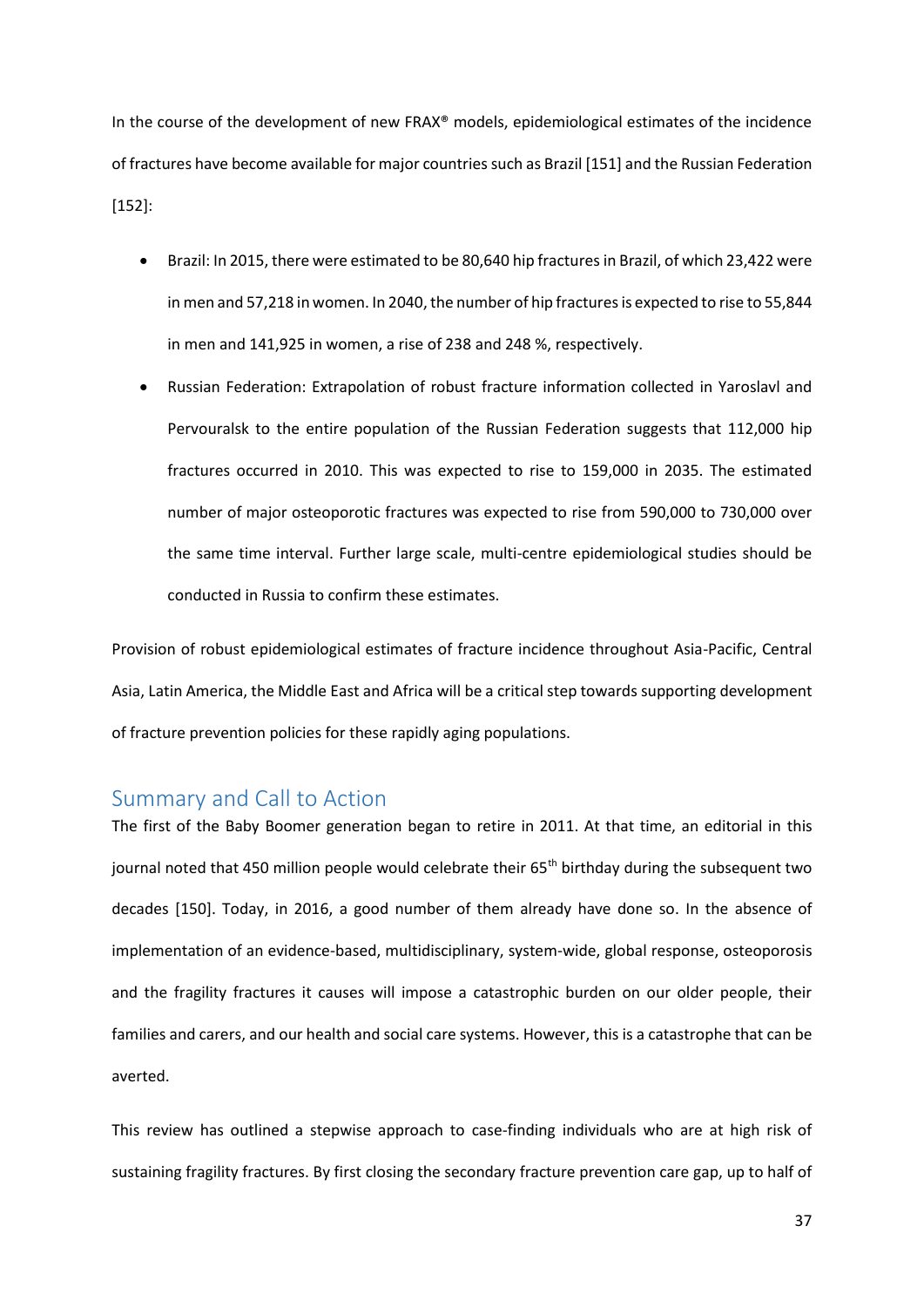individuals who would otherwise fracture their hip could be treated to prevent this debilitating and costly injury. Integration of bone health and falls risk assessments into the management of individuals who take medicines which have adverse effects on bone must become standard practice. Similarly, individuals who are diagnosed with diseases which feature osteoporosis as a common comorbidity need to receive care that will minimise their fracture risk. When the needs of these obviously high risk groups have been addressed, we must turn our attention to development of cost-effective strategies to prevent the first major osteoporotic fracture.

Public awareness of osteoporosis must be increased dramatically throughout the world. Effective disease awareness campaigns are needed to ensure that when an older person sustains a fragility fracture, their first thought – and that of their family and friends – is '*Did that bone break because of osteoporosis*?' Health professionals and their organisations, national patient societies, health system leaders and regulatory agencies must work together to craft clear, balanced communications concerning the benefits and risks of treatments, and the implications of choosing not to take treatment recommended by a clinician.

Finally, all governments need to establish osteoporosis as a national health priority, with commensurate human and financial resources to ensure that best practice is delivered for all patients in their jurisdictions. Where the current disease burden is not known, studies to close such evidence gaps must be commissioned forthwith.

We cannot ignore the current and growing burden that osteoporosis and fragility fractures impose upon our global society. This review clearly illustrates that we have the knowledge and tools that we need to manage bone health optimally for all. The time has come to make that possibility a reality.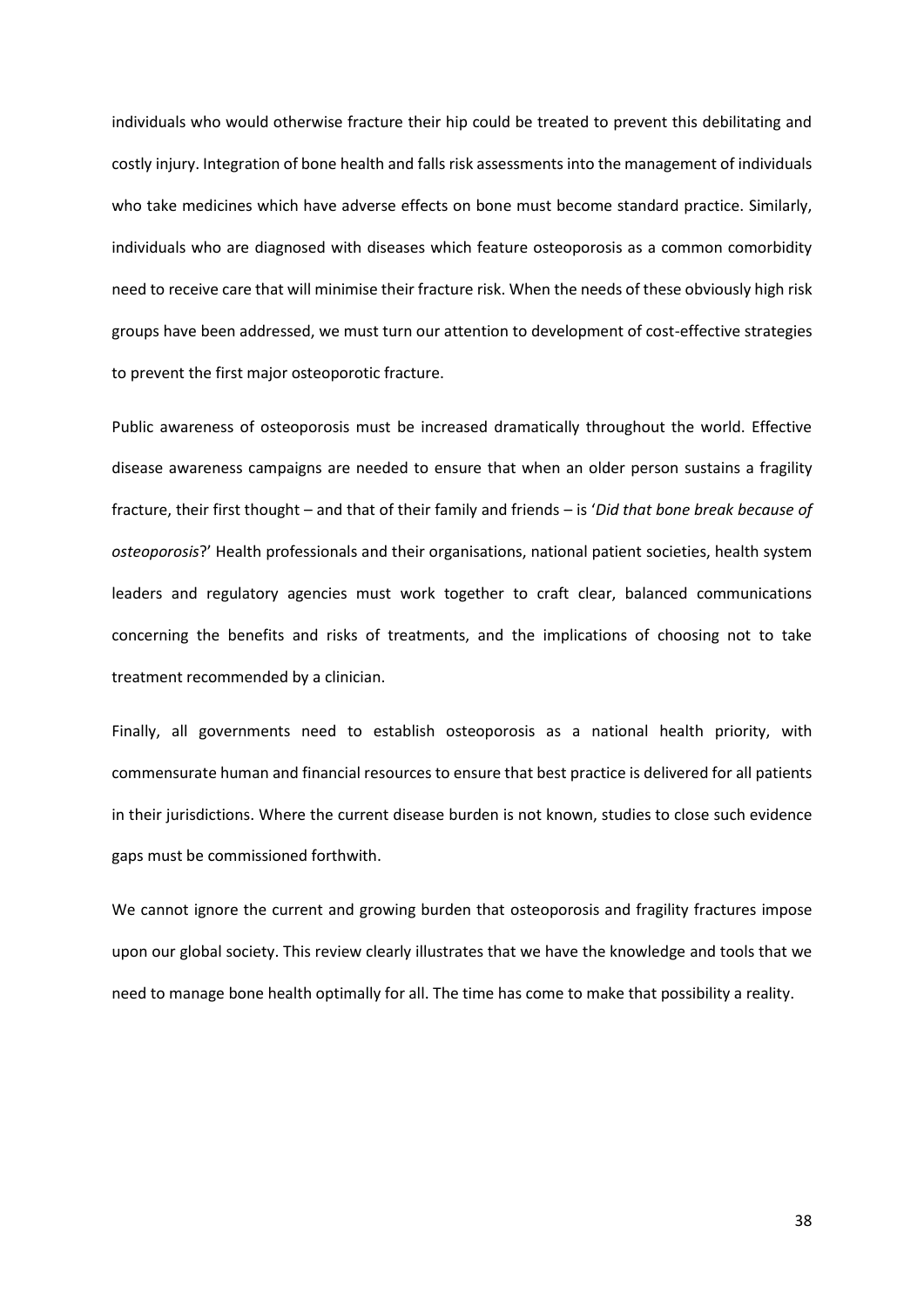## References

1. Kanis JA, McCloskey EV, Johansson H, Cooper C, Rizzoli R, Reginster JY, Scientific Advisory Board of the European Society for C, Economic Aspects of O, Osteoarthritis, the Committee of Scientific Advisors of the International Osteoporosis F (2013) European guidance for the diagnosis and management of osteoporosis in postmenopausal women. Osteoporos Int 24:23-57

2. Gallagher JC, Melton LJ, Riggs BL, Bergstrath E (1980) Epidemiology of fractures of the proximal femur in Rochester, Minnesota. Clin Orthop Relat Res 163-171

3. Port L, Center J, Briffa NK, Nguyen T, Cumming R, Eisman J (2003) Osteoporotic fracture: missed opportunity for intervention. Osteoporos Int 14:780-784

4. McLellan A, Reid D, Forbes K, Reid R, Campbell C, Gregori A, Raby N, Simpson A (2004) Effectiveness of Strategies for the Secondary Prevention of Osteoporotic Fractures in Scotland (CEPS 99/03). NHS Quality Improvement Scotland,

5. Edwards BJ, Bunta AD, Simonelli C, Bolander M, Fitzpatrick LA (2007) Prior fractures are common in patients with subsequent hip fractures. Clin Orthop Relat Res 461:226-230

6. Klotzbuecher CM, Ross PD, Landsman PB, Abbott TA, 3rd, Berger M (2000) Patients with prior fractures have an increased risk of future fractures: a summary of the literature and statistical synthesis. Journal of bone and mineral research : the official journal of the American Society for Bone and Mineral Research 15:721-739

7. Kanis JA, Johnell O, De Laet C, et al. (2004) A meta-analysis of previous fracture and subsequent fracture risk. Bone 35:375-382

8. Akesson K, Mitchell PJ (2012) Capture the Fracture: A global campaign to break the fragility fracture cycle. In Stenmark J, Misteli L (eds) World Osteoporosis Day Thematic Report. International Osteoporosis Foundation, Nyon,

9. Kanis JA, Harvey NC, Cooper C, Johansson H, Odén A, McCloskey EV, the Advisory Board of the National Osteoporosis Guideline Group (2016) A systematic review of intervention thresholds based on FRAX. A report prepared for the National Osteoporosis Guideline Group and the International Osteoporosis Foundation. Arch Osteoporos accepted June, proofs July 2016:

10. Johnell O, Kanis JA, Oden A, Sernbo I, Redlund-Johnell I, Petterson C, De Laet C, Jonsson B (2004) Fracture risk following an osteoporotic fracture. Osteoporos Int 15:175-179

11. Wells GA, Cranney A, Peterson J, Boucher M, Shea B, Robinson V, Coyle D, Tugwell P (2008) Alendronate for the primary and secondary prevention of osteoporotic fractures in postmenopausal women. The Cochrane database of systematic reviews CD001155

12. Wells GA, Cranney A, Peterson J, Boucher M, Shea B, Robinson V, Coyle D, Tugwell P (2008) Etidronate for the primary and secondary prevention of osteoporotic fractures in postmenopausal women. The Cochrane database of systematic reviews CD003376

13. Wells G, Cranney A, Peterson J, Boucher M, Shea B, Robinson V, Coyle D, Tugwell P (2008) Risedronate for the primary and secondary prevention of osteoporotic fractures in postmenopausal women. The Cochrane database of systematic reviews CD004523

14. Albergaria BH, Gomes Silva BN, Atallah ÁN, Fernandes Moça Trevisani V (2010) Intravenous zoledronate for postmenopausal osteoporosis (Protocol). Cochrane Database of Systematic Reviews 1-8

15. Bennett TG, Le Marshall K, Khan F, Wark JD, Brand C (2012) Denosumab for the treatment and prevention of postmenopausal osteoporosis (Protocol). Cochrane Database of Systematic Reviews 1-10

16. Fleiss JL (1993) The statistical basis of meta-analysis. Stat Methods Med Res 2:121-145

17. Black DM, Steinbuch M, Palermo L, Dargent-Molina P, Lindsay R, Hoseyni MS, Johnell O (2001) An assessment tool for predicting fracture risk in postmenopausal women. Osteoporos Int 12:519-528

18. Doherty DA, Sanders KM, Kotowicz MA, Prince RL (2001) Lifetime and five-year age-specific risks of first and subsequent osteoporotic fractures in postmenopausal women. Osteoporos Int 12:16-23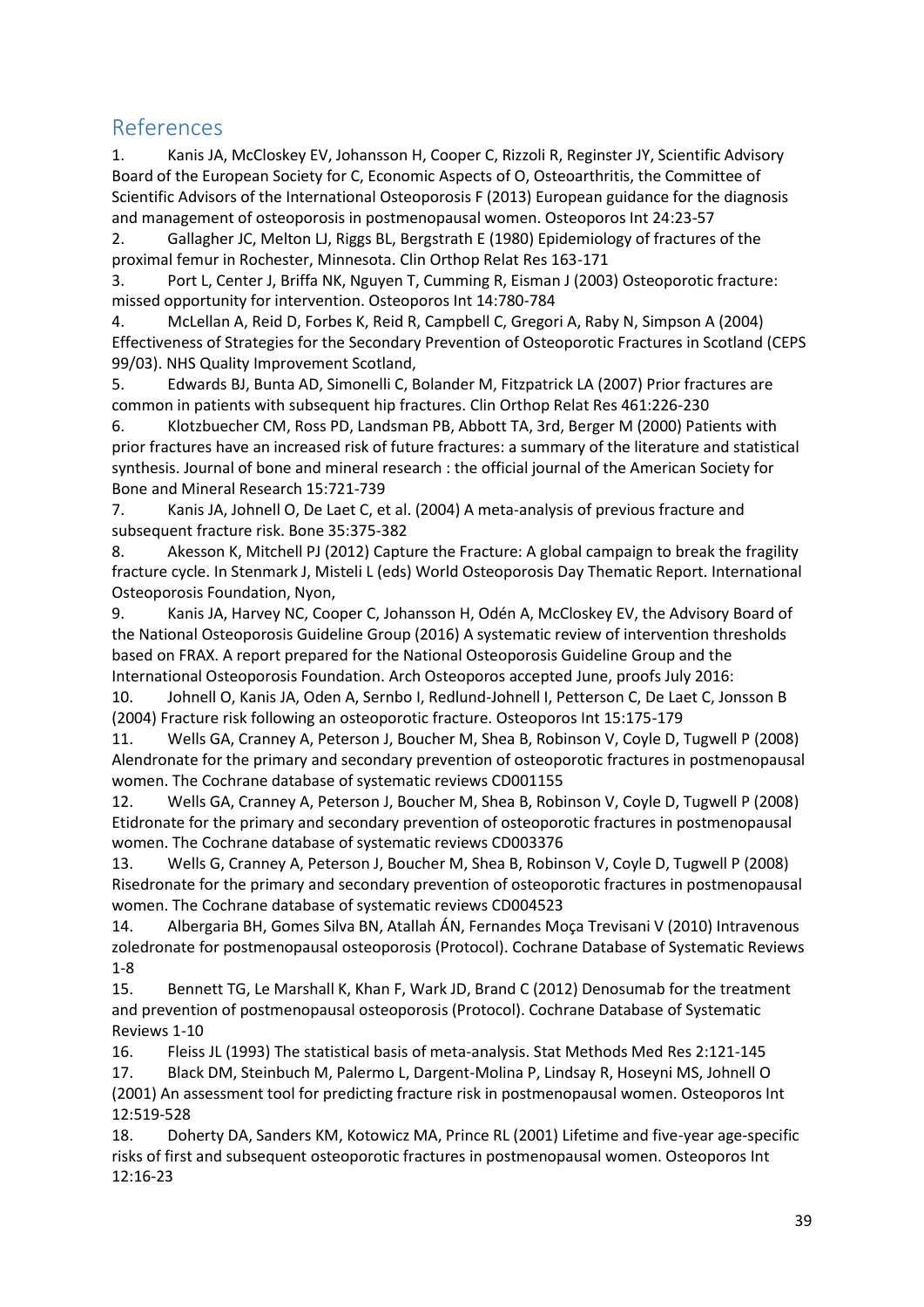19. Lyles KW, Colon-Emeric CS, Magaziner JS, et al. (2007) Zoledronic acid and clinical fractures and mortality after hip fracture. The New England journal of medicine 357:1799-1809

20. Eastell R, Black DM, Boonen S, et al. (2009) Effect of once-yearly zoledronic acid five milligrams on fracture risk and change in femoral neck bone mineral density. The Journal of clinical endocrinology and metabolism 94:3215-3225

21. Palacios S, Kalouche-Khalil L, Rizzoli R, et al. (2015) Treatment with denosumab reduces secondary fracture risk in women with postmenopausal osteoporosis. Climacteric 18:805-812

22. Ettinger B, Black DM, Mitlak BH, et al. (1999) Reduction of vertebral fracture risk in postmenopausal women with osteoporosis treated with raloxifene: results from a 3-year randomized clinical trial. Multiple Outcomes of Raloxifene Evaluation (MORE) Investigators. JAMA : the journal of the American Medical Association 282:637-645

23. Neer RM, Arnaud CD, Zanchetta JR, et al. (2001) Effect of parathyroid hormone (1-34) on fractures and bone mineral density in postmenopausal women with osteoporosis. The New England journal of medicine 344:1434-1441

24. Meunier PJ, Roux C, Seeman E, et al. (2004) The effects of strontium ranelate on the risk of vertebral fracture in women with postmenopausal osteoporosis. The New England journal of medicine 350:459-468

25. Roux C, Reginster JY, Fechtenbaum J, et al. (2006) Vertebral fracture risk reduction with strontium ranelate in women with postmenopausal osteoporosis is independent of baseline risk factors. Journal of bone and mineral research : the official journal of the American Society for Bone and Mineral Research 21:536-542

26. Seeman E, DeVogelaer JP, Lorenc RS, Spector T, Brixen K, Vellas B, Balogh A, Stucki G, Meunier PJ, Reginster JY (2004) Strontium ranelate: the first anti-osteoporotic agent to reduce the risk of vertebral fracture in patients with lumbar osteopenia. IOF World Congress on Osteoporosis. Osteoporos Int, Rio de Janeiro, Brazil, pp 507-509

27. International Osteoporosis Foundation (2016) Capture the Fracture® Program website: Audits & Surveys page[. http://www.capturethefracture.org/audits-surveys](http://www.capturethefracture.org/audits-surveys) Accessed 30 March 2016 28. British Orthopaedic Association, British Geriatrics Society (2007) The care of patients with fragility fracture. 2nd edn

29. Fragility Fracture Network (2016) Fragility Fracture Network: Global Regions. <http://fragilityfracturenetwork.org/global-regions/> Accessed 4 April 2016

30. Royal College of Physicians (2016) The National Hip Fracture Database.

<http://www.nhfd.co.uk/> Accessed 4 April 2016

31. Hawkes D, Baxter J, Bailey C, Holland G, Ruddlesdin J, Wall A, Wykes P (2015) Improving the care of patients with a hip fracture: a quality improvement report. BMJ Qual Saf 24:532-538

32. Royal College of Physicians (2015) National Hip Fracture Database (NHFD) annual report 2015. London

33. Ganda K, Puech M, Chen JS, Speerin R, Bleasel J, Center JR, Eisman JA, March L, Seibel MJ (2013) Models of care for the secondary prevention of osteoporotic fractures: a systematic review and meta-analysis. Osteoporos Int 24:393-406

34. National Institute for Health and Clinical Excellence (2005) Bisphosphonates (alendronate, etidronate, risedronate), selective oestrogen receptor modulators (raloxifene) and parathyroid hormone (teriparatide) for the secondary prevention of osteoporotic fragility fractures in postmenopausal women. Technology appraisal guidance 87.

35. Bolland MJ, Grey AB, Gamble GD, Reid IR (2010) Effect of osteoporosis treatment on mortality: a meta-analysis. The Journal of clinical endocrinology and metabolism 95:1174-1181

36. Huntjens KM, van Geel TA, van den Bergh JP, van Helden S, Willems P, Winkens B, Eisman JA, Geusens PP, Brink PR (2014) Fracture liaison service: impact on subsequent nonvertebral fracture incidence and mortality. J Bone Joint Surg Am 96:e29

37. McLellan AR, Wolowacz SE, Zimovetz EA, Beard SM, Lock S, McCrink L, Adekunle F, Roberts D (2011) Fracture liaison services for the evaluation and management of patients with osteoporotic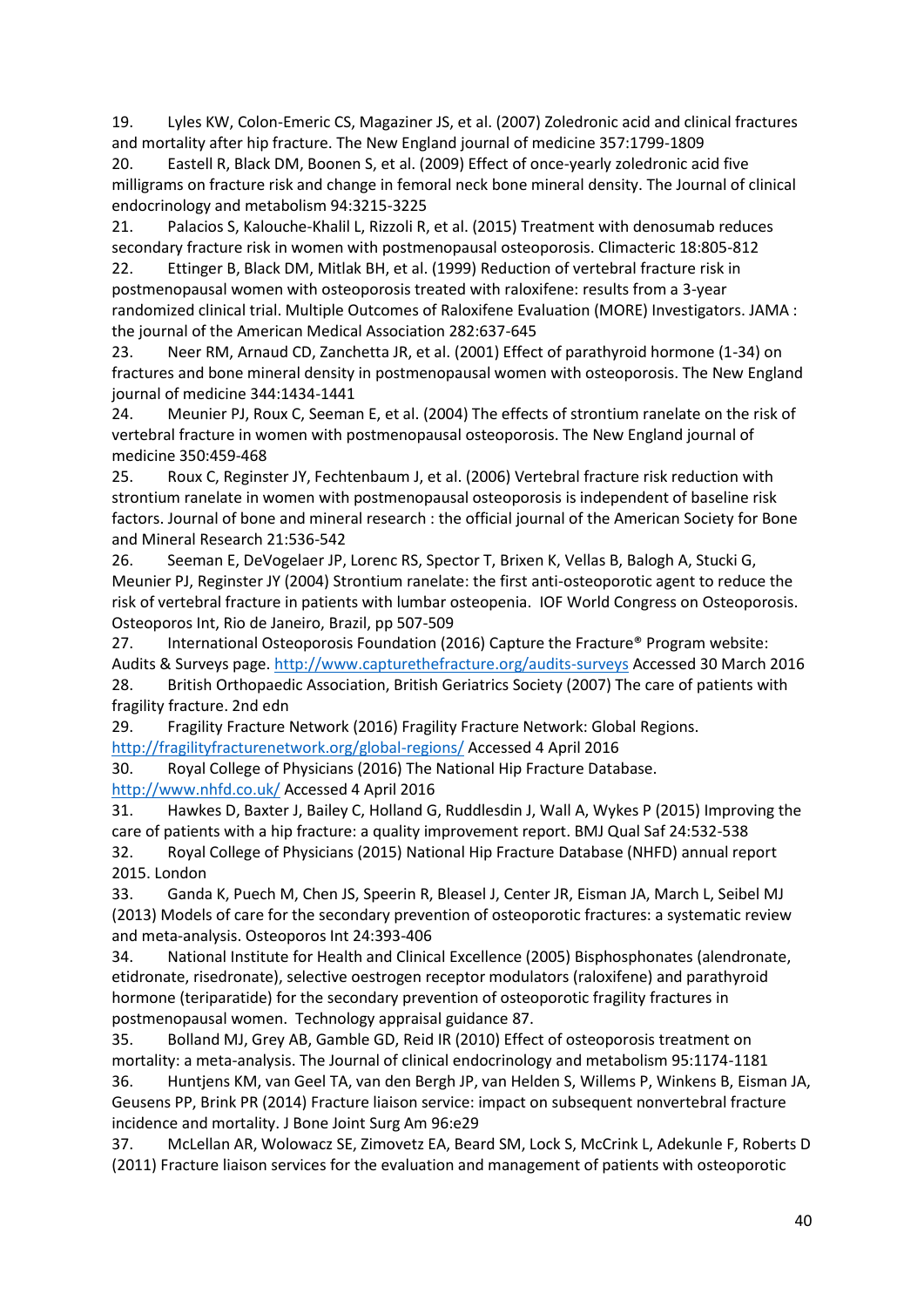fracture: a cost-effectiveness evaluation based on data collected over 8 years of service provision. Osteoporos Int 22:2083-2098

38. Giles M, Van Der Kallen J, Parker V, Cooper K, Gill K, Ross L, McNeill S (2011) A team approach: implementing a model of care for preventing osteoporosis related fractures. Osteoporos Int 22:2321-2328

39. Bogoch ER, Elliot-Gibson V, Beaton DE, Jamal SA, Josse RG, Murray TM (2006) Effective initiation of osteoporosis diagnosis and treatment for patients with a fragility fracture in an orthopaedic environment. J Bone Joint Surg Am 88:25-34

40. Blonk MC, Erdtsieck RJ, Wernekinck MG, Schoon EJ (2007) The fracture and osteoporosis clinic: 1-year results and 3-month compliance. Bone 40:1643-1649

41. Chevalley T, Hoffmeyer P, Bonjour JP, Rizzoli R (2002) An osteoporosis clinical pathway for the medical management of patients with low-trauma fracture. Osteoporos Int 13:450-455

42. Premaor MO, Pilbrow L, Tonkin C, Adams M, Parker RA, Compston J (2010) Low rates of treatment in postmenopausal women with a history of low trauma fractures: results of audit in a Fracture Liaison Service. QJM 103:33-40

43. McLellan AR, Gallacher SJ, Fraser M, McQuillian C (2003) The fracture liaison service: success of a program for the evaluation and management of patients with osteoporotic fracture. Osteoporos Int 14:1028-1034

44. Clunie G, Stephenson S (2008) Implementing and running a fracture liaison service: An integrated clinical service providing a comprehensive bone health assessment at the point of fracture management. Journal of Orthopaedic Nursing 12:156-162

45. Harrington JT, Barash HL, Day S, Lease J (2005) Redesigning the care of fragility fracture patients to improve osteoporosis management: a health care improvement project. Arthritis Rheum 53:198-204

46. Delmas PD, van de Langerijt L, Watts NB, Eastell R, Genant H, Grauer A, Cahall DL, Group IS (2005) Underdiagnosis of vertebral fractures is a worldwide problem: the IMPACT study. Journal of bone and mineral research : the official journal of the American Society for Bone and Mineral Research 20:557-563

47. Imai N, Endo N, Hoshino T, Suda K, Miyasaka D, Ito T (2014) Mortality after hip fracture with vertebral compression fracture is poor. Journal of bone and mineral metabolism

48. Sosa Henriquez M, Saavedra Santana P, grupo de trabajo en osteoporosis de la Sociedad Espanola de Medicina I (2007) [Prevalence of vertebral fractures in hip fracture patients]. Revista clinica espanola 207:464-468

49. Orimo H, Hayashi Y, Fukunaga M, et al. (2001) Gempatsusei kotusosyousyou no sindan kijun 2000 nendo kaitei ban (in Japanese). Nihon Kotsutaisya Gakkai Zasshi 14:76-82

50. Genant HK, Wu CY, van Kuijk C, Nevitt MC (1993) Vertebral fracture assessment using a semiquantitative technique. Journal of bone and mineral research : the official journal of the American Society for Bone and Mineral Research 8:1137-1148

51. Johansson H, Oden A, McCloskey EV, Kanis JA (2014) Mild morphometric vertebral fractures predict vertebral fractures but not non-vertebral fractures. Osteoporos Int 25:235-241

52. Mitchell PJ (2013) Best practices in secondary fracture prevention: fracture liaison services. Current osteoporosis reports 11:52-60

53. Gallacher SJ, Gallagher AP, McQuillian C, Mitchell PJ, Dixon T (2007) The prevalence of vertebral fracture amongst patients presenting with non-vertebral fractures. Osteoporos Int 18:185- 192

54. Howat I, Carty D, Harrison J, Fraser M, McLellan AR (2007) Vertebral fracture assessment in patients presenting with incident nonvertebral fractures. Clinical endocrinology 67:923-930

55. Siris ES, Genant HK, Laster AJ, Chen P, Misurski DA, Krege JH (2007) Enhanced prediction of fracture risk combining vertebral fracture status and BMD. Osteoporos Int 18:761-770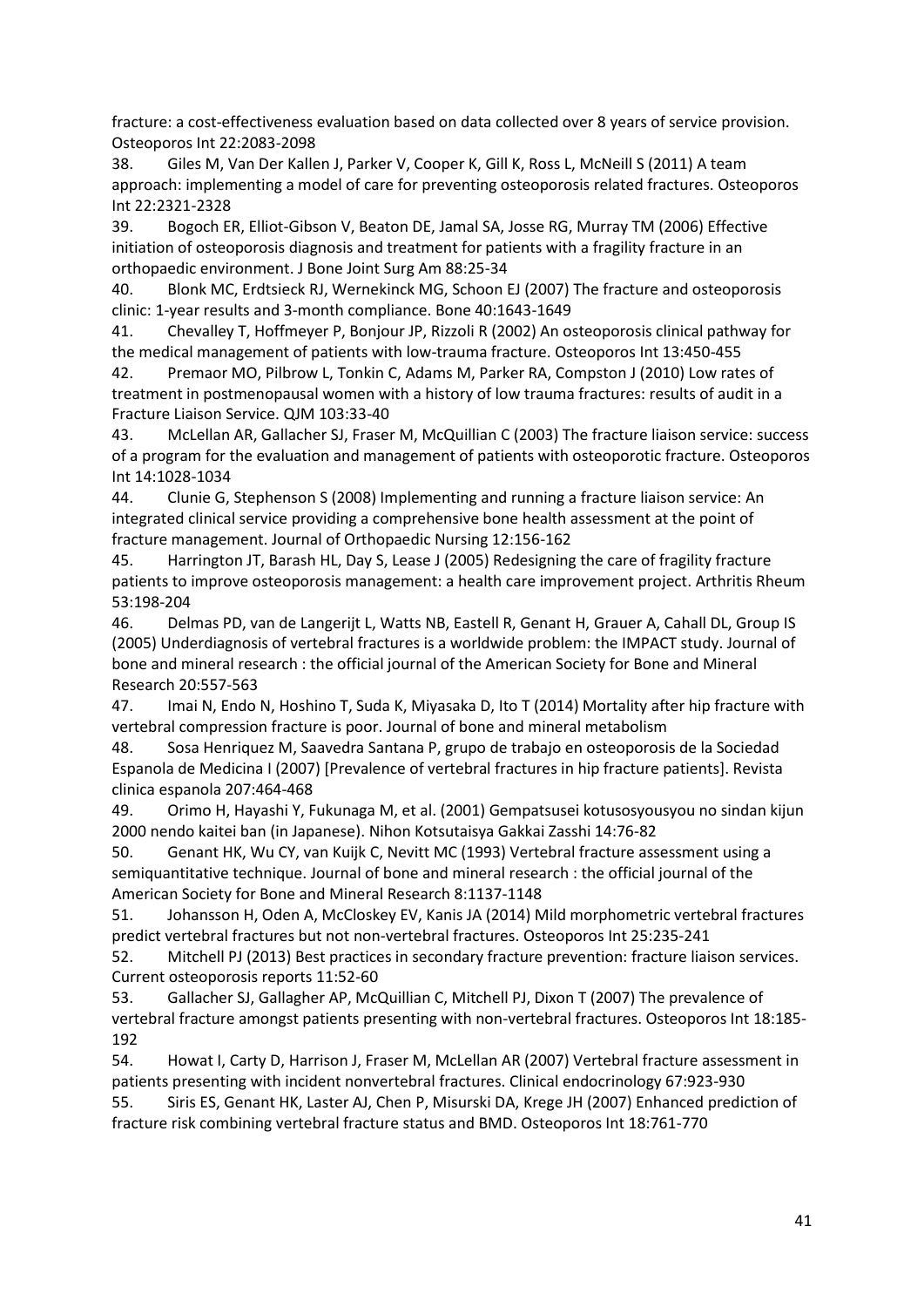56. World Health Organization Collaborating Centre for Metabolic Bone Diseases University of Sheffield UK (2016) FRAX® WHO Fracture Risk Assessment Tool[. http://www.shef.ac.uk/FRAX/](http://www.shef.ac.uk/FRAX/) Accessed 10 May 2016

57. Osteoporosis Canada (2014) Quality Standards for Fracture Liaison Services in Canada. Osteoporosis Canada, Toronto

58. Osteoporosis New Zealand (2016) Clinical Standards for Fracture Liaison Services in New Zealand. Osteoporosis New Zealand, Wellington

59. British Orthopaedic Association, National Osteoporosis Society (2014) BOAST 9: Fracture Liaison Services. London

60. Gittoes N, McLellan AR, Cooper A, et al. (2015) Effective Secondary Prevention of Fragility Fractures: Clinical Standards for Fracture Liaison Services. National Osteoporosis Society, Camerton

61. Akesson K, Marsh D, Mitchell PJ, McLellan AR, Stenmark J, Pierroz DD, Kyer C, Cooper C, IOF Fracture Working Group (2013) Capture the Fracture: a Best Practice Framework and global campaign to break the fragility fracture cycle. Osteoporos Int 24:2135-2152

62. Javaid MK, Kyer C, Mitchell PJ, et al. (2015) Effective secondary fracture prevention: implementation of a global benchmarking of clinical quality using the IOF Capture the Fracture(R) Best Practice Framework tool. Osteoporos Int 26:2573-2578

63. International Osteoporosis Foundation (2016) Capture the Fracture® Programme website. <http://www.capture-the-fracture.org/> Accessed 1 April 2016

64. Mitchell PJ, Ganda K, Seibel MJ (2015) Australian and New Zealand Bone and Mineral Society Position Paper on Secondary Fracture Prevention Programs. In press

65. Department of Health (2009) Falls and fractures: Effective interventions in health and social care. In Department of Health (ed)

66. Osteoporosis New Zealand (2012) Bone Care 2020: A systematic approach to hip fracture care and prevention for New Zealand. Wellington

67. Mitchell PJ, Cornish J, Milsom S, et al. (2014) BoneCare 2020: A systematic approach to hip fracture care and prevention for New Zealand. 3rd Fragility Fracture Network Congress 2014Madrid, Spain.

68. van Staa TP, Dennison EM, Leufkens HG, Cooper C (2001) Epidemiology of fractures in England and Wales. Bone 29:517-522

69. Gauthier A, Kanis JA, Martin M, Compston J, Borgstrom F, Cooper C, McCloskey E, Committee of Scientific Advisors IOF (2011) Development and validation of a disease model for postmenopausal osteoporosis. Osteoporos Int 22:771-780

70. Cawston H, Maravic M, Fardellone P, Gauthier A, Kanis JA, Compston J, Borgstrom F, Cooper C, McCloskey E (2012) Epidemiological burden of postmenopausal osteoporosis in France from 2010 to 2020: estimations from a disease model. Arch Osteoporos 7:237-246

71. Gauthier A, Kanis JA, Jiang Y, Dreinhofer K, Martin M, Compston J, Borgstrom F, Cooper C, McCloskey E (2012) Burden of postmenopausal osteoporosis in Germany: estimations from a disease model. Arch Osteoporos 7:209-218

72. Piscitelli P, Brandi M, Cawston H, Gauthier A, Kanis JA, Compston J, Borgstrom F, Cooper C, McCloskey E (2014) Epidemiological burden of postmenopausal osteoporosis in Italy from 2010 to 2020: estimations from a disease model. Calcified tissue international 95:419-427

73. Gauthier A, Kanis JA, Jiang Y, Martin M, Compston JE, Borgström F, Cooper C, McCloskey EV (2011) Epidemiological burden of postmenopausal osteoporosis in the UK from 2010 to 2021: estimations from a disease model. Arch Osteoporos 6:179-188

74. Svedbom A, Hernlund E, Ivergard M, Compston J, Cooper C, Stenmark J, McCloskey EV, Jonsson B, Kanis JA, IOF EUrpot (2013) Osteoporosis in the European Union: a compendium of country-specific reports. Arch Osteoporos 8:137

75. Hernlund E, Svedbom A, Ivergard M, Compston J, Cooper C, Stenmark J, McCloskey EV, Jonsson B, Kanis JA (2013) Osteoporosis in the European Union: medical management, epidemiology and economic burden : A report prepared in collaboration with the International Osteoporosis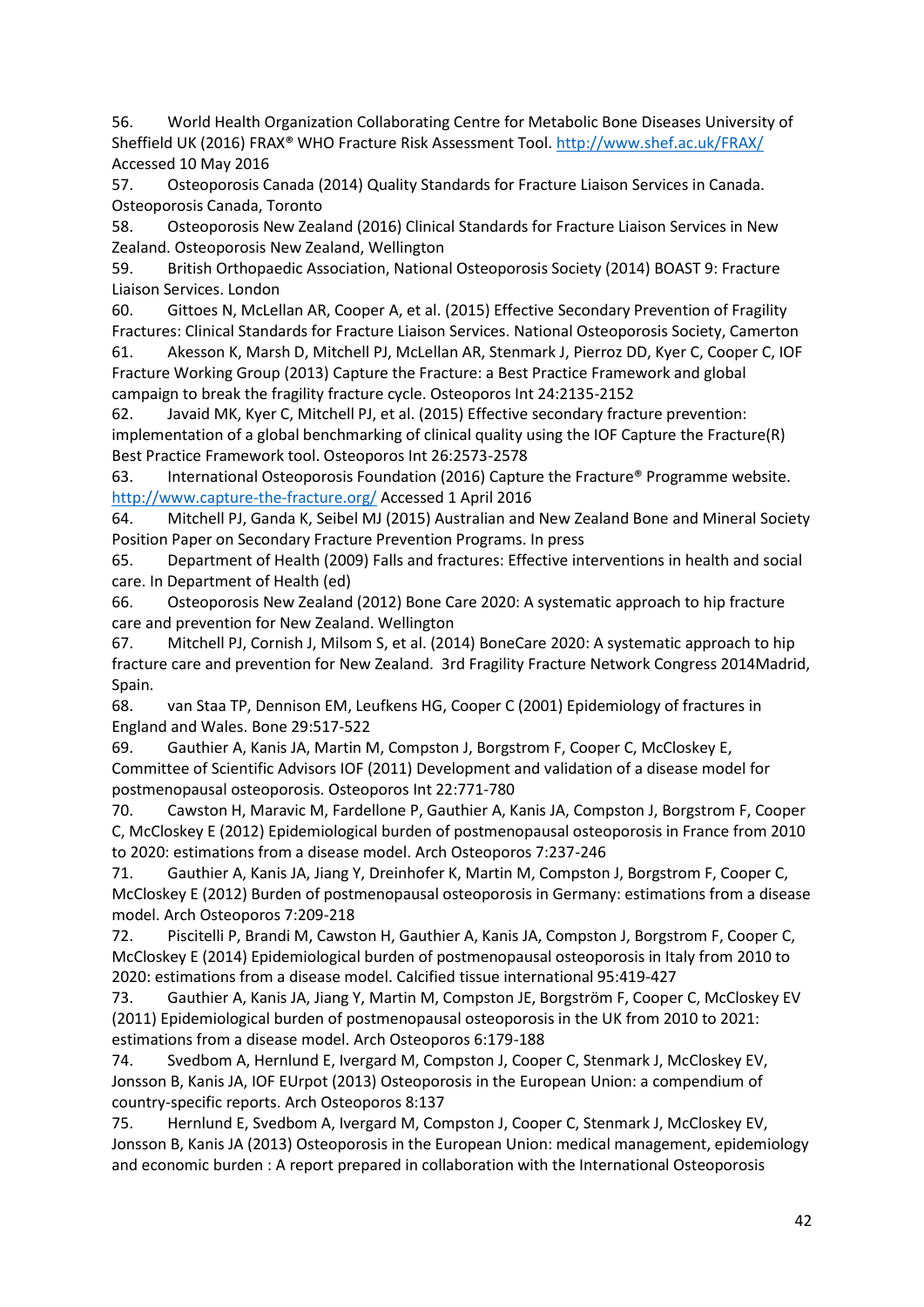Foundation (IOF) and the European Federation of Pharmaceutical Industry Associations (EFPIA). Arch Osteoporos 8:136

76. Ebeling PR (2014) Osteoporosis in men: Why change needs to happen. In Mitchell PJ (ed) World Osteoporosis Day Thematic Report. International Osteoporosis Foundation, Nyons,

77. Gerdhem P (2013) Osteoporosis and fragility fractures: Vertebral fractures. Best practice & research Clinical rheumatology 27:743-755

78. Bliuc D, Nguyen TV, Eisman JA, Center JR (2014) The impact of nonhip nonvertebral fractures in elderly women and men. The Journal of clinical endocrinology and metabolism 99:415-423

79. Compston J, Bowring C, Cooper A, et al. (2013) Diagnosis and management of osteoporosis in postmenopausal women and older men in the UK: National Osteoporosis Guideline Group (NOGG) update 2013. Maturitas 75:392-396

80. Cosman F, de Beur SJ, LeBoff MS, Lewiecki EM, Tanner B, Randall S, Lindsay R, National Osteoporosis F (2014) Clinician's Guide to Prevention and Treatment of Osteoporosis. Osteoporos Int 25:2359-2381

81. Panday K, Gona A, Humphrey MB (2014) Medication-induced osteoporosis: screening and treatment strategies. Therapeutic advances in musculoskeletal disease 6:185-202

82. Bienz M, Saad F (2015) Androgen-deprivation therapy and bone loss in prostate cancer patients: a clinical review. Bonekey Rep 4:716

83. Tufano A, Coppola A, Contaldi P, Franchini M, Minno GD (2015) Oral anticoagulant drugs and the risk of osteoporosis: new anticoagulants better than old? Semin Thromb Hemost 41:382-388

84. Beerhorst K, van der Kruijs SJ, Verschuure P, Tan IY, Aldenkamp AP (2013) Bone disease during chronic antiepileptic drug therapy: general versus specific risk factors. J Neurol Sci 331:19-25

85. Rizzoli R, Body JJ, DeCensi A, Reginster JY, Piscitelli P, Brandi ML, European Society for C, Economical aspects of O, Osteoarthritis (2012) Guidance for the prevention of bone loss and fractures in postmenopausal women treated with aromatase inhibitors for breast cancer: an ESCEO position paper. Osteoporos Int 23:2567-2576

86. Lan GB, Xie XB, Peng LK, Liu L, Song L, Dai HL (2015) Current Status of Research on Osteoporosis after Solid Organ Transplantation: Pathogenesis and Management. Biomed Res Int 2015:413169

87. Whittier X, Saag KG (2016) Glucocorticoid-induced Osteoporosis. Rheum Dis Clin North Am 42:177-189, x

88. Lopez LM, Grimes DA, Schulz KF, Curtis KM, Chen M (2014) Steroidal contraceptives: effect on bone fractures in women. The Cochrane database of systematic reviews 6:CD006033

89. Lau AN, Tomizza M, Wong-Pack M, Papaioannou A, Adachi JD (2015) The relationship between long-term proton pump inhibitor therapy and skeletal frailty. Endocrine 49:606-610 90. Rizzoli R, Cooper C, Reginster JY, et al. (2012) Antidepressant medications and osteoporosis.

Bone 51:606-613

91. Palermo A, D'Onofrio L, Eastell R, Schwartz AV, Pozzilli P, Napoli N (2015) Oral anti-diabetic drugs and fracture risk, cut to the bone: safe or dangerous? A narrative review. Osteoporos Int 26:2073-2089

92. Canalis E, Mazziotti G, Giustina A, Bilezikian JP (2007) Glucocorticoid-induced osteoporosis: pathophysiology and therapy. Osteoporos Int 18:1319-1328

93. Albaum JM, Youn S, Levesque LE, Gershon AS, Cadarette SM (2014) Osteoporosis management among chronic glucocorticoid users: a systematic review. J Popul Ther Clin Pharmacol 21:e486-504

94. Lekamwasam S, Adachi JD, Agnusdei D, et al. (2012) A framework for the development of guidelines for the management of glucocorticoid-induced osteoporosis. Osteoporos Int 23:2257- 2276

95. Newman ED, Matzko CK, Olenginski TP, Perruquet JL, Harrington TM, Maloney-Saxon G, Culp T, Wood GC (2006) Glucocorticoid-Induced Osteoporosis Program (GIOP): a novel, comprehensive, and highly successful care program with improved outcomes at 1 year. Osteoporos Int 17:1428-1434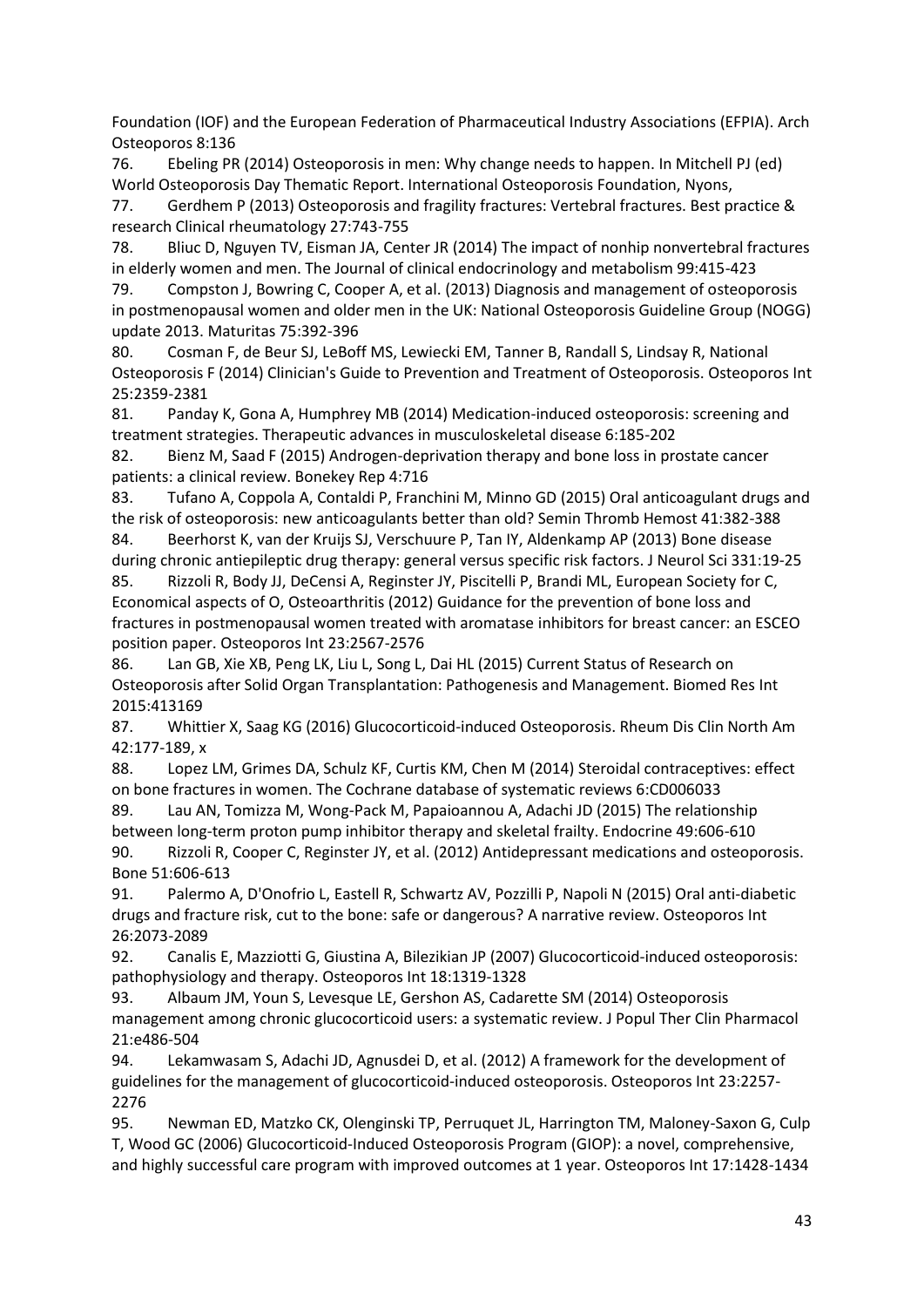96. Stangelberger A, Waldert M, Djavan B (2008) Prostate cancer in elderly men. Rev Urol 10:111-119

97. Zhumkhawala AA, Gleason JM, Cheetham TC, Niu F, Loo RK, Dell RM, Jacobsen SJ, Chien GW (2013) Osteoporosis management program decreases incidence of hip fracture in patients with prostate cancer receiving androgen deprivation therapy. Urology 81:1010-1015

98. Rizzoli R, Body JJ, Brandi ML, et al. (2013) Cancer-associated bone disease. Osteoporos Int 24:2929-2953

99. Coleman R, Body JJ, Aapro M, Hadji P, Herrstedt J, Group EGW (2014) Bone health in cancer patients: ESMO Clinical Practice Guidelines. Ann Oncol 25 Suppl 3:iii124-137

100. Damji AN, Bies K, Alibhai SM, Jones JM (2015) Bone health management in men undergoing ADT: examining enablers and barriers to care. Osteoporos Int 26:951-959

101. International Osteoporosis Foundation (2013) The Asia-Pacific Regional Audit: Epidemiology, costs and burden of osteoporosis in 2013. Nyon, Switzerland

102. Suarez-Almazor ME, Peddi P, Luo R, Nguyen HT, Elting LS (2014) Low rates of bone mineral density measurement in Medicare beneficiaries with prostate cancer initiating androgen deprivation therapy. Support Care Cancer 22:537-544

103. McGuire A, Brown JA, Malone C, McLaughlin R, Kerin MJ (2015) Effects of age on the detection and management of breast cancer. Cancers (Basel) 7:908-929

104. Dolan AL, Mohammed M, Thakur K (2007) Novel way to implement bone assessment guidelines to identify and manage patients receiving aromatase inhibitors using FITOS software. Osteoporos Int 18:S282-S283. Abstract P242A

105. Spangler L, Yu O, Loggers E, Boudreau DM (2013) Bone mineral density screening among women with a history of breast cancer treated with aromatase inhibitors. J Womens Health (Larchmt) 22:132-140

106. Giusti F, Ottanelli S, Masi L, Amedei A, Brandi ML, Falchetti A (2011) Construction of a database for the evaluation and the clinical management of patients with breast cancer treated with antiestrogens and/or aromatase inhibitors. Clinical cases in mineral and bone metabolism : the official journal of the Italian Society of Osteoporosis, Mineral Metabolism, and Skeletal Diseases 8:37-50

107. International Diabetes Federation (2015) IDF Diabetes Atlas Seventh Edition. Brussels, Belgium

108. World Health Organization (2016) Chronic respiratory diseases: Burden of COPD. <http://www.who.int/respiratory/copd/burden/en/> Accessed 14 March 2016

109. Fasano A, Catassi C (2012) Clinical practice. Celiac disease. The New England journal of medicine 367:2419-2426

110. World IBD Day (2016) Inflammatory Bowel Disease: World IBD Day - 19 May. <http://worldibdday.org/> Accessed 15 March 2016

111. Alzheimer's Disease International (2013) Policy Brief for Heads of Government: The Global Impact of Dementia 2013–2050. London, UK

112. Cross M, Smith E, Hoy D, et al. (2014) The global burden of rheumatoid arthritis: estimates from the global burden of disease 2010 study. Annals of the rheumatic diseases 73:1316-1322

113. Vestergaard P (2007) Discrepancies in bone mineral density and fracture risk in patients with type 1 and type 2 diabetes--a meta-analysis. Osteoporos Int 18:427-444

114. Janghorbani M, Van Dam RM, Willett WC, Hu FB (2007) Systematic review of type 1 and type 2 diabetes mellitus and risk of fracture. Am J Epidemiol 166:495-505

115. Graat-Verboom L, Wouters EF, Smeenk FW, van den Borne BE, Lunde R, Spruit MA (2009) Current status of research on osteoporosis in COPD: a systematic review. Eur Respir J 34:209-218

116. McEvoy CE, Ensrud KE, Bender E, Genant HK, Yu W, Griffith JM, Niewoehner DE (1998) Association between corticosteroid use and vertebral fractures in older men with chronic obstructive pulmonary disease. Am J Respir Crit Care Med 157:704-709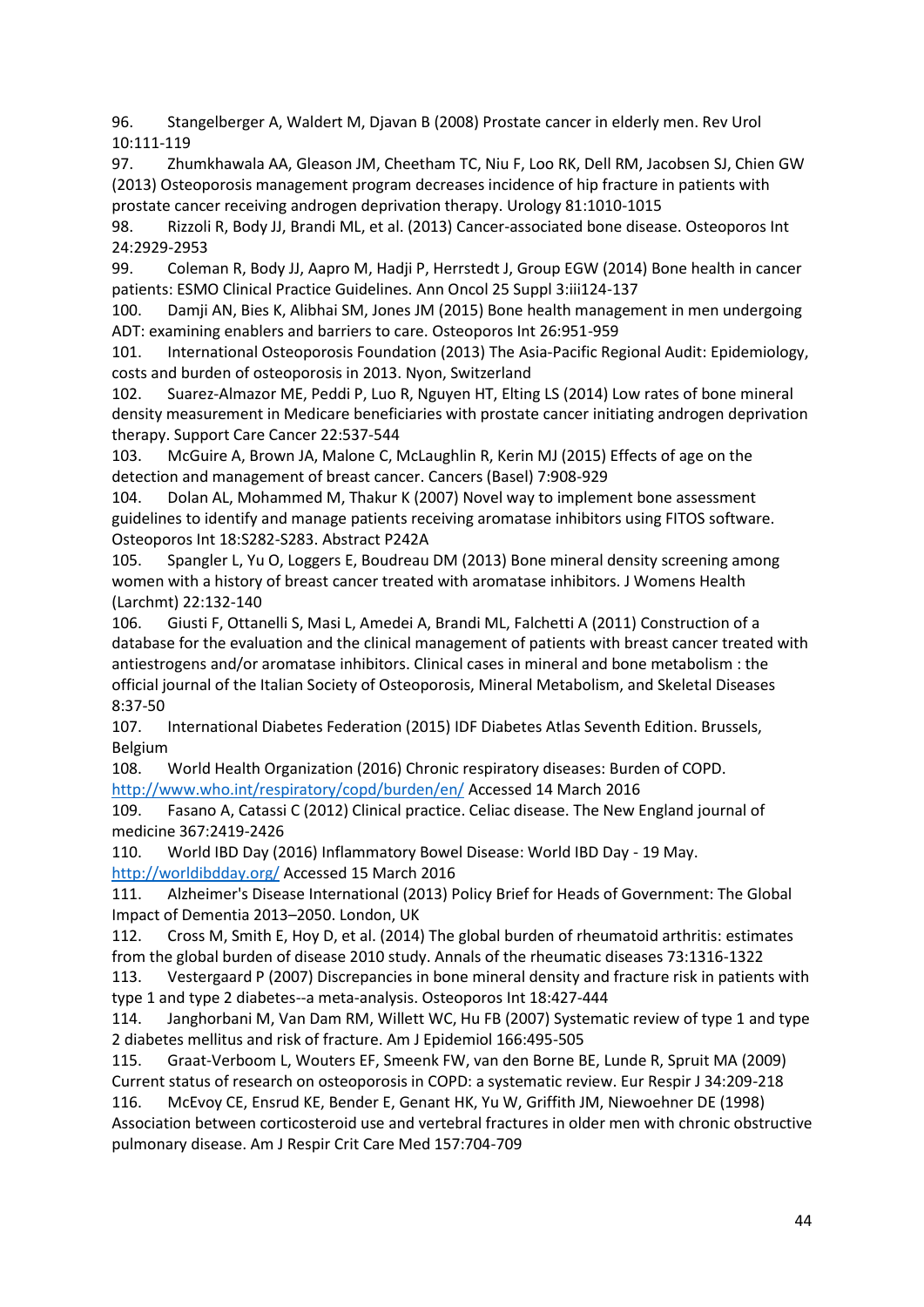117. West J, Logan RF, Card TR, Smith C, Hubbard R (2003) Fracture risk in people with celiac disease: a population-based cohort study. Gastroenterology 125:429-436

118. Bernstein CN, Blanchard JF, Leslie W, Wajda A, Yu BN (2000) The incidence of fracture among patients with inflammatory bowel disease. A population-based cohort study. Annals of internal medicine 133:795-799

119. Baker NL, Cook MN, Arrighi HM, Bullock R (2011) Hip fracture risk and subsequent mortality among Alzheimer's disease patients in the United Kingdom, 1988-2007. Age and ageing 40:49-54 120. van Staa TP, Geusens P, Bijlsma JW, Leufkens HG, Cooper C (2006) Clinical assessment of the long-term risk of fracture in patients with rheumatoid arthritis. Arthritis Rheum 54:3104-3112

121. Regan EA, Radcliff TA, Henderson WG, Cowper Ripley DC, Maciejewski ML, Vogel WB, Hutt E (2013) Improving hip fractures outcomes for COPD patients. COPD 10:11-19

122. Kirchgatterer A, Wenzl HH, Aschl G, Hinterreiter M, Stadler B, Hinterleitner TA, Petritsch W, Knoflach P (2002) Examination, prevention and treatment of osteoporosis in patients with inflammatory bowel disease: recommendations and reality. Acta Med Austriaca 29:120-123

123. Etzel JP, Larson MF, Anawalt BD, Collins J, Dominitz JA (2011) Assessment and management of low bone density in inflammatory bowel disease and performance of professional society guidelines. Inflammatory bowel diseases 17:2122-2129

124. Knopp-Sihota JA, Cummings GG, Newburn-Cook CV, Homik J, Voaklander D (2014) Dementia diagnosis and osteoporosis treatment propensity: a population-based nested case-control study. Geriatr Gerontol Int 14:121-129

125. Caplan L, Hines AE, Williams E, Prochazka AV, Saag KG, Cunningham F, Hutt E (2011) An observational study of glucocorticoid-induced osteoporosis prophylaxis in a national cohort of male veterans with rheumatoid arthritis. Osteoporos Int 22:305-315

126. Romme EA, Geusens P, Lems WF, Rutten EP, Smeenk FW, van den Bergh JP, van Hal PT, Wouters EF (2015) Fracture prevention in COPD patients; a clinical 5-step approach. Respir Res 16:32 127. British Society of Gastroenterology (2007) Guidelines for osteoporosis in inflammatory bowel disease and coeliac disease.

128. Duru N, van der Goes MC, Jacobs JW, et al. (2013) EULAR evidence-based and consensusbased recommendations on the management of medium to high-dose glucocorticoid therapy in rheumatic diseases. Annals of the rheumatic diseases 72:1905-1913

129. Seeman E, Compston J, Adachi J, Brandi ML, Cooper C, Dawson-Hughes B, Jonsson B, Pols H, Cramer JA (2007) Non-compliance: the Achilles' heel of anti-fracture efficacy. Osteoporos Int 18:711- 719

130. Hiligsmann M, Salas M, Hughes DA, Manias E, Gwadry-Sridhar FH, Linck P, Cowell W (2013) Interventions to improve osteoporosis medication adherence and persistence: a systematic review and literature appraisal by the ISPOR Medication Adherence & Persistence Special Interest Group. Osteoporos Int 24:2907-2918

131. Boudou L, Gerbay B, Chopin F, Ollagnier E, Collet P, Thomas T (2011) Management of osteoporosis in fracture liaison service associated with long-term adherence to treatment. Osteoporos Int 22:2099-2106

132. Dehamchia-Rehailia N, Ursu D, Henry-Desailly I, Fardellone P, Paccou J (2014) Secondary prevention of osteoporotic fractures: evaluation of the Amiens University Hospital's fracture liaison service between January 2010 and December 2011. Osteoporos Int 25:2409-2416

133. Ganda K, Schaffer A, Pearson S, Seibel MJ (2014) Compliance and persistence to oral bisphosphonate therapy following initiation within a secondary fracture prevention program: a randomised controlled trial of specialist vs. non-specialist management. Osteoporos Int 25:1345- 1355

134. Feldstein AC, Schneider J, Smith DH, Vollmer WM, Rix M, Glauber H, Boardman DL, Herson M (2008) Harnessing stakeholder perspectives to improve the care of osteoporosis after a fracture. Osteoporos Int 19:1527-1540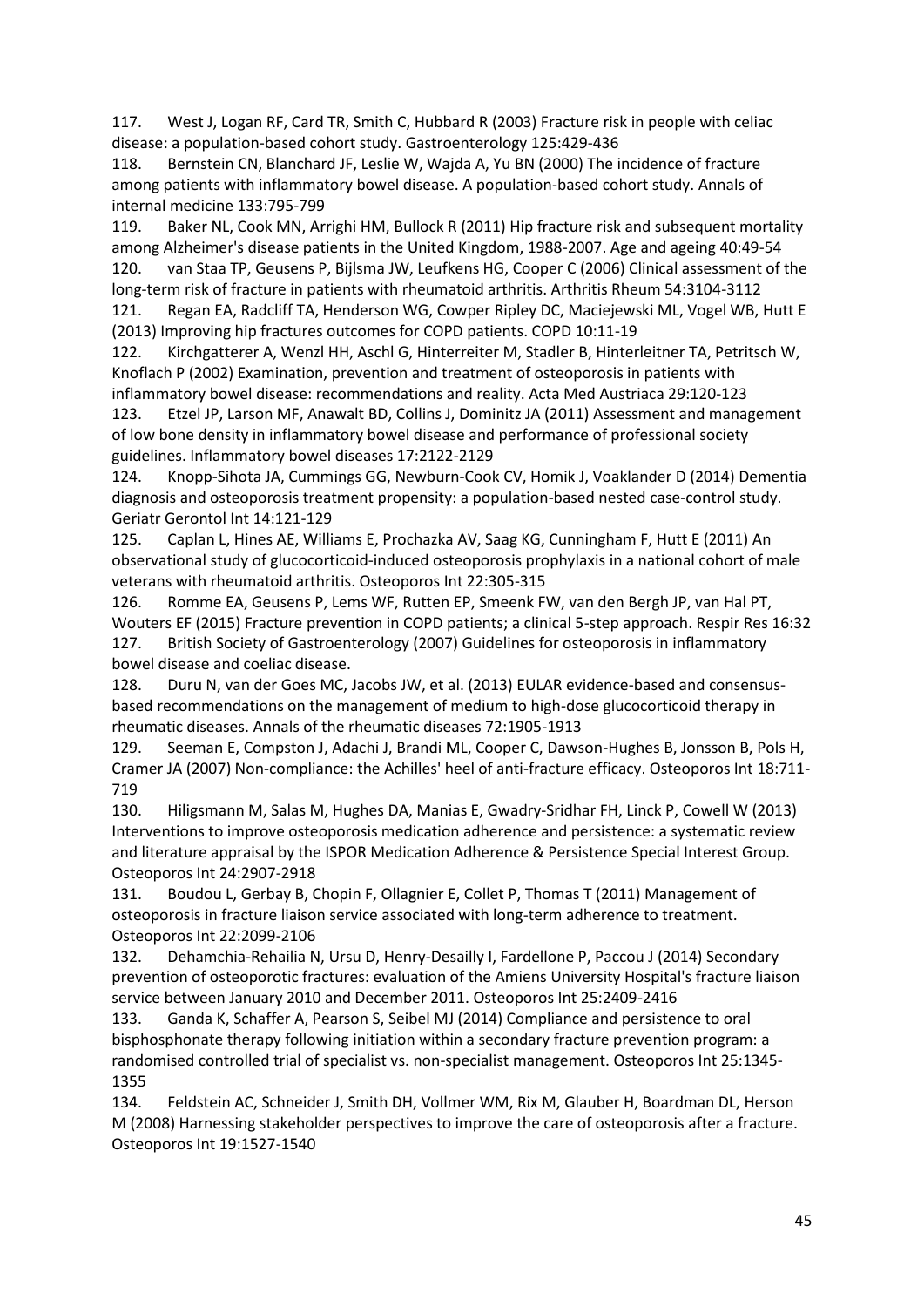135. Sujic R, Gignac MA, Cockerill R, Beaton DE (2013) Factors predictive of the perceived osteoporosis-fracture link in fragility fracture patients. Maturitas 76:179-184

136. Siris ES, Gehlbach S, Adachi JD, et al. (2011) Failure to perceive increased risk of fracture in women 55 years and older: the Global Longitudinal Study of Osteoporosis in Women (GLOW). Osteoporos Int 22:27-35

137. National Bone Health Alliance (2016) National Bone Health Alliance: Strong Bones America. <http://www.nbha.org/> Accessed 16 June 2016

138. National Committee for Quality Assurance (2015) The State of Health Care Quality 2015. Washington D.C.

139. Black DM, Rosen CJ (2016) Clinical Practice. Postmenopausal Osteoporosis. The New England journal of medicine 374:254-262

140. Khan AA, Morrison A, Hanley DA, et al. (2015) Diagnosis and management of osteonecrosis of the jaw: a systematic review and international consensus. Journal of bone and mineral research : the official journal of the American Society for Bone and Mineral Research 30:3-23

141. Kim DH, Rogers JR, Fulchino LA, Kim CA, Solomon DH, Kim SC (2015) Bisphosphonates and risk of cardiovascular events: a meta-analysis. PloS one 10:e0122646

142. Dell RM, Adams AL, Greene DF, Funahashi TT, Silverman SL, Eisemon EO, Zhou H, Burchette RJ, Ott SM (2012) Incidence of atypical nontraumatic diaphyseal fractures of the femur. Journal of bone and mineral research : the official journal of the American Society for Bone and Mineral Research 27:2544-2550

143. Kim SC, Kim DH, Mogun H, Eddings W, Polinski JM, Franklin JM, Solomon DH (2016) Impact of the US Food and Drug Administration's Safety-Related Announcements on the Use of Bisphosphonates after Hip Fracture. Journal of bone and mineral research : the official journal of the American Society for Bone and Mineral Research

144. International Osteoporosis Foundation (2011) The Eastern European & Central Asian Regional Audit: Epidemiology, costs & burden of osteoporosis in 2010.

145. Kanis JA, Borgstrom F, Compston J, Dreinhofer K, Nolte E, Jonsson L, Lems WF, McCloskey EV, Rizzoli R, Stenmark J (2013) SCOPE: a scorecard for osteoporosis in Europe. Arch Osteoporos 8:144

146. Kanis JA, Johnell O (2005) Requirements for DXA for the management of osteoporosis in Europe. Osteoporos Int 16:229-238

147. International Osteoporosis Foundation (2012) The Latin America Regional Audit: Epidemiology, costs & burden of osteoporosis in 2012. Nyon, Switzerland

148. International Osteoporosis Foundation (2011) The Middle East & Africa Regional Audit: Epidemiology, costs & burden of osteoporosis in 2011.

149. Osteoporosis Canada (2016) Essential Elements of Fracture Liaison Services (FLS). [http://www.osteoporosis.ca/fls/wp-content/uploads/Osteoporosis-Canada-Essential-Elements-of](http://www.osteoporosis.ca/fls/wp-content/uploads/Osteoporosis-Canada-Essential-Elements-of-an-FLS.pdf)[an-FLS.pdf](http://www.osteoporosis.ca/fls/wp-content/uploads/Osteoporosis-Canada-Essential-Elements-of-an-FLS.pdf) Accessed 6 May 2016

150. Cooper C, Mitchell P, Kanis JA (2011) Breaking the fragility fracture cycle. Osteoporos Int 22:2049-2050

151. Zerbini CA, Szejnfeld VL, Abergaria BH, McCloskey EV, Johansson H, Kanis JA (2015) Incidence of hip fracture in Brazil and the development of a FRAX model. Arch Osteoporos 10:224

152. Lesnyak O, Ershova O, Belova K, et al. (2012) Epidemiology of fracture in the Russian Federation and the development of a FRAX model. Arch Osteoporos 7:67-73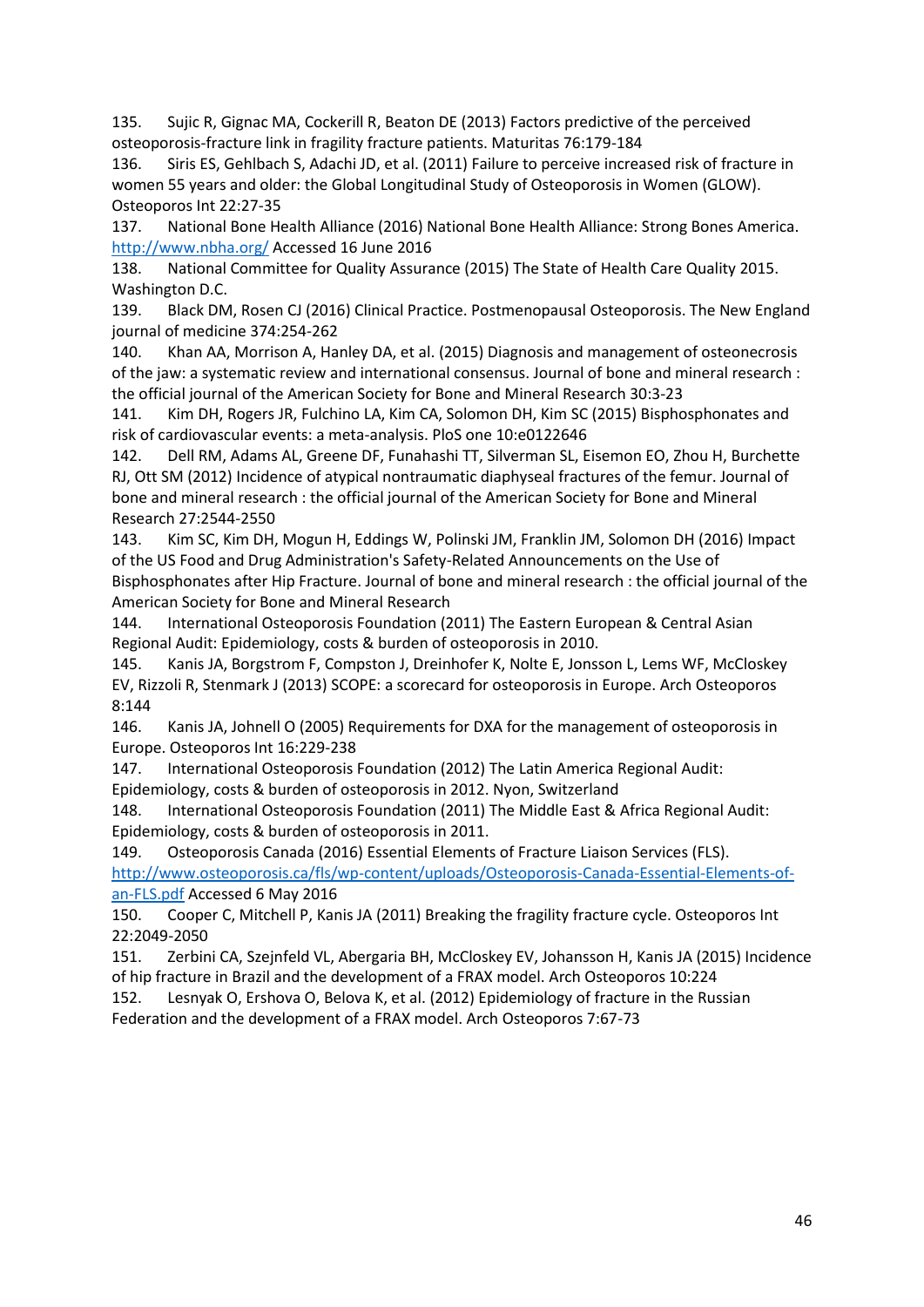## **Figure legends**

Figure 1. A systematic approach to fragility fracture care and prevention for New Zealand [66, 67] Reproduced with kind permission of Osteoporosis New Zealand

Figure 2. Post-fracture osteoporosis assessment and/or treatment in the United States [138]

Footnote beneath figure 2:

n.b. The data presented is for the Healthcare Effectiveness Data and Information Set (HEDIS®) measure Osteoporosis Management in Women Who Had a Fracture. This represents the percentage of women aged 65 to 85 years who sustained a fracture and who had either a BMD test or a prescription for a drug to treat osteoporosis in the six months after the fracture.

Reproduced with permission from *The State of Health Care Quality Report 2015* by the National Committee for Quality Assurance (NCQA). HEDIS® is a registered trademark of the National Committee for Quality Assurance (NCQA). To obtain a copy of this publication, contact NCQA Customer Support at +1-888-275-7585 or [www.ncqa.org/publications.](http://www.ncqa.org/publications)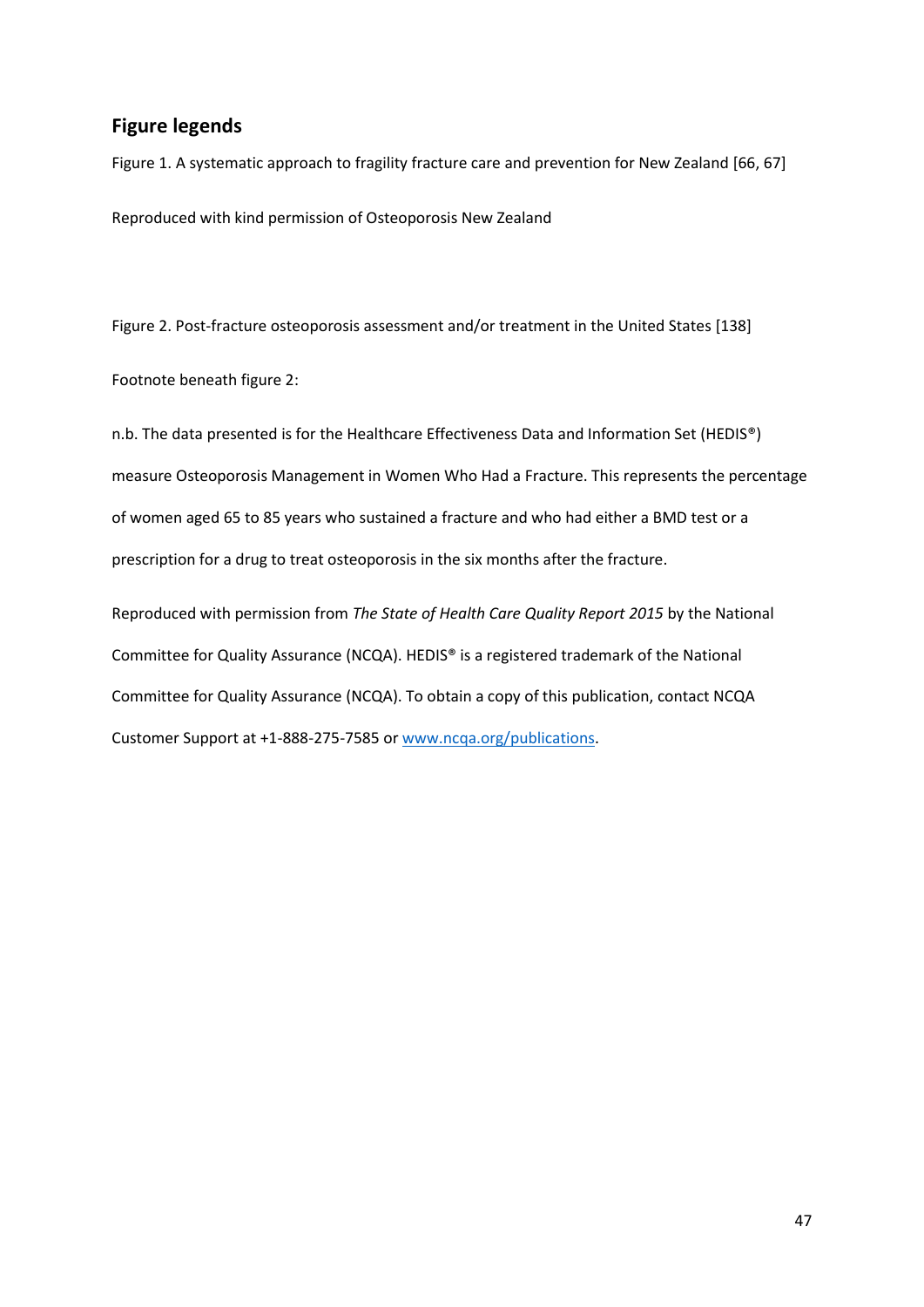Table 1. Statistically significant findings (p<0.05) of Cochrane systematic reviews for secondary fracture prevention with oral bisphosphonates for postmenopausal women

| Treatment                | Hip fracture<br>reduction (%) |                  | Vertebral fracture<br>reduction (%) |            | Non-vertebral<br>fracture reduction |                | Reference   |
|--------------------------|-------------------------------|------------------|-------------------------------------|------------|-------------------------------------|----------------|-------------|
|                          |                               |                  |                                     |            | (%)                                 |                |             |
|                          | RRR <sup>a</sup>              | ARR <sup>b</sup> | <b>RRR</b>                          | <b>ARR</b> | <b>RRR</b>                          | <b>ARR</b>     |             |
|                          | (95% Cl <sup>c</sup> )        |                  | (95% CI)                            |            | (95% CI)                            |                |             |
| Alendronate <sup>d</sup> | 53                            | 1                | 45                                  | 6          | 23                                  | $\overline{2}$ | Wells et al |
|                          | (15-74)                       |                  | $(31-57)$                           |            | $(8-36)$                            |                | $[11]$      |
| Etidronate <sup>e</sup>  |                               |                  | 47                                  | 5          |                                     |                | Wells et al |
|                          |                               |                  | $(13-68)$                           |            |                                     |                | $[12]$      |
| Risedronate <sup>f</sup> | 26                            | 1                | 39                                  | 5          | 20                                  | $\mathcal{P}$  | Wells et al |
|                          | $(6-41)$                      |                  | (24-50)                             |            | $(10-28)$                           |                | $[13]$      |

- a. RRR = Relative Risk Reduction
- b. ARR = Absolute Risk Reduction
- c. CI = Confidence Interval
- d. 10 mg daily dose
- e. 400 mg daily dose
- f. 5 mg daily dose

Table 2. Fracture Liaison Service models of care of varying intensity and outcomes [33]

| <b>FLS Model</b>           | Proportion investigated with | Proportion initiated on |  |
|----------------------------|------------------------------|-------------------------|--|
|                            | <b>BMD</b> testing           | osteoporosis treatment  |  |
| Type A: 3i FLS model       | 79%                          | 46%                     |  |
| Type B: 2i FLS model       | 60%                          | 41%                     |  |
| Type C: 1i FLS model       | 43%                          | 23%                     |  |
| Type D: 'Zero I' FLS model | $\overline{\phantom{0}}$     | 8%                      |  |

Reproduced with kind permission of Springer

Table 3. Vertebral fractures as a proportion of Fracture Liaison Service case loads

| Country     | <b>FLS</b> location                | Vertebral fractures (%) | Reference            |
|-------------|------------------------------------|-------------------------|----------------------|
| Australia   | Royal Newcastle<br>Hospital        | 1.6                     | Giles et al [38]     |
| Canada      | St. Michael's Hospital,<br>Toronto | 1.7                     | Bogoch et al [39]    |
| Netherlands | Eindhoven                          | 5.4                     | Blonk et al [40]     |
| Switzerland | University Hospitals of<br>Geneva  | 5.5                     | Chevalley et al [41] |
| UK          | Cambridge                          | 0.1                     | Premaor et al [42]   |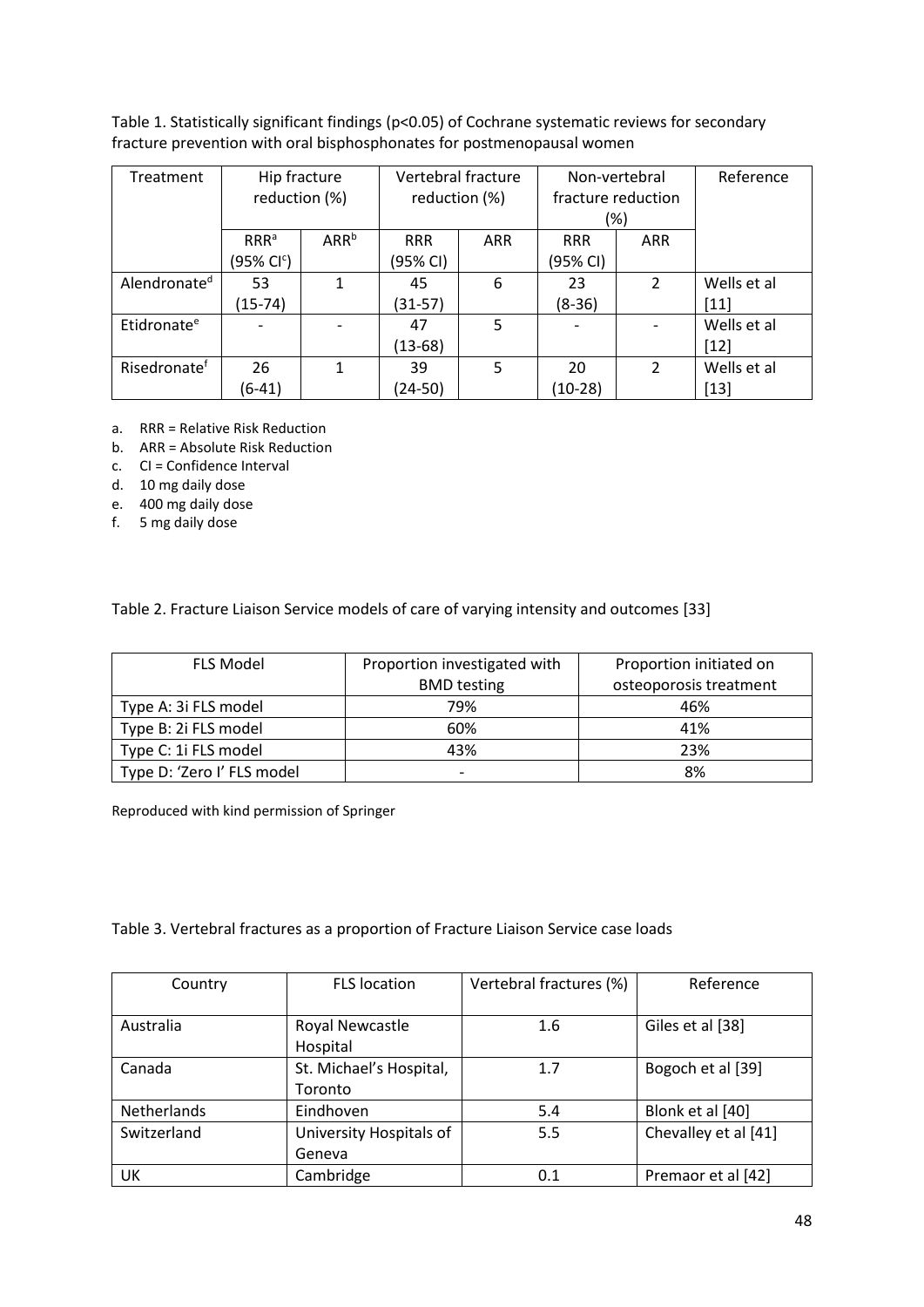| UK         | Glasgow                    |     | McLellan et al [43]   |
|------------|----------------------------|-----|-----------------------|
| UK         | <b>Ipswich</b>             | 1.8 | Clunie et al [44]     |
| <b>USA</b> | University of<br>Wisconsin | 6.1 | Harrington et al [45] |

Reproduced with kind permission of Optasia Medical Ltd

#### Table 4. Proportion of women in European countries with and without prior fracture history in 2010

| Country | Women aged                   | Women with prior          | Women without                       | Reference             |
|---------|------------------------------|---------------------------|-------------------------------------|-----------------------|
|         | $\geq$ 50 years <sup>a</sup> | history of ≥1             | prior fracture history <sup>a</sup> |                       |
|         |                              | fracture <sup>a</sup> (%) | (%)                                 |                       |
| France  | 12,200                       | 1,272 (10.4)              | 10,928 (89.6)                       | Cawston et al [70]    |
| Germany | 17,661                       | 2,490(14.1)               | 15,171 (85.9)                       | Gauthier et al [71]   |
| Italy   | 12,900                       | 2,093(16.2)               | 10,807 (83.8)                       | Piscitelli et al [72] |
| Sweden  | 1,836                        | $0.418(22.8)^{b}$         | 1,418 (77.2)                        | Gauthier et al [69]   |
| UK      | 11,494                       | 1,544(13.4)               | 9,950 (86.6)                        | Gauthier et al [73]   |

a. In thousands

b. Value for 2010 estimated by creation of linear series based on values for 2009 and 2020 specified in publication

Table 5. Relative proportions of women and men in European countries with a prior history of hip or vertebral fracture in 2010 [74]

| Country   | Women              | Men                |       | Prior history of hip  | Ratio of |        | Prior history of                | Ratio of |
|-----------|--------------------|--------------------|-------|-----------------------|----------|--------|---------------------------------|----------|
|           | aged $\geq 50$     | aged $\geq 50$     |       | fracture <sup>a</sup> | %        |        | vertebral fracture <sup>a</sup> | %        |
|           | years <sup>a</sup> | years <sup>a</sup> | Women | Men (%)               | women    | Women  | Men (%)                         | women    |
|           |                    |                    | (%)   |                       | to % men | $(\%)$ |                                 | to % men |
| France    | 12,358             | 10,287             | 328.7 | 106.0                 | 2.7      | 310.9  | 124.6                           | 2.1      |
|           |                    |                    | (2.7) | (1.0)                 |          | (2.5)  | (1.2)                           |          |
| Germany   | 17,764             | 15,246             | 489.5 | 180.3                 | 2.3      | 555.6  | 219.9                           | 2.2      |
|           |                    |                    | (2.8) | (1.2)                 |          | (3.1)  | (1.4)                           |          |
| Italy     | 12,997             | 10,791             | 384.5 | 132.6                 | 2.5      | 387.6  | 151.4                           | 2.1      |
|           |                    |                    | (3.0) | (1.2)                 |          | (3.0)  | (1.4)                           |          |
| Sweden    | 1,830              | 1,659              | 66.6  | 32.4                  | 1.8      | 74.4   | 36.9                            | 1.9      |
|           |                    |                    | (3.6) | (2.0)                 |          | (4.1)  | (2.2)                           |          |
| <b>UK</b> | 11,534             | 10,102             | 293.1 | 125.8                 | 2.1      | 292.1  | 145.4                           | 1.8      |
|           |                    |                    | (2.5) | (1.2)                 |          | (2.5)  | (1.4)                           |          |

a. In thousands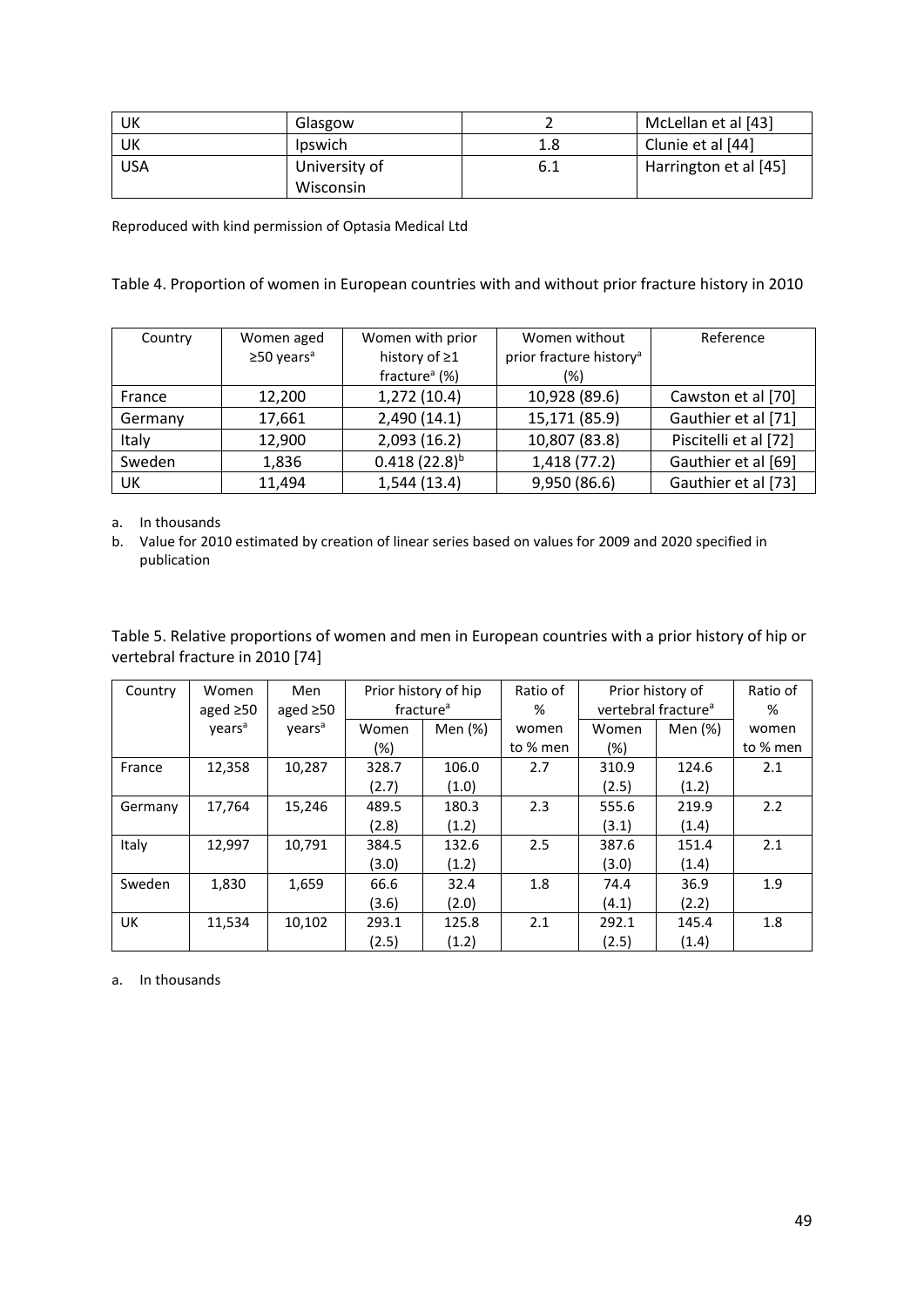# Table 6. Drug classes associated with bone loss and/or fragility fractures

| Drug class             | Loss of BMD [81]                            | Increased fracture risk [81]            | Literature review         |
|------------------------|---------------------------------------------|-----------------------------------------|---------------------------|
| Androgen deprivation   | Gonadotropin-releasing                      | The risk of hip and vertebral           | Bienz and Saad [82]       |
| therapy                | hormone agonists (GnRHs) are                | fractures increases to 20-50% after     |                           |
|                        | the most commonly used ADT.                 | 5 years of ADT. Fracture risk           |                           |
|                        | BMD declines by 2-5% during the             | correlates with age, rate of BMD        |                           |
|                        | first year of ADT.                          | loss and ADT exposure.                  |                           |
| Anticoagulants         | Long-term heparin use leads to              | 2.2-3.6% of heparin-treated             | Coppola et al [83]        |
|                        | loss of BMD. Up to 30% of                   | pregnant women sustain fractures.       |                           |
|                        | heparin-treated pregnant                    | 15% of non-pregnant women long-         |                           |
|                        | women lose BMD.                             | term users sustain vertebral            |                           |
|                        |                                             | fractures.                              |                           |
| Anticonvulsants        | In epilepsy, ACs are associated             | Meta-analysis has shown treatment       | van der Kruijs et al [84] |
|                        | with bone loss in men >65 years             | with ACs to be associated with          |                           |
|                        | and postmenopausal women.                   | increased fracture risk, with a         |                           |
|                        | Phenytoin has been associated               | relative risk (RR) of 2.2. Fracture     |                           |
|                        | with BMD loss in young women.               | risk is dependent on duration and       |                           |
|                        |                                             | dose.                                   |                           |
| Aromatase inhibitors   | The annual rate of bone loss in             | Women treated with AIs have a           | Rizzoli et al [85]        |
|                        | women taking Als is approx. 2.5%            | 30% higher fracture risk than age-      |                           |
|                        | as compared to 1-2% for healthy             | matched healthy women. AI users         |                           |
|                        | postmenopausal women [85].                  | sustain more peripheral fractures       |                           |
|                        |                                             | than hip or vertebral fractures [85].   |                           |
| Calcineurin inhibitors | The direct effect of CIs on BMD is          | Several studies suggest that CIs are    | Lan et al [86]            |
|                        | not clear due to post-transplant            | associated with fragility fractures in  |                           |
|                        | GC use and compromised bone                 | a dose and duration dependent           |                           |
|                        | health before transplants.                  | fashion.                                |                           |
| Glucocorticoids        | While all recipients of GCs are at          | 30-50% of patients receiving GCs        | Whittier and Saag [87]    |
|                        | increased risk of bone loss, older          | develop fractures. GC-induced           |                           |
|                        | men and postmenopausal                      | osteocyte apoptosis leads to early      |                           |
|                        | women are at highest risk with              | increase in fracture risk prior to loss |                           |
|                        | GC doses of >20 mg daily.                   | of BMD.                                 |                           |
| Medroxyprogesterone    | Depot MPA has been shown to                 | Depot MPA is associated with a          | Lopez et al [88]          |
| acetate                | reduce BMD by 2-8%. Bone loss               | slight increase in fracture risk.       |                           |
|                        | is rapid during the first 2 years of        | More studies are needed to              |                           |
|                        | treatment then stabilises.                  | definitively assess the impact on       |                           |
|                        |                                             | fracture risk.                          |                           |
| Proton pump            | There is no clear association               | PPIs use is associated with a           | Lau et al [89]            |
| inhibitors             | between PPI use and loss of                 | modest increase in fracture risk.       |                           |
|                        | BMD. The mechanism by which                 | Fracture risk appears to be related     |                           |
|                        | PPIs increase fracture risk is              | to duration of PPI use.                 |                           |
|                        | unknown.                                    |                                         |                           |
| Selective serotonin    | Small studies have found an                 | Two meta-analyses have reported         | Rizzoli et al [90]        |
| reuptake inhibitors    | association between SSRI use                | the adjusted odds ratio for fracture    |                           |
|                        | and bone loss. However, meta-               | among SSRI users to be approx. 1.7.     |                           |
|                        | analysis has reported SSRI-                 | Fracture risk is dependent on dose      |                           |
|                        | related fractures in the absence            | and duration of SSRI treatment.         |                           |
|                        | of bone loss.<br>TZDs reduce bone formation |                                         |                           |
| Thiazolidinediones     |                                             | Two meta-analyses have reported         | Napoli et al [91]         |
|                        | through impairing differentiation           | that TZDs significantly increase        |                           |
|                        | of osteoblast precursors, and               | fracture incidence in women with        |                           |
|                        | increase resorption through                 | Type 2 diabetes, but not in men.        |                           |
|                        | several mechanisms, resulting in            | Notably, fracture risk is increased in  |                           |
|                        | bone loss.                                  | young women without risk factors.       |                           |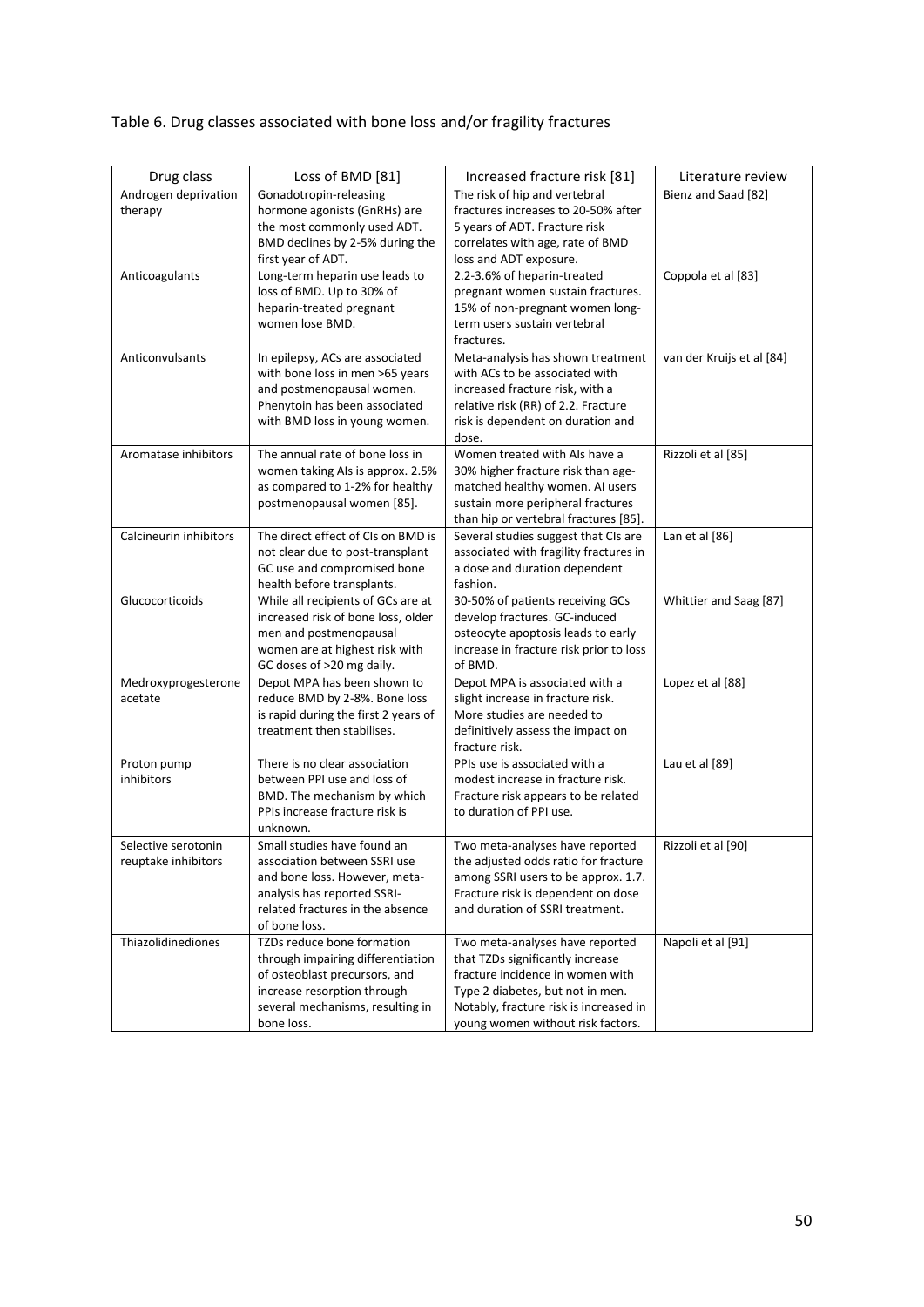Table 7. Examples of diseases associated with bone loss and/or fragility fractures

| <b>Disease</b>                                     | Global prevalence                                | Evidence for increased risk                                                                                                                                                                                                                                                                                                                                                                               | Evidence for                                                                                                                                                                                                                                                                                                                                  | Disease specific bone                                 |
|----------------------------------------------------|--------------------------------------------------|-----------------------------------------------------------------------------------------------------------------------------------------------------------------------------------------------------------------------------------------------------------------------------------------------------------------------------------------------------------------------------------------------------------|-----------------------------------------------------------------------------------------------------------------------------------------------------------------------------------------------------------------------------------------------------------------------------------------------------------------------------------------------|-------------------------------------------------------|
|                                                    | (millions)                                       | of bone loss or fractures                                                                                                                                                                                                                                                                                                                                                                                 | osteoporosis care gap                                                                                                                                                                                                                                                                                                                         | health guidelines                                     |
| <b>Diabetes</b>                                    | 415 [107]                                        | Meta-analyses have shown both Type 1 and Type<br>2 diabetics to be at increased risk of hip fracture<br>[113, 114]. Relative risk (RR) for Type 1 is 6.3-6.9<br>and RR for Type 2 is 1.4-1.7 [114].                                                                                                                                                                                                       | There is currently a lack of studies on the<br>proportion of diabetics receiving bone health<br>assessment.                                                                                                                                                                                                                                   | <b>No</b>                                             |
| Chronic obstructive<br>pulmonary disease<br>(COPD) | 65 [108]                                         | Systematic literature review established the<br>average prevalence of osteoporosis among COPD<br>patients to be 35% [115]. The prevalence of<br>vertebral fractures is high, ranging from 49-63%<br>dependent on GC use [116].                                                                                                                                                                            | Among a large cohort (n=12,646) of men with<br>hip fracture in the US Veteran's Health Affairs<br>system, nearly half (47.6%) had COPD [121].<br>Osteoporosis was known pre-fracture in only 3%<br>of subjects.                                                                                                                               | The Netherlands [126]                                 |
| Diseases of<br>malabsorption                       | 42 (Celiac) [109]<br>5 (IBD <sup>a</sup> ) [110] | A UK study evaluated fracture risk in people with<br>celiac disease. The overall hazard ratio for any<br>fracture was 1.30 (95% CI, 1.16-1.46), for hip<br>fracture was 1.90 (95% CI, 1.20-3.02), and for<br>ulna or radius fracture was 1.77 (95% CI, 1.35-<br>$2.34$ ) [117].<br>A large cohort (n=6,027) with IBD in Canada had<br>40% higher fracture incidence than the general<br>population [118]. | Studies from Austria [122] and the United States<br>[123] have reported that approximately one<br>quarter of IBD patients underwent BMD testing.                                                                                                                                                                                              | Several national guidelines e.g. UK<br>$[127]$        |
| Dementia                                           | 44 [111]                                         | In the UK, incidence of hip fracture among<br>patients with Alzheimer's disease is 3 times<br>higher than amongst cognitively healthy peers<br>$[119]$ .                                                                                                                                                                                                                                                  | Studies from several countries report that<br>osteoporosis is infrequently diagnosed and<br>treated in people living with dementia e.g.<br>Canada. Among a large cohort (n=39,452)<br>treated for osteoporosis, a diagnosis of<br>dementia was a negative predictor of treatment<br>(adjusted Odds Ratio 0.55, 95% CI 0.44-0.69)<br>$[124]$ . | <b>No</b>                                             |
| Rheumatoid<br>arthritis (RA)                       | 17 [112]                                         | A large UK study (n=30,000) compared fracture<br>incidence of RA patients to a control group. The<br>RA patients' risk of hip fracture and vertebral<br>fracture was increased 2-fold and 2.4-fold,<br>respectively [120].                                                                                                                                                                                | Studies from several countries report sub-<br>optimal assessment and/or treatment of<br>osteoporosis in RA patients e.g. USA. Less than<br>half of a large cohort (n=9,600) of veterans with<br>RA received preventive treatment for<br>osteoporosis [125].                                                                                   | Several national guidelines and<br><b>EULAR</b> [128] |

a. IBD = Inflammatory Bowel Diseases (i.e. Crohn's disease and ulcerative colitis)